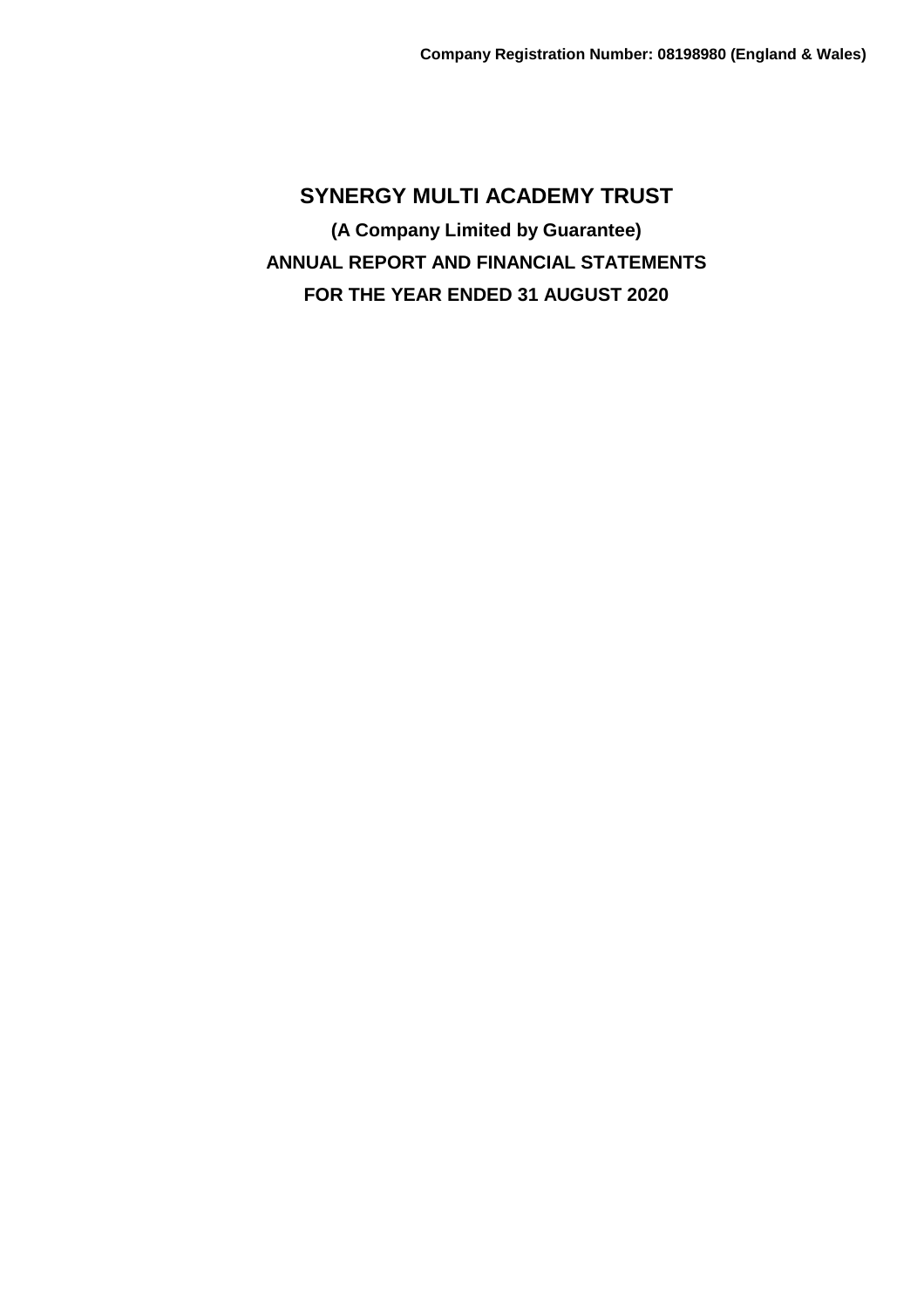# **SYNERGY MULTI ACADEMY TRUST (A Company Limited by Guarantee)**

# **CONTENTS**

|                                                                                | Page      |
|--------------------------------------------------------------------------------|-----------|
| <b>Reference and Administrative Details</b>                                    | $1 - 2$   |
| <b>Trustees' Report</b>                                                        | $3 - 15$  |
| <b>Governance Statement</b>                                                    | $16 - 19$ |
| <b>Statement on Regularity, Propriety and Compliance</b>                       | 20        |
| <b>Statement of Trustees' Responsibilities</b>                                 | 21        |
| <b>Independent Auditors' Report on the Financial Statements</b>                | $22 - 24$ |
| Independent Reporting Accountant's Report on Regularity                        | $25 - 26$ |
| Statement of Financial Activities Incorporating Income and Expenditure Account | $27 - 28$ |
| <b>Balance Sheet</b>                                                           | 29        |
| <b>Statement of Cash Flows</b>                                                 | 30        |
| <b>Notes to the Financial Statements</b>                                       | $31 - 58$ |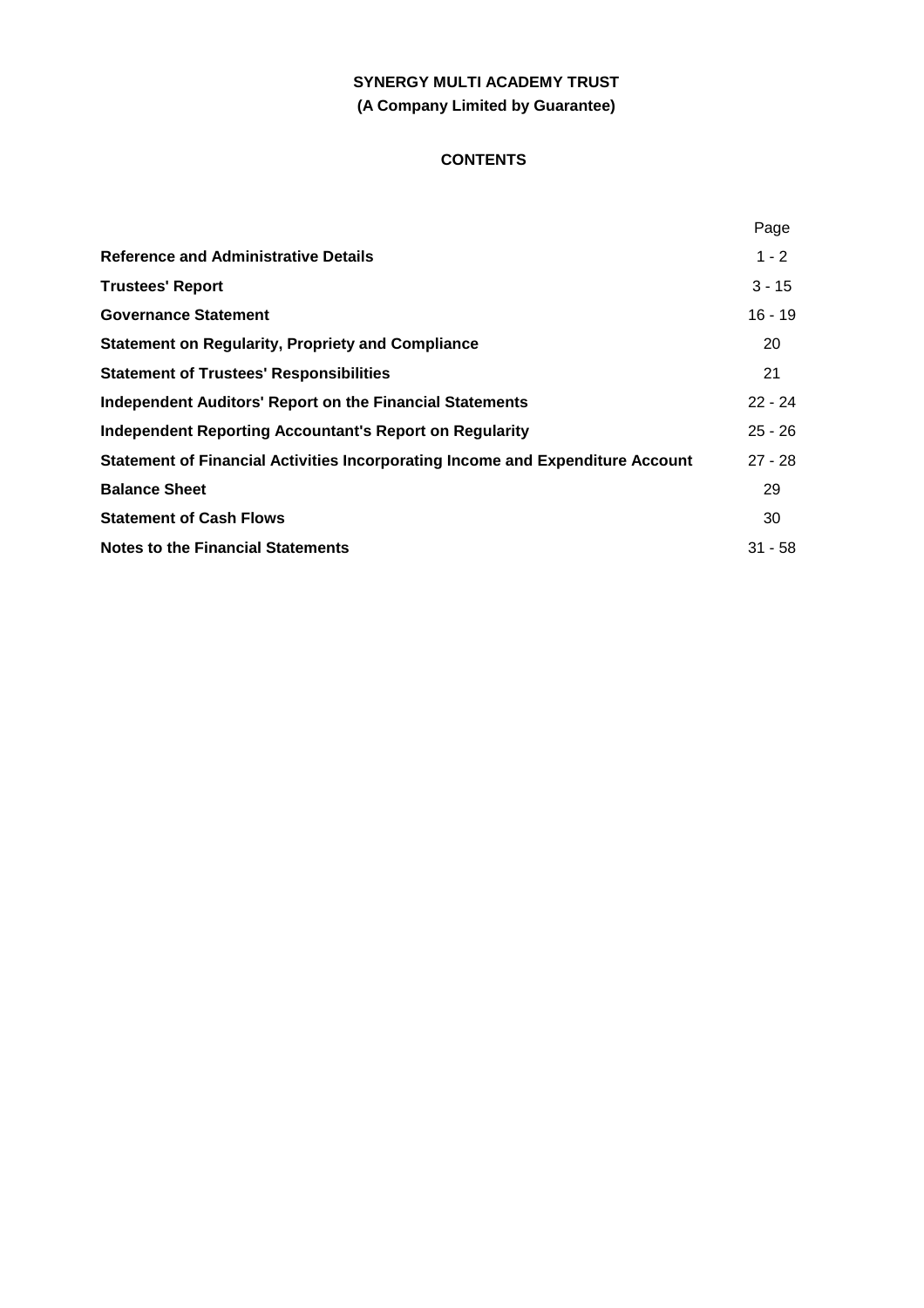# **(A Company Limited by Guarantee)**

# **REFERENCE AND ADMINISTRATIVE DETAILS**

| <b>Members</b>                            | <b>Jane Gilbert</b><br>Anthony Williams<br><b>Martin Newman</b><br>John Riddett (resigned 1 September 2020)<br><b>Philip Dewin</b>                                                                                                                                                                                                                                                                                                                                                                                                                                                                                                                                                                                                                 |
|-------------------------------------------|----------------------------------------------------------------------------------------------------------------------------------------------------------------------------------------------------------------------------------------------------------------------------------------------------------------------------------------------------------------------------------------------------------------------------------------------------------------------------------------------------------------------------------------------------------------------------------------------------------------------------------------------------------------------------------------------------------------------------------------------------|
| <b>Trustees</b>                           | Anthony Williams, Chair of Trustees<br>Graham Pickhaver<br>Andrew Savage<br>Deborah Boldero<br><b>Richard Madle</b><br><b>Tracey Hughes</b><br>Natasha Hutcheson<br><b>Bryan Hurst</b><br>Robert Martlew (appointed 1 September 2019)                                                                                                                                                                                                                                                                                                                                                                                                                                                                                                              |
| <b>Company registered</b><br>number       | 08198980                                                                                                                                                                                                                                                                                                                                                                                                                                                                                                                                                                                                                                                                                                                                           |
| <b>Company name</b>                       | Synergy Multi Academy Trust                                                                                                                                                                                                                                                                                                                                                                                                                                                                                                                                                                                                                                                                                                                        |
| <b>Principal and registered</b><br>office | <b>Whitwell Road</b><br>Reepham<br>Norwich<br><b>Norfolk</b><br><b>NR10 4JT</b>                                                                                                                                                                                                                                                                                                                                                                                                                                                                                                                                                                                                                                                                    |
| <b>Chief executive officer</b>            | <b>Robert Martlew</b>                                                                                                                                                                                                                                                                                                                                                                                                                                                                                                                                                                                                                                                                                                                              |
| <b>Senior management</b><br>team          | Richard Lord, Executive Primary Lead<br>Rob Watton, Trust Estates Manager<br>Timothy Gibbs, Head of Reepham High School and College<br>Jennifer Goakes, Head of Astley Primary School (from September 2019)<br>Emma Yearby-Smith, Head of Bawdeswell Primary School<br>Anthony Chapman, Head of Mattishall Primary School<br>Catherine Ogle, Head of Reepham Primary School<br>Richard Levell, Chief Finance Officer<br>Adam Mason, Head of Fakenham Junior School<br>Jacqui Lound, Head of Corpusty Primary School and Foulsham Primary School<br>Robert Martlew, Chief Executive Officer and Head of Litcham School<br>Sarah Gallichan, Head of Fakenham Infant and Nursery School<br>Helen Pegg, Head of Astley Primary School (to August 2019) |
| <b>Independent auditors</b>               | Price Bailey LLP<br><b>Chartered Accountants</b><br>Anglia House, 6 Central Avenue<br><b>St Andrews Business Park</b><br>Thorpe St Andrew<br>Norwich<br><b>Norfolk</b><br>NR70HR                                                                                                                                                                                                                                                                                                                                                                                                                                                                                                                                                                   |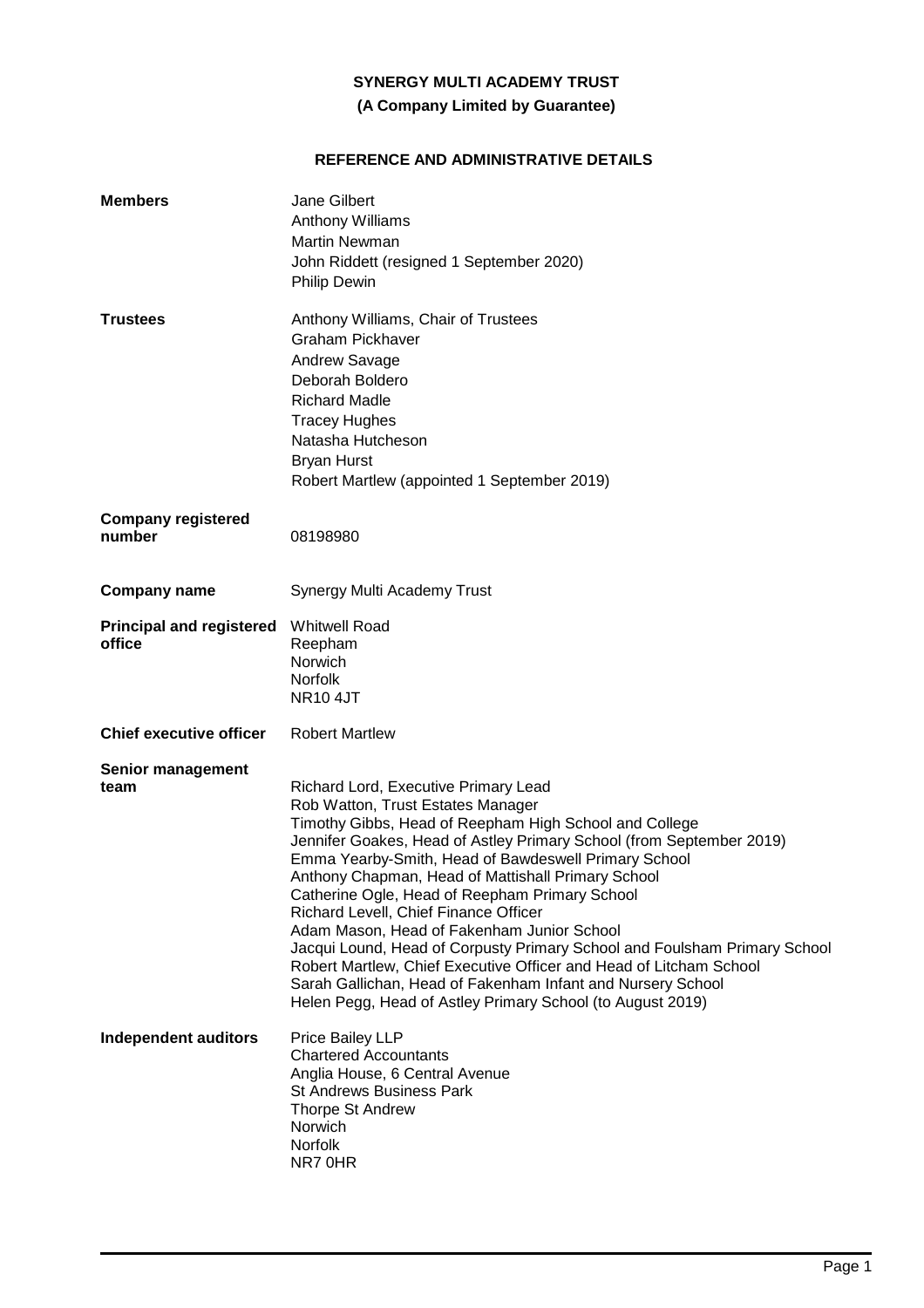# **(A Company Limited by Guarantee)**

#### **REFERENCE AND ADMINISTRATIVE DETAILS (CONTINUED) FOR THE YEAR ENDED 31 AUGUST 2020**

| <b>Bankers</b>    | <b>Barclays Bank Plc</b><br>Leicester<br><b>LE87 2BB</b>                                                                  |
|-------------------|---------------------------------------------------------------------------------------------------------------------------|
| <b>Solicitors</b> | Steeles Law Solicitors Limited<br>Lawrence House<br>5 St Andrews Hill<br>Norwich<br><b>Norfolk</b><br>NR <sub>2</sub> 1AD |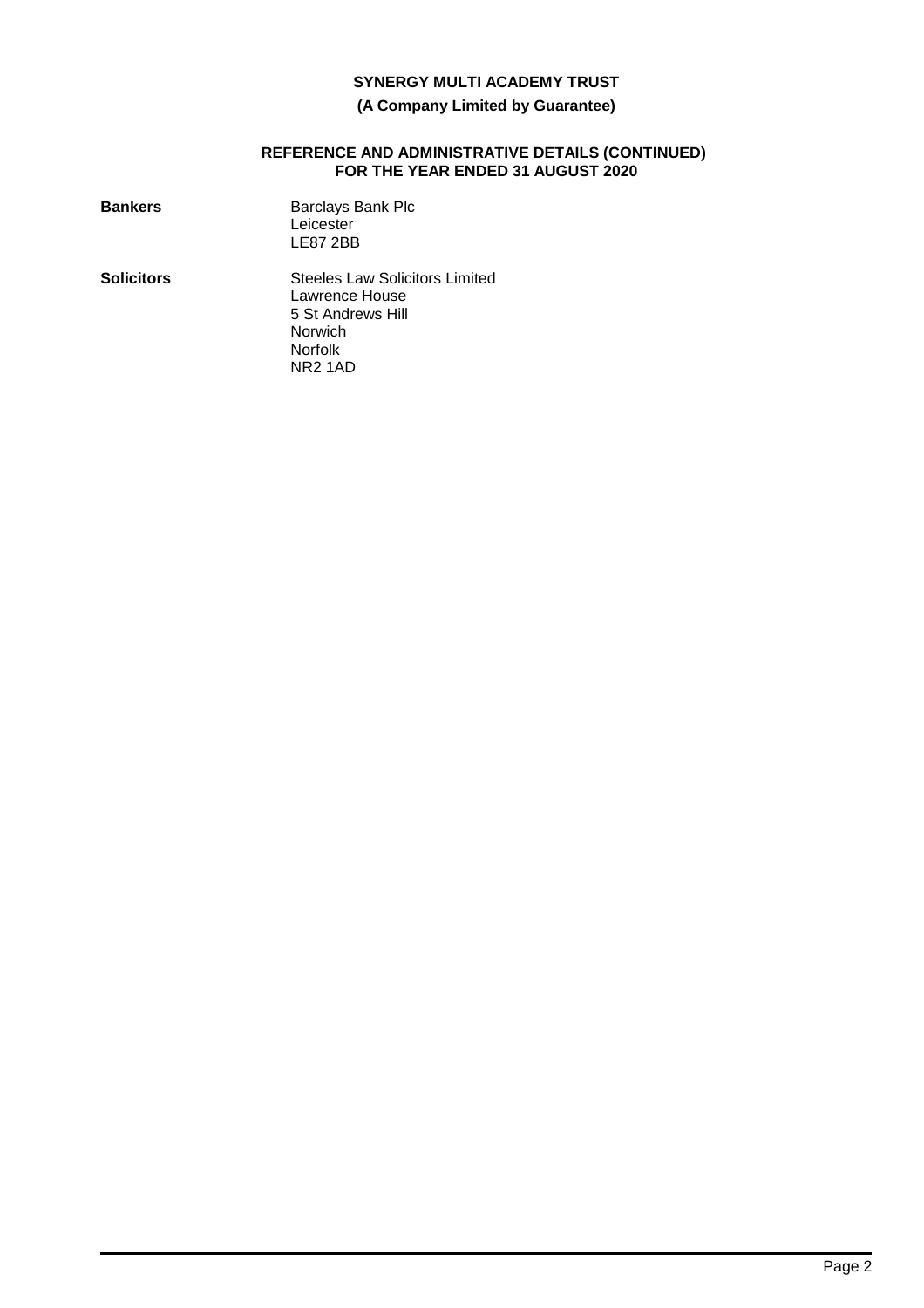**(A Company Limited by Guarantee)**

## **TRUSTEES' REPORT FOR THE YEAR ENDED 31 AUGUST 2020**

The Trustees present their Annual Report together with the financial statements and Auditor's Report of Synergy Multi Academy Trust for the year ended 31 August 2020. The Annual Report serves the purposes of both a Trustees' Report, and a Directors' Report under company law.

The Trust operates one secondary school, one all through school, one junior school, six primary schools and one infant school serving a catchment area in north Norfolk. The academies had a roll of 3,194 pupils in the October 2019 census.

### **Structure, governance and management**

### **a. Constitution**

The Trust is a company limited by guarantee and an exempt charity. The Charitable Company's Memorandum and Articles of Association are its primary governing documents. The Trustees of the Charitable Company are also the Directors for the purposes of company law. The terms Trustee and Director are interchangeable. The Charitable Company includes the following academies:

- Reepham High School and College (RHSC), which converted on 1st October 2012 and created the Trust on 8 October 2013.
- Reepham Primary School (RPS), which converted and joined the Trust on 1st August 2016;
- Bawdeswell Primary School (BPS), which converted and joined the Trust on 1st February 2017;
- Mattishall Primary School (MPS), which converted and joined the Trust on 1st April 2017;
- Foulsham Primary School (FPS), which converted and joined the Trust on 1st May 2017;
- Astley Primary School (APS), which converted and joined the Trust on 1st July 2017;
- Corpusty Primary School (CPS), which converted and joined the Trust on 1st January 2018;
- Litcham School (LAS), which converted and joined the Trust on 1 September 2018;
- Fakenham Junior School (FJS), which converted and joined the Trust on 1 April 2019;
- Fakenham Infant & Nursery School (FIN), which converted and joined the Trust on 1 April 2019.

The operation of the Trust's academies and employment of staff are the responsibility of the Trustees. The Trust retains control of academy budgets and finances, and monitors these through its Board of Trustees. Throughout this report the Board of Trustees is referred to as the Main Governing Body (MGB). Each Academy has appointed Local Governing Bodies (LGB) who have delegated authority to administer their Academy within agreed budgets.

Details of the Trustees who served throughout the period are included in the Reference and Administrative Details section. Within this report the term "Trustee" refers to a member of the MGB and the term "governor" to a member of an LGB.

### **b. Members' liability**

Each member of the charitable company undertakes to contribute to the assets of the charitable company in the event of it being wound up while they are a member, or within one year after they cease to be a member, such amount as may be required, not exceeding £10, for the debts and liabilities contracted before they ceased to be a member.

### **c. Trustees' indemnities**

In accordance with normal commercial practice the academies purchase insurance to protect Trustees and officers from claims arising from negligent acts, errors or omissions occurring whilst on academy business. The insurance provides cover up to £10,000,000 on any one claim and details of the costs are disclosed in Note 13 to the accounts.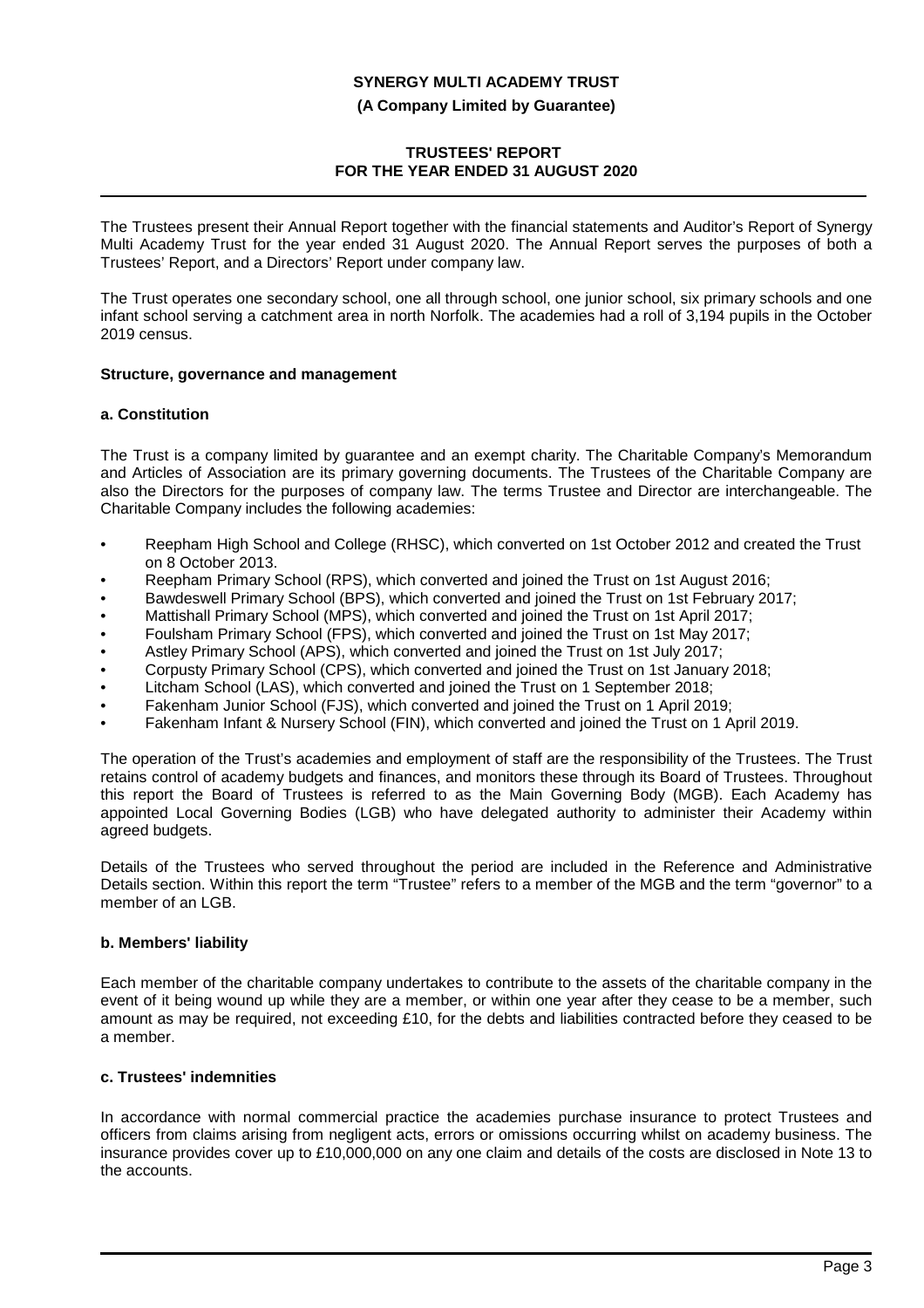**(A Company Limited by Guarantee)**

#### **TRUSTEES' REPORT (CONTINUED) FOR THE YEAR ENDED 31 AUGUST 2020**

#### **Structure, governance and management (continued)**

### **d. Method of recruitment and appointment or election of Trustees**

The arrangements are as set out in the Articles and Funding Agreement.

Trustees are appointed for a fixed term. The Chief Executive Officer (CEO) is an ex officio member of the MGB. Other Trustees are elected to office or appointed if there are insufficient candidates offering themselves for election. The Articles of Association make provision for 9 trustees.

### **e. Policies adopted for the induction and training of Trustees**

The Trust is committed to providing adequate opportunities for Trustees and governors to undertake and receive suitable training so as to enable them to perform their role effectively. To this end the Trust provides links with a number of local training providers. New Trustees and Governors are required to attend a training programme. The induction programme would involve a tour of the relevant academy, meetings with students and staff and provision of policy and procedures documents that are appropriate to the role they undertake with particular emphasis on the committee work that they will undertake and training through governor services.

### **f. Organisational structure**

The governance of the Trust is defined in the Memorandum and Articles of Association together with the Funding Agreement with the Department of Education.

The Board of Trustees, which meets on at least eight occasions per year is responsible for the strategic direction of the Trust. The Trustees are responsible for setting strategic policy, adopting an annual plan and budget, monitoring the Trust by the use of those budgets and making major decisions about the direction of the Trust, capital expenditure and senior staff appointments. The Governors within their LGB's are responsible for implementing strategic policy, ensuring the appropriateness of annual budgets and capital expenditure projects for their academy and monitoring performance against that budget and authorised capital limits.

Individual schools' Senior Leadership Teams manage their schools at an executive level implementing policies and reporting to their LGB. Each SLT is responsible for the day to day operation of their school, in particular organising staff, resources and pupils. They are responsible for the authorisation of spending within agreed budgets and for the appointment of staff following vetting and safeguarding recruitment processes.

The Trust's executive leaders have oversight of the Trust and align local SLT and LGB activity with the strategic aims of the trust as a whole.

The Trust's CEO is the Accounting Officer.

### **g. Arrangements for setting pay and remuneration of key management personnel**

Key management personnel include Trustees and those staff to whom the Trustees have delegated significant authority and responsibility in the day to day running of the Trust.

Pay and remuneration of key management personnel is decided by a variety of contributory factors, such as the academy group size, ISR, the pay scales for each role and the level of experience of each staff member. In addition, pay levels will be affected by nationally agreed pay awards, the ability to recruit and retain in post, all of which are in accordance with the trust's appointment and pay policies.

All amendments to key management's pay and remuneration scales are approved by the Board of Directors.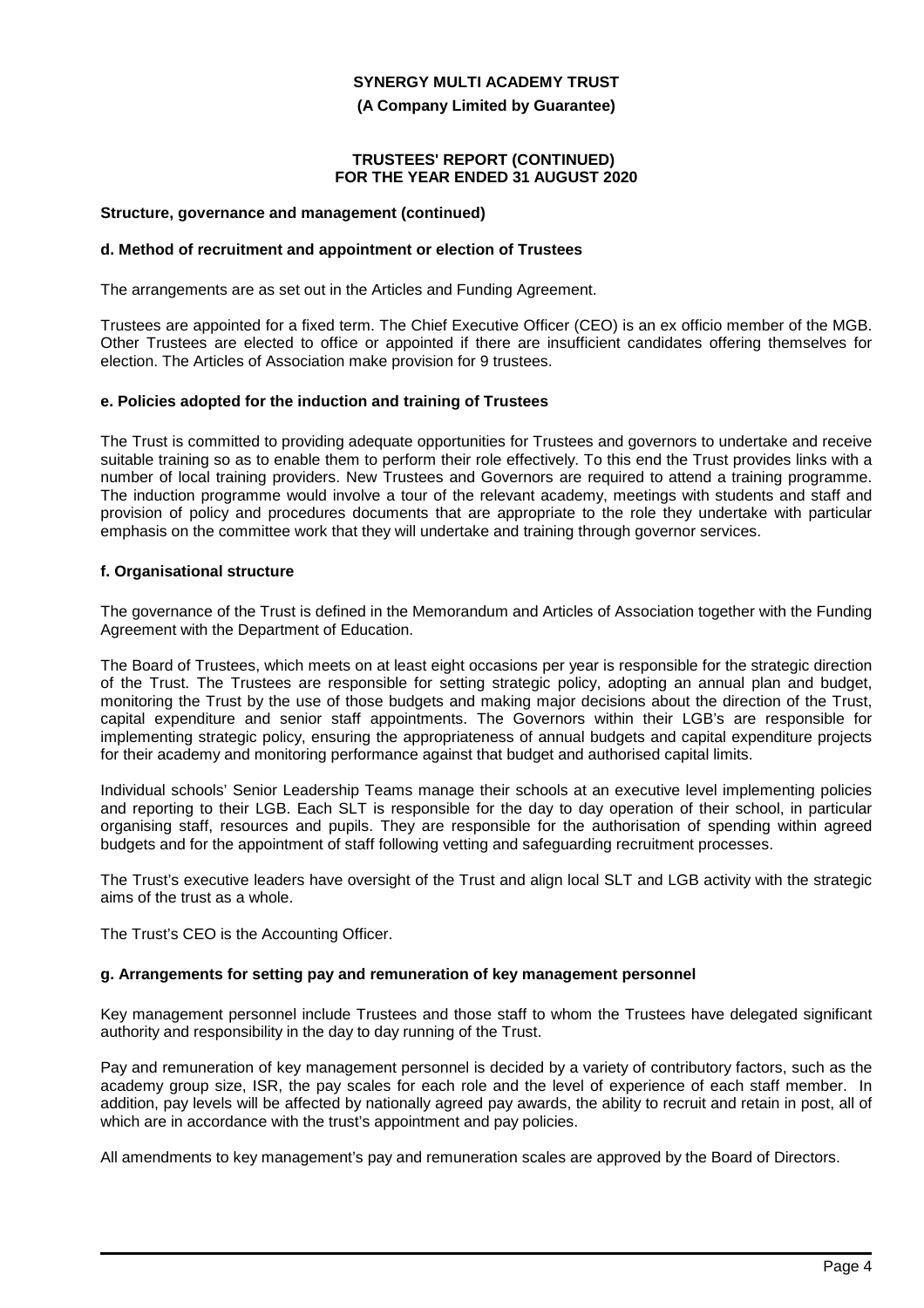**(A Company Limited by Guarantee)**

#### **TRUSTEES' REPORT (CONTINUED) FOR THE YEAR ENDED 31 AUGUST 2020**

#### **Structure, governance and management (continued)**

### **h. Trade union facility time**

#### **Relevant union officials**

| Number of employees who were relevant union officials during the year |  |
|-----------------------------------------------------------------------|--|
| Full-time equivalent employee number                                  |  |

### **Percentage of time spent on facility time**

| <b>Percentage of time</b>                                                                            | <b>Number of</b><br>employees |   |
|------------------------------------------------------------------------------------------------------|-------------------------------|---|
| 0%<br>1%-50%<br>51%-99%<br>100%                                                                      | 2                             |   |
| Percentage of pay bill spent on facility time                                                        | £                             |   |
| Total cost of facility time<br>Total pay bill<br>Percentage of total pay bill spent on facility time | 1,200<br>13,667,823           | % |
| Paid trade union activities                                                                          |                               |   |
| Time spent on paid trade union activities as a percentage of total paid facility time<br>hours       |                               | % |

### **i. Related parties and other connected charities and organisations**

Owing to the nature of the Trust's operations and the composition of the Board of Trustees being drawn from local public and private sector organisations, it is inevitable that from time to time transactions will take place with organisations in which members of the MGB may have an interest. All transactions involving such organisations are conducted at arm's length and in accordance with the academy's financial regulations and normal procedures. Any transaction where the trustee may have a pecuniary interest is only undertaken in accordance with the 'at cost' principle described in the Academies Financial Handbook. The Trust co-operated with the following organisations during the academic year in pursuit of its charitable activities:

- Litcham School Charity Fund
- Reepham High School Trust

The Trust does not have a formal sponsor.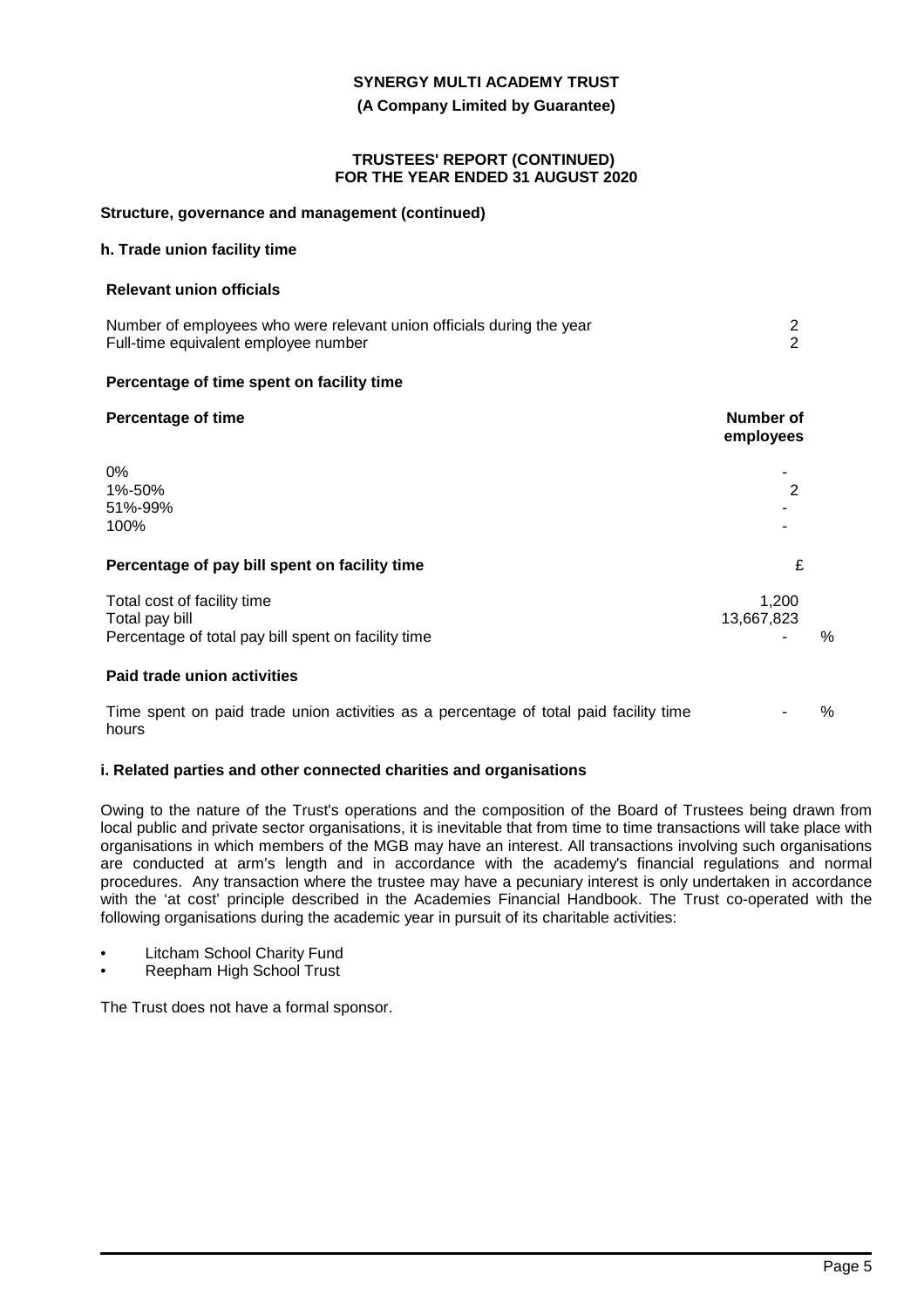**(A Company Limited by Guarantee)**

#### **TRUSTEES' REPORT (CONTINUED) FOR THE YEAR ENDED 31 AUGUST 2020**

#### **Structure, governance and management (continued)**

### **j. Engagement with employees (including disabled persons)**

The Trustees recognise that our employees are fundamental and core to our business and delivery of high quality education. Our success depends on attracting, retaining and motivating employees. The Trustees factor the implications of decisions on employees and the wider workforce, where relevant and feasible. Where appropriate, the Trust consults on matters such as policy, pay, health, safety and welfare with the relevant support staff and teaching trades unions.

The Trust provides information to employees generally by way of email, memoranda and staff meetings. Information is channelled via leadership meetings and staff briefings. Employees are encouraged to familiarise themselves with Ofsted reports, available from the Trust website and student progress and attainment statistics, when they are made available.

Applications for employment by disabled persons are given full and fair consideration for all vacancies in accordance with their particular aptitude and abilities. In the event of employees becoming disabled then every effort is made to retrain them in order that their employment within the Trust may continue.

### **k. Engagement with suppliers, customers and others in a business relationship with the Academy Trust**

The Trustees have implemented clear policies and procedures for dealing fairly with suppliers. Formal orders are placed and agreed payment terms always adhered to. To ensure service continuity during and after the coronavirus outbreak the Trust has followed the guidelines of the Government Procurement Policy Note (PPN) that sets out information and guidance for public bodies on payment of their suppliers.

The Trustees consider pupils and parents to be their "customers". Whilst pupils normally encounter engagement on a daily basis, engagement with parents is normally carried out through regular newsletters and face to face meetings. During lockdown, engagement with pupils and parents was through remote mechanisms including telephone and Microsoft Teams.

#### **Objectives and activities**

#### **a. Objects and aims**

The principal object and aim of Synergy Multi Academy Trust is the operation of a number of schools, to provide free education and care for pupils of different abilities within its local community, between the ages of 2 and 18.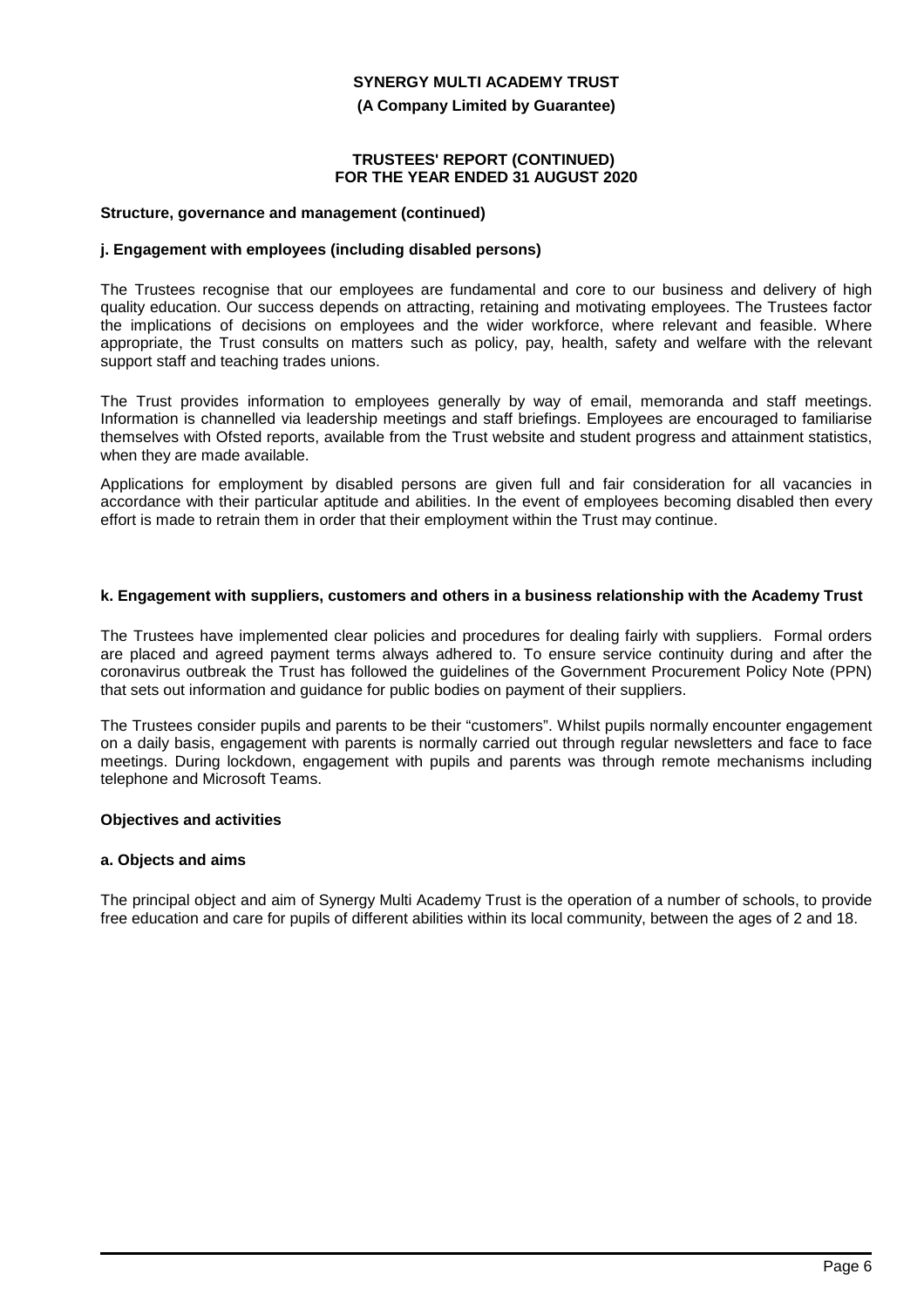**(A Company Limited by Guarantee)**

### **TRUSTEES' REPORT (CONTINUED) FOR THE YEAR ENDED 31 AUGUST 2020**

### **Objectives and activities (continued)**

### **b. Objectives, strategies and activities**

The principal objective and activity of the Trust in the period under review, was to continue to improve educational provision and outcomes for its pupils.

Specific priorities for the year included:

- Ensuring that effective mitigations were in place across all settings to reduce COVID-19 risks for staff and pupils.
- Ensuring that schools remained open for vulnerable pupils throughout the lockdown.
- Ensuring that high quality remote education was in place across all schools throughout the lockdown.
- Ensuring that any gaps in learning resulting from the pandemic were reduced, particularly for vulnerable and disadvantaged pupils.
- Ensuring that staff and pupil wellbeing was monitored, coupled with effective intervention when required.
- Continuing to drive improvements in the quality of education in all of the Trust's schools.
- Further improving the curriculum implemented in each school.
- Supporting Heads of School at both primary and secondary phases, through collaborative working, the work of the Primary Executive Lead and the work of the CEO.
- Continuing to develop the framework for school improvement across the Trust.
- Further developing central services to maximise the efficiency of the Trust.
- Further developing the effectiveness of systems to mitigate risk, including the establishment of a dedicated Audit Committee.
- Further improving workforce expertise.

### **c. Public benefit**

The Trustees believe that by working towards the objects and aims of the Trust as detailed above, they have complied with their duty to have due regard to the guidance on public benefit published by the Charity Commission.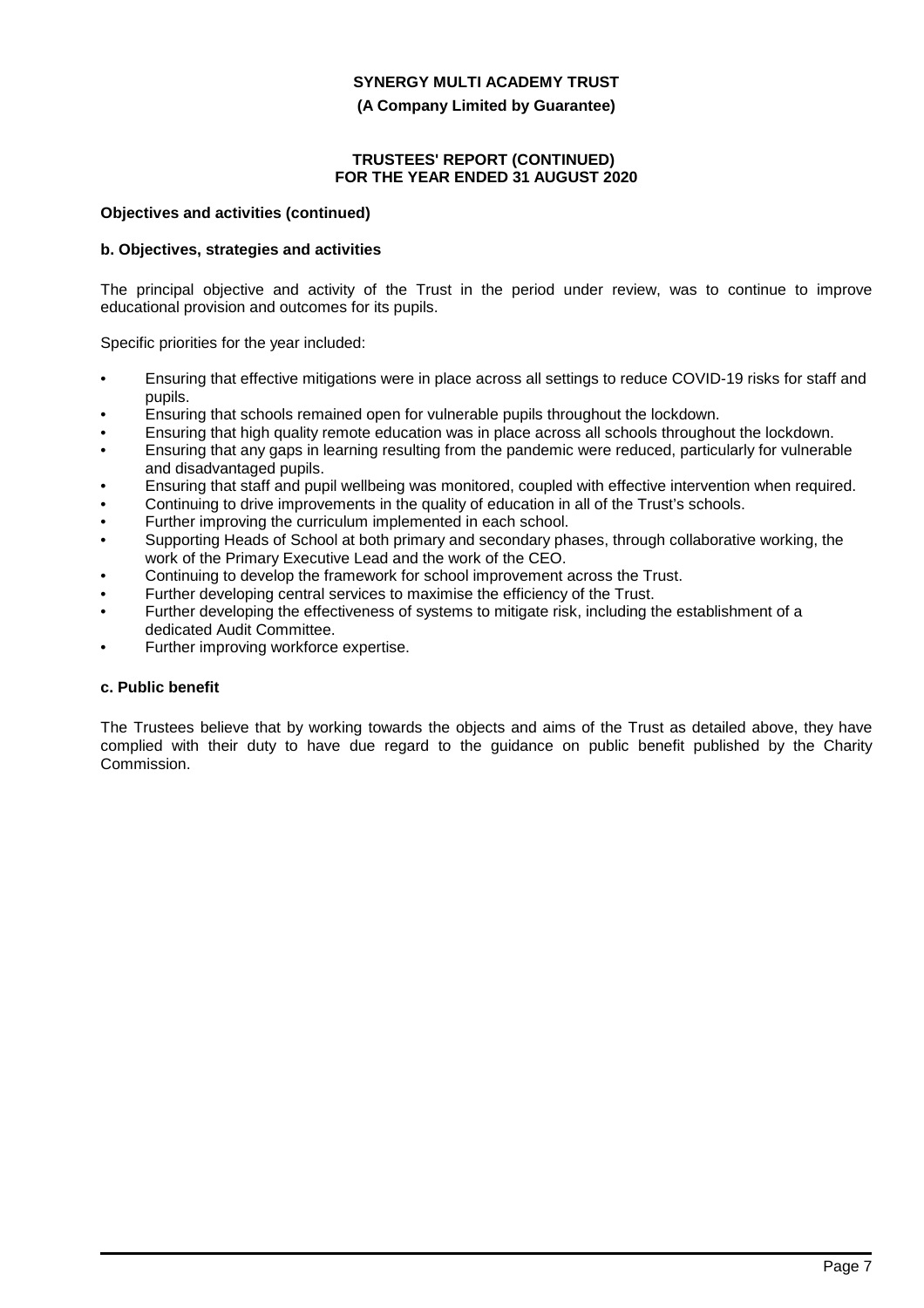**(A Company Limited by Guarantee)**

### **TRUSTEES' REPORT (CONTINUED) FOR THE YEAR ENDED 31 AUGUST 2020**

### **Strategic report**

### **Achievements and performance**

During the year, the Trust has worked towards its aims by:

- Implementing high quality remote learning for pupils who were not able to remain in school.
- Implementing effective mitigations to reduce COVID-19 risks in all settings, so that pupils and staff could safely remain in schools during the national lockdown and that all pupils and staff could safely return to school when they reopened fully.
- Ensuring that any gaps in learning resulting from the pandemic were reduced, particularly for vulnerable and disadvantaged pupils. This was achieved through high quality remote learning, effective assessment of any learning gaps, and intervention as required.
- Headteachers meeting regularly to develop the curriculum in each school, including virtual meetings during lockdown.
- Headteachers meeting regularly to develop their approaches to the teaching of reading, writing and mathematics, including virtual meetings during lockdown.
- Primary class teachers meeting to develop best practice, including virtual meetings during lockdown.
- Secondary Heads of Department collaborating to develop best practice.
- Maintaining close links with the local Research School to bring best practice to the Trust.
- Implementing a Trust wide RSE policy.

In January 2020, Ofsted inspected Bawdeswell Primary School. The school joined the Trust following many years of difficulty and underperformance, and has made good progress to achieve a Requires Improvement grading, with Ofsted stating:

*"When the school joined the Synergy Multi-Academy Trust, pupils' behaviour was poor and achievement very low. Since then, leaders and trustees have brought about many improvements."*

In February 2020, Ofsted inspected Reepham High School and College, grading the school as Good and confirming that post-16 provision remained Outstanding.

In March 2020, Foulsham Primary School was inspected by Ofsted, securing a Good judgement in all areas.

The work of the Trust in supporting improvements at individual schools was cited in the inspection reports.

Other specific achievements are as follows:

- The Trust has grown from a membership of one school to a membership of ten very rapidly. These schools have been effectively absorbed into the Synergy family and a particular strength is the way in which schools work co-operatively together to foster school improvement.
- Reepham High School and College has a sponsored link to the Shenzhen Education Bureau. The bureau has sent Chinese pupils to the school to attend lessons, provides a teacher of Mandarin and has provided subsidised trips to China for staff and pupils.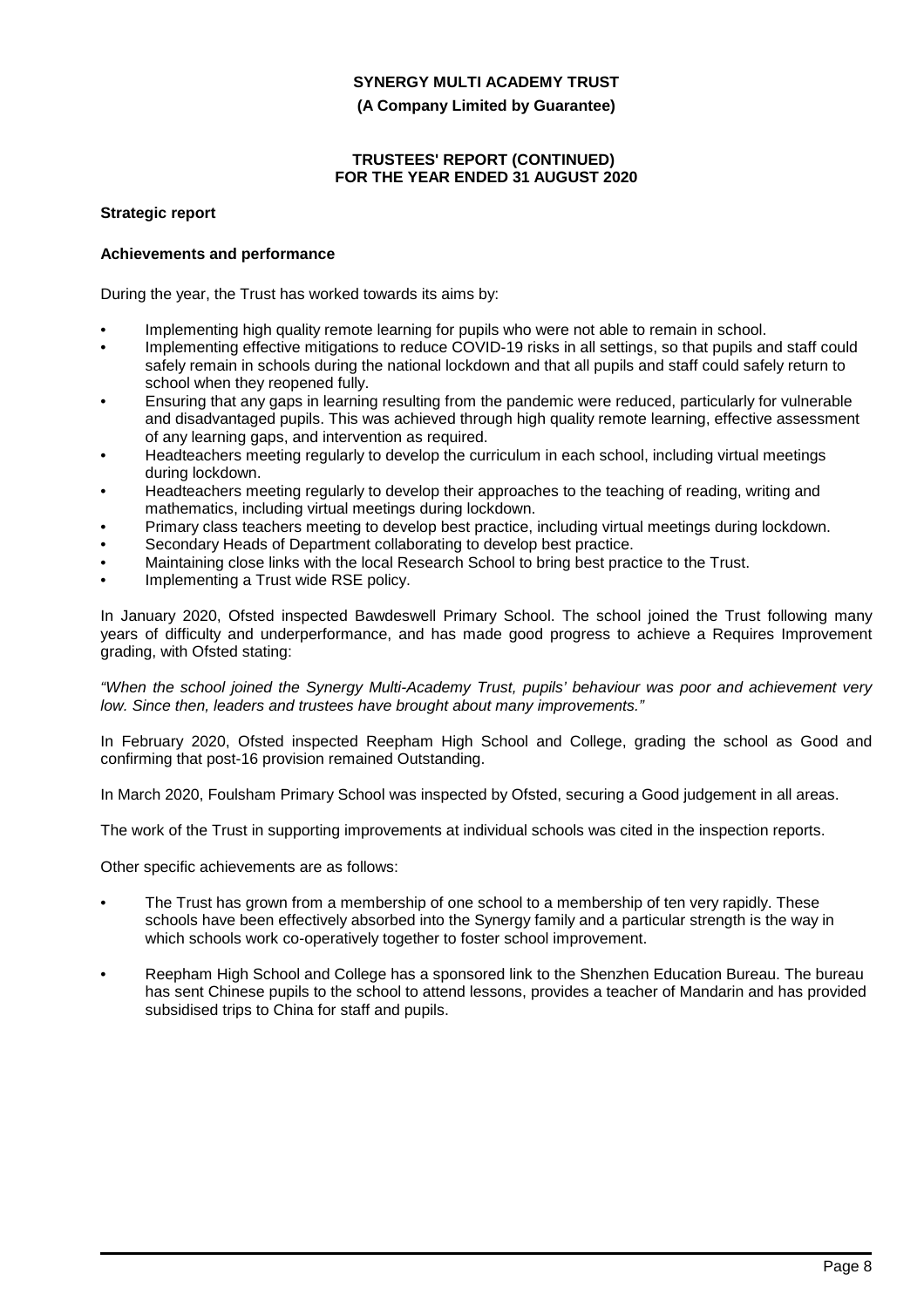**(A Company Limited by Guarantee)**

#### **TRUSTEES' REPORT (CONTINUED) FOR THE YEAR ENDED 31 AUGUST 2020**

#### **Strategic report (continued)**

#### **Achievements and performance (continued)**

#### **a. Key performance indicators**

There were no external assessments for primary schools nationally, as a result of the pandemic.

Over the past three years, the Trust has implemented comprehensive, robust and accurate assessment procedures across all of its primary schools. It was therefore confident that outcomes would have been broadly in line with national, or above, in all settings.

Across all primary schools there are clear improvement plans in place to further increase both attainment and progress, including close monitoring and work by the Primary Executive Lead and CEO.

At the secondary level, pupils received Centre Assessed Grades as there were no external examinations nationally, as a result of the pandemic. Both Litcham School and Reepham High School and College implemented rigorous internal moderation to ensure that the grades received by students were an accurate reflection of grades that would have been achieved if examinations had been undertaken, and that outcomes were in line with historic performance in each subject area.

#### At GCSE level:

- Outcomes were at or above the 2019 national figures.
- EBacc outcomes were above the 2019 national figures.

#### At A level:

- Students achieved excellent outcomes with 100% of students gaining an A\*-E, 74% an A\*-B and 92% an  $A^*$ -C.
- The College was graded as a 1 on the T score indicator, and also maintained a 3 year T score of a 2. This places the College in the top 10% of schools nationally.
- 48% of students met the requirements for Norfolk County Scholar (ABB or better).

## Across both schools:

- The percentage of pupils leaving school and not in education, employment or training was very low.
- Exclusion rates were very low compared to similar schools nationally.
- Attainment gaps for disadvantaged pupils narrowed.

Across the secondary schools, there are clear improvement plans in place to increase both attainment and progress (specifically the percentage of pupils gaining a grade 5 or better in both English and Mathematics and progress rates at Reepham High School), including close monitoring and work by the CEO.

Total pupil numbers changed from 3,194 to 3,237 over the year.

Another key financial performance indicator is staffing costs as a percentage of total income (excluding income on conversion). For 2019/20 this was 81% (2018/19: 79%) against a set parameters of between 76 to 81%. The Trustees are confident that staffing levels are closely monitored to agreed Full Time Equivalents and staffing structures all approved by the MGB.

The Trust Board also monitors premises costs to General Annual Grant (GAG) income, capitation spend for curriculum departments to GAG income, total income less grants and cash flow on a regular basis to ensure that the budget is set and managed appropriately. All of the above KPI's were within the parameters set by the MGB.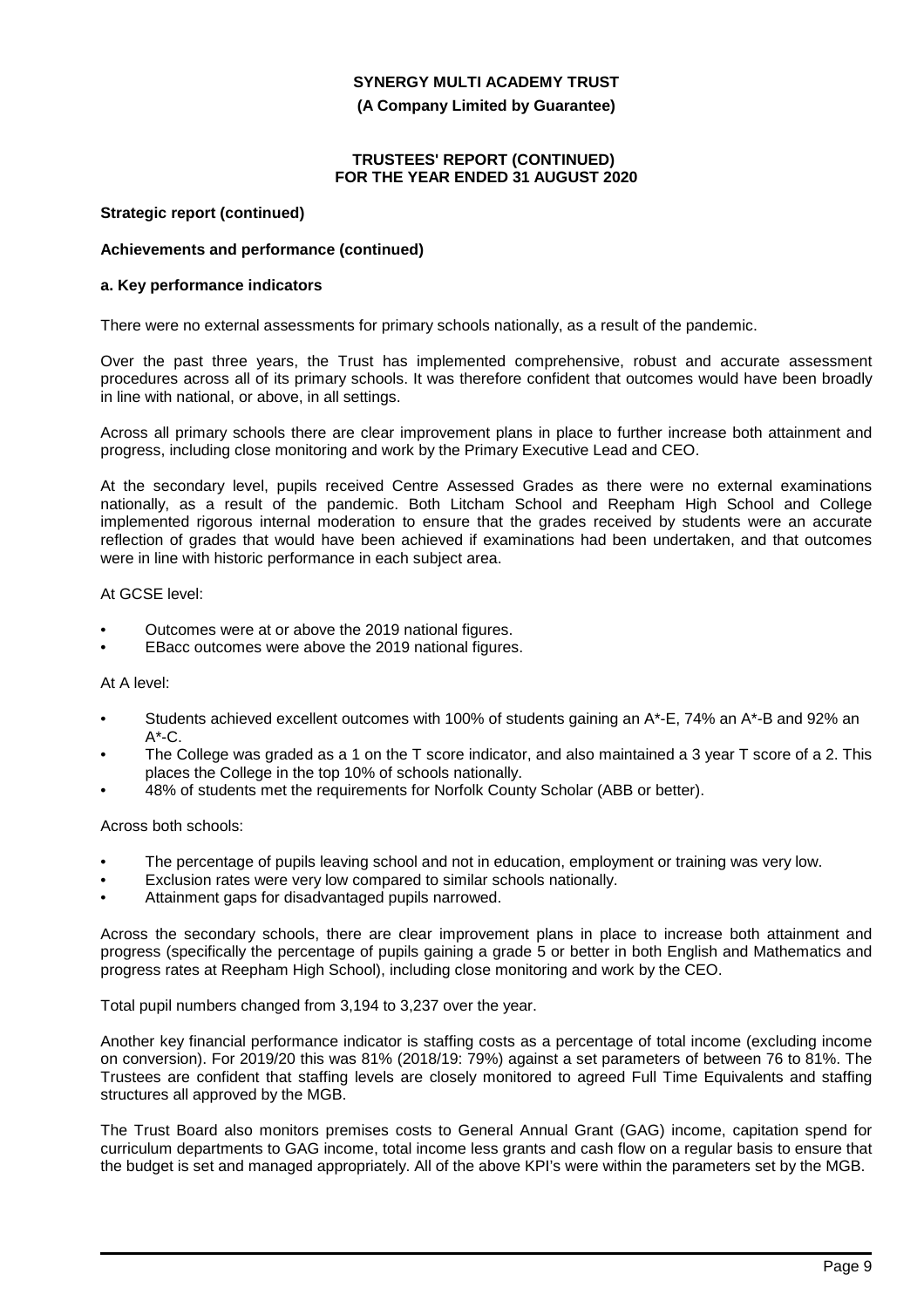**(A Company Limited by Guarantee)**

### **TRUSTEES' REPORT (CONTINUED) FOR THE YEAR ENDED 31 AUGUST 2020**

### **Strategic report (continued)**

### **Achievements and performance (continued)**

#### **b. Going concern**

After making appropriate enquiries, the Board of Trustees has a reasonable expectation that the trust has adequate resources to continue in operational existence for the foreseeable future. For this reason it continues to adopt the going concern basis in preparing the financial statements. Further details regarding the adoption of the going concern basis can be found in the Statement of Accounting Policies.

### **c. Promoting the success of the company**

As the Board at Synergy Multi Academy Trust, we have a legal responsibility under section 172 of the Companies Act 2006 to act in the way we consider, in good faith, would be most likely to promote the company's success for the benefit of its members as a whole, and to have regard to the long-term effect of our decisions on the company and its stakeholders.

Details regarding engagement with employees, suppliers, parents, pupils and other connected parties have been covered in separate notes within the Trustees' Report. The obligation to assess the likely consequences of decisions in the longer term is noted within the reserves policy below as Trustees balance the needs of current and future cohorts.

The Trustees have identified reputational and ethical areas as key risks and their actions in these areas are covered within Principal risks and uncertainties later within this Strategic Report.

### **Financial review**

The principal source of funding for the Trust is the General Annual Grant (GAG) and other grants that it receives from the Education and Skills Funding Agency (ESFA). For the year ended 31 August 2020 the Trust received £1,407,918 (2019: £8,471,004) relating to donations and capital grants. This is a reduction on the prior year, as a result of no academies converting into the Trust (2019 had Litcham School along with Fakenham Junior School and Fakenham Infant and Nursery School). The Trust also received £16,378,266 (2019: £14,285,191) of GAG and other funding. A high percentage of the GAG and other funding is spent on wages and salaries and support costs to deliver the Trust's primary objective of the provision of education. During the year the Trust spent £18,911,507 (2019: £16,562,175) on expenditure and transferred £455,130 (2019: £59,789) to support capital improvements on the various academy sites. The Trust brought forward from 2019 a deficit on restricted funds including pension deficit of £5,399,078 as well as a surplus on unrestricted funds of £748,220. The carry forward for 19-20 is a deficit on restricted funds including pension of £6,550,107 and £767,836 of surplus on unrestricted funding.

Due to the accounting rules for the Local Government Pension Scheme under FRS102, the Trust is recognising a significant pension fund deficit of £7,131,000 (2019: £5,689,000). This does not mean that an immediate liability for this amount crystallises and such a deficit generally results in a cash flow effect in the form of increased employer contributions over a number of years.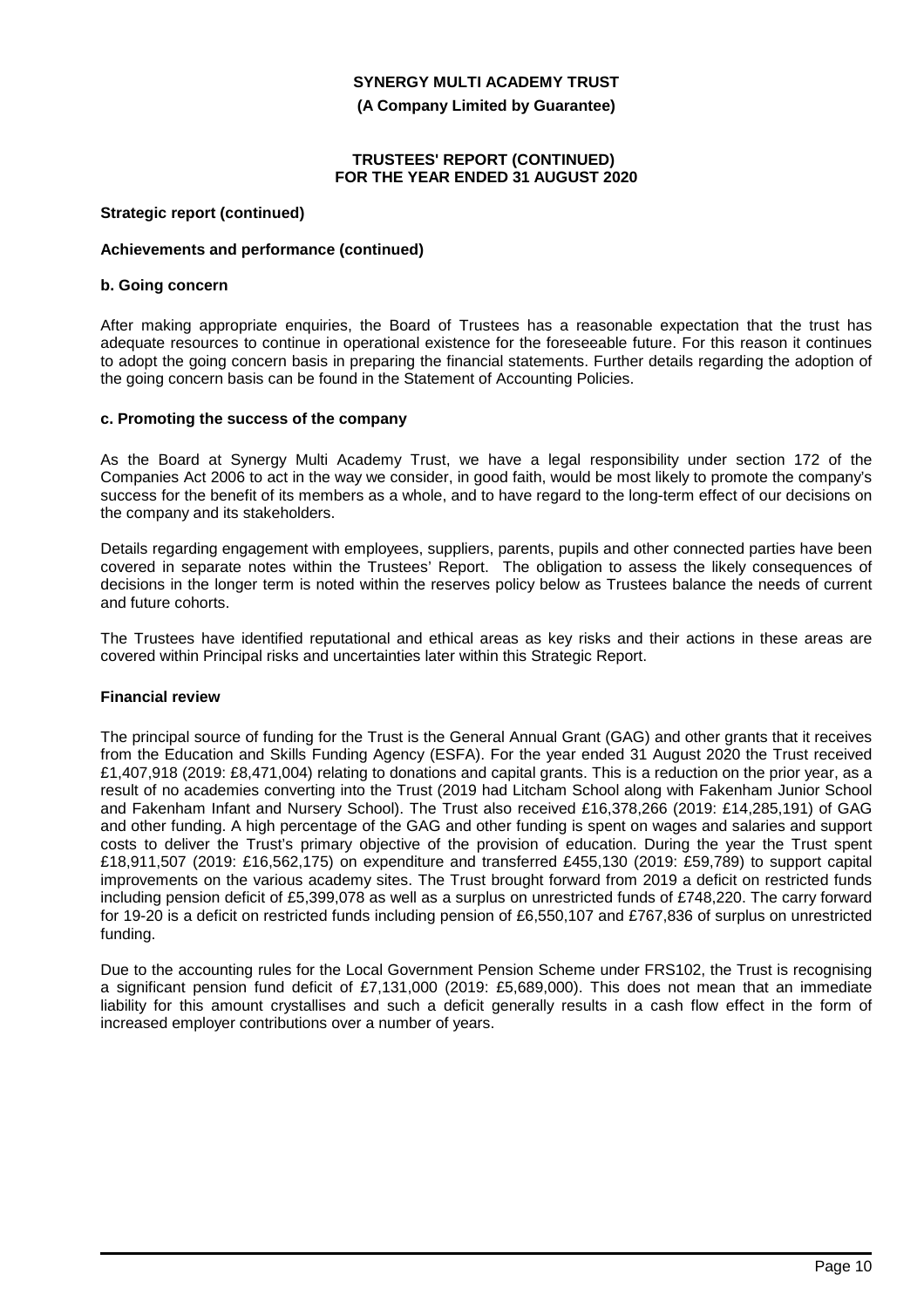**(A Company Limited by Guarantee)**

#### **TRUSTEES' REPORT (CONTINUED) FOR THE YEAR ENDED 31 AUGUST 2020**

#### **Strategic report (continued)**

#### **a. Reserves policy**

The Trustee directors are aware of the requirement to balance current and future needs and always aim to set a balanced budget with annual income balancing annual expenditure. The Trustee directors monitor estimated year end carry forward figures via the monthly reports. The budget plan identifies how any carry forward will be allocated in the plan for the following academic year, including the identification of any funds earmarked for a specific project or purpose.

The Trust's current level of free reserves (total funds less the amount held in fixed assets and restricted funds) is £767,836 (2019: £748,220). This has been built up from a mixture of locally raised income and balances transferred from the predecessor schools.

The Trust's balance on restricted general funds (excluding pension reserve) plus the balance on unrestricted funds at 31 August 2020 was £1,348,729 (2019: £1,038,142).

The cash balance of the Trust has been very healthy all year, ending the year with a balance of £2,275,490 (2019: £1,556,073). A significant proportion of this cash is held against specific projects and is not available to meet normal recurring expenditure. The Trustees monitor cash flow and look to hold a minimum of £250,000 to cover short term cash flow variances.

### **b. Investment policy**

The aim of the policy is to ensure funds that the Trust does not immediately need to cover anticipated expenditure are invested to maximise the trust's income but with minimal risk. The aim is to research where funds may be deposited applying prudency in ensuring there is minimum risk. The Trust does not consider the investment of surplus funds as a primary activity, rather as good stewardship and as and when circumstances allow.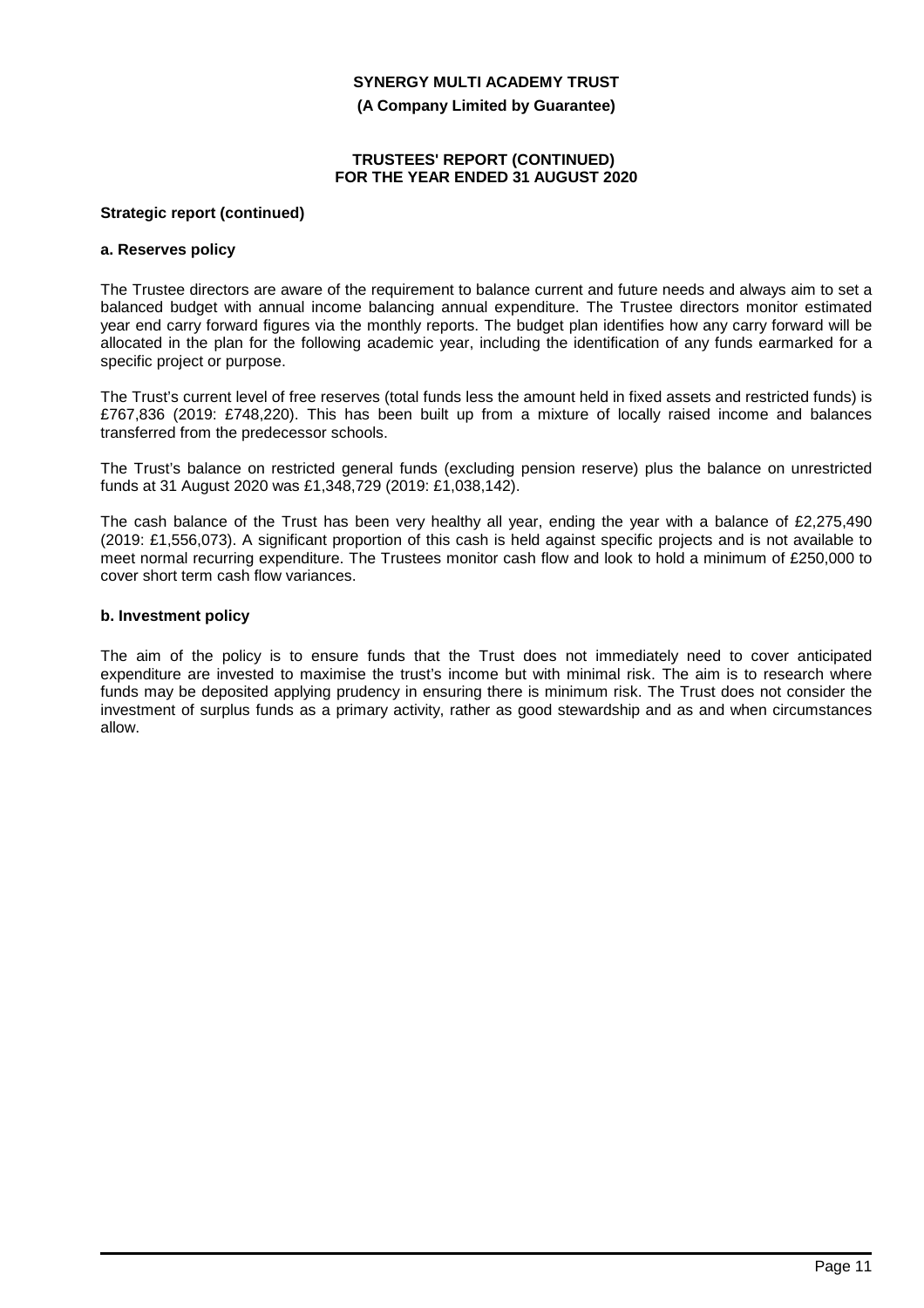**(A Company Limited by Guarantee)**

#### **TRUSTEES' REPORT (CONTINUED) FOR THE YEAR ENDED 31 AUGUST 2020**

#### **c. Principal risks and uncertainties**

The Trust maintains a risk register identifying the major risks to which the Trust is exposed, and identifying actions and procedures to mitigate those risks. A formal review of the risk register was undertaken by the Audit Committee on two occasions over the year. Internal control systems and the exposure to said risks are monitored carefully.

A significant additional risk to the Trust over the year was the pandemic. A range of control procedures were put in place to successfully mitigate this risk across all settings within the Trust. However, residual risk remains at a medium level as risk is dependent on external factors including levels of local infections and numbers of pupils and staff exposed to the virus both within and outside schools. The Trust has developed robust contingency plan to mitigate these potential residual risks including immediate remote learning, and Tier 2, Tier 3 and Tier 4 provision.

The principal risks facing the Trust are outlined below. Those facing the Trust at an operational level are addressed by its systems and by internal financial and other controls.

The Trustees report that the trust's financial and internal controls conform to guidelines issued by the ESFA, and that improvements to the wider framework of systems dealing with business risk and risk management strategy continue to be made and formally documented.

It is recognised that systems can only provide reasonable but not absolute assurance that major risks have been adequately managed.

As a Trust, the level of financial risk is low. Cash flows can be reliably forecast, monitored and reported. Staff costs make up the majority of expenditure and are relatively stable with contingencies in place to cover such items as sickness and maternity.

The Trustees assess the principal risks and uncertainties facing the Trust as follows:

- The Trust has considerable reliance on continued Government funding through the ESFA and there is no assurance that Government policy or practice will remain the same or that public funding will continue at the same levels or on the same terms. In addition there is a risk of falling pupil numbers leaving individual academies financially unsustainable;
- Failures in governance and/or management The risk in this area arises from potential failure to effectively manage the trust's finances, internal controls, compliance with regulations and legislation, statutory returns, etc. The Trustees continue to review and ensure that appropriate measures are in place to mitigate these risks;
- Reputational The continuing success of the Trust is dependent on continuing to attract pupils in sufficient numbers by maintaining the highest educational standards. To mitigate this risk trustees ensure that student progress and outcomes are closely monitored and reviewed;
- Safeguarding and child protection The Trustees continue to ensure that the highest standards are maintained in the areas of selection and monitoring of staff, the operation of child protection policies and procedures, health & safety and discipline;
- Staffing The success of the Trust is reliant on the quality of its staff and the trustees monitor and review policies and procedures and recruitment to ensure continued development and training of staff as well as ensuring there is clear succession planning;
- Fraud and mismanagement of funds All finance staff receive training to keep up to date with financial practice requirements and develop their skills in this area;
- Financial instruments The Trust only deals with bank balances, cash and trade creditors, with limited trade (and other) debtors. The risk in this area is considered to be low; and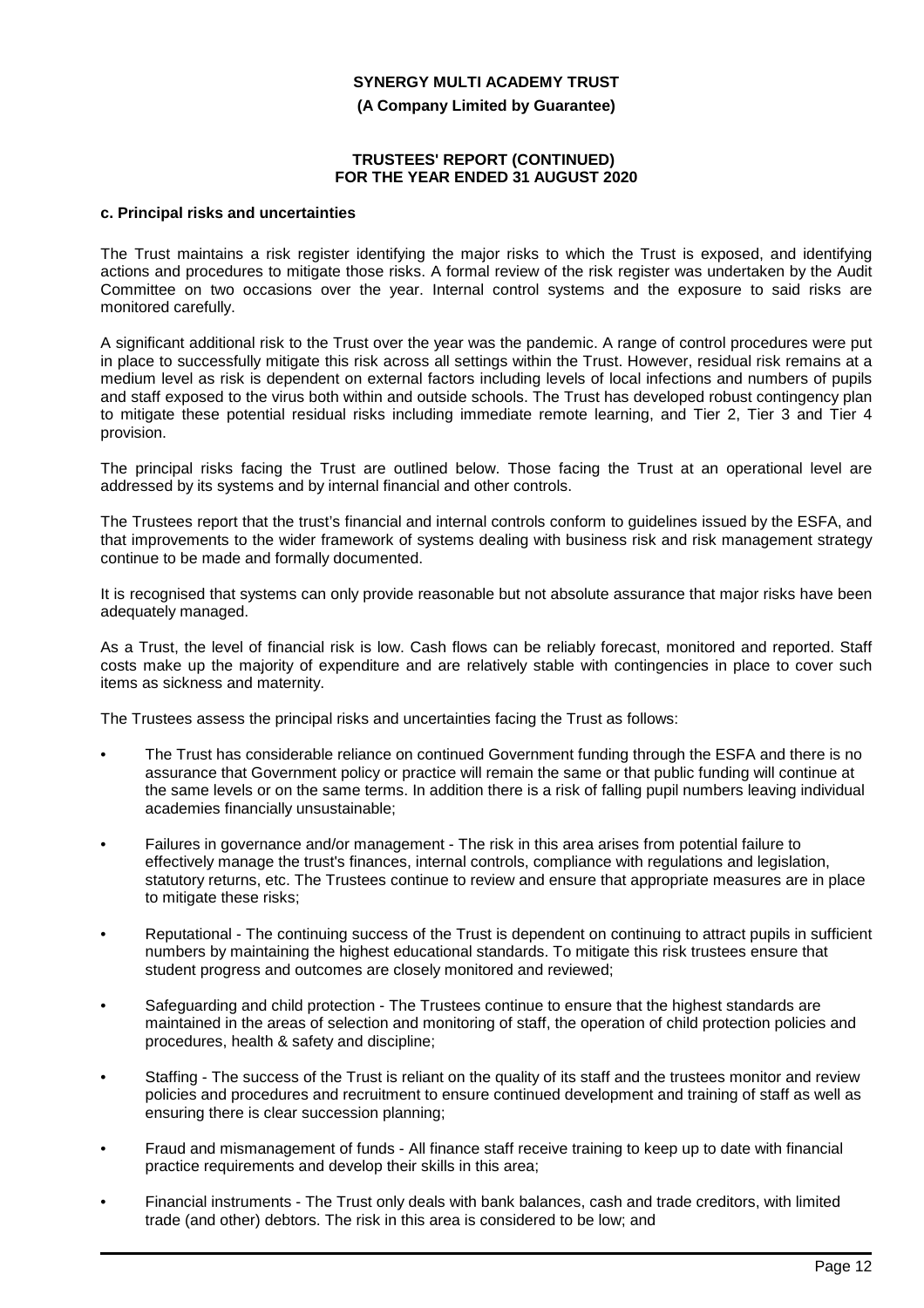**(A Company Limited by Guarantee)**

### **TRUSTEES' REPORT (CONTINUED) FOR THE YEAR ENDED 31 AUGUST 2020**

• Defined benefit pension liability - As the Government has agreed to meet the defined benefit pension liability of any school ceasing to exist the main risk to the trust is an annual cash flow funding of part of the deficit. Trustees take these payments into account when setting the annual budget plan.

The Trust has continued to strengthen its risk management process throughout the year by formalising the process and ensuring staff awareness.

# **Fundraising**

The schools within the Trust do not carry out fundraising of themselves, however the Friends of the respective schools have held small fundraising events during the year including; school fetes, quiz nights, school performances. The Trust does not work with professional fundraisers or companies who carry out fundraising on its behalf. During the year no complaints or issues have arisen as a result of the fundraising events.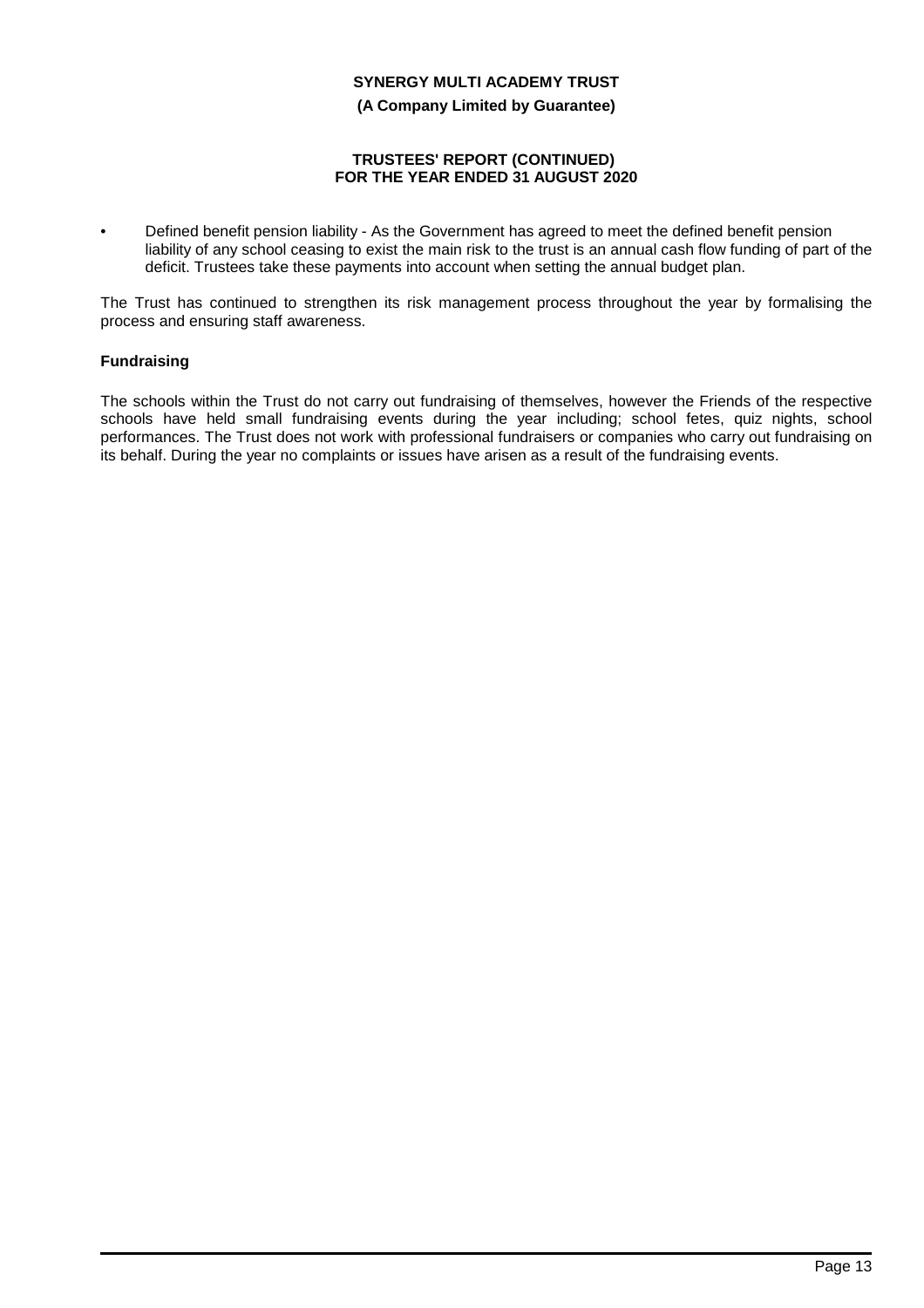**(A Company Limited by Guarantee)**

#### **TRUSTEES' REPORT (CONTINUED) FOR THE YEAR ENDED 31 AUGUST 2020**

### **Streamlined energy and carbon reporting**

The Academy Trust's greenhouse gas emissions and energy consumption are as follows:

|                                                      | 2020      |
|------------------------------------------------------|-----------|
| Energy consumption used to calculate emissions (kWh) | 3,078,294 |
| Energy consumption breakdown (kWh):                  |           |
| Gas                                                  | 2,044,558 |
| Electricity                                          | 996,987   |
| Transport fuel - owned transport                     | 21,433    |
| Transport fuel - employee vehicles                   | 15,316    |
| Scope 1 emissions (in tonnes of CO2 equivalent):     |           |
| Gas consumption                                      | 463.1     |
| Owned transport                                      | 5.3       |
| <b>Total scope 1</b>                                 | 468.4     |
| Scope 2 emissions (in tonnes of CO2 equivalent):     |           |
| Electricity                                          | 232.4     |
| Scope 3 emissions (in tonnes of CO2 equivalent):     |           |
| Business travel in employee-owned vehicles           | 4.2       |
| Total gross emissions (in tonnes of C02 equivalent): | 705.0     |
|                                                      |           |

The intensity ratio in tonnes of CO2 equivalent per pupil is 0.2217.

The Academy Trust has followed and used the following quantification and reporting methodologies:

- the 2019 HM Government Environmental Reporting Guidelines;
- the GHG Reporting Protocol Corporate Standard; and
- the 2020 UK Government's Conversion Factors for Company Reporting.

The chosen intensity ratio is total gross emissions in tonnes of CO2 equivalent per pupil, the recommended ratio for the sector.

### **Plans for future periods**

The Trust has grown to over 3,000 pupils, which gives access to additional capital funds. The MAT development plan indicates ambition to grow further to more than 4,000 pupils and, to this end, the Trust has been actively working with another local Trust to develop a merger proposal that will be submitted to the Regional Schools Commissioner during the next academic year. Importantly, all new Trust schools will remain within a 40-minute drive of each other. This will allow teachers to more easily work together, to share expertise, to visit each other's schools and improve standards as a result.

Our intention is to work with all Synergy schools to ensure that the highest quality education is provided for each pupil. It is our intention to ensure that all academies are well resourced, appropriately supported, co operating and determined to achieve to the highest standard. The planned increased size of the Trust will create significantly improved capacity for school improvement, combined with greater capacity for efficiencies.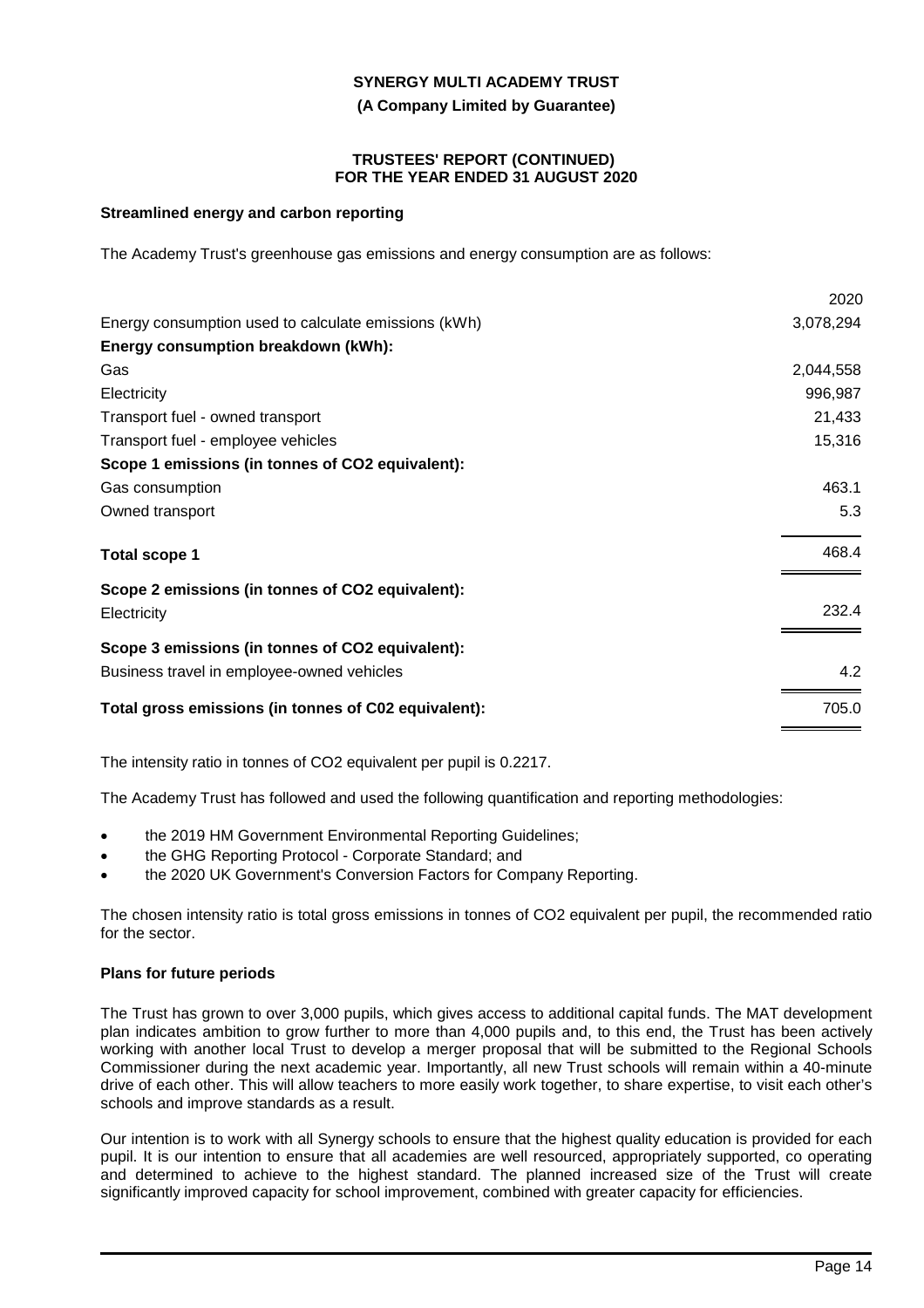#### **(A Company Limited by Guarantee)**

#### **TRUSTEES' REPORT (CONTINUED) FOR THE YEAR ENDED 31 AUGUST 2020**

### **Funds held as custodian on behalf of others**

There are no funds held as Custodian Trustee on behalf of others.

### **Disclosure of information to auditors**

Insofar as the Trustees are aware:

- there is no relevant audit information of which the charitable company's auditors are unaware, and
- that Trustees have taken all steps that they ought to have taken to make themselves aware of any relevant audit information and to establish that the auditors are aware of that information.

The Trustees' Report, incorporating a strategic report, was approved by order of the Board of Trustees, as the company directors, on 9 December 2020 and signed on its behalf by:

**Anthony Williams** Chair of Trustees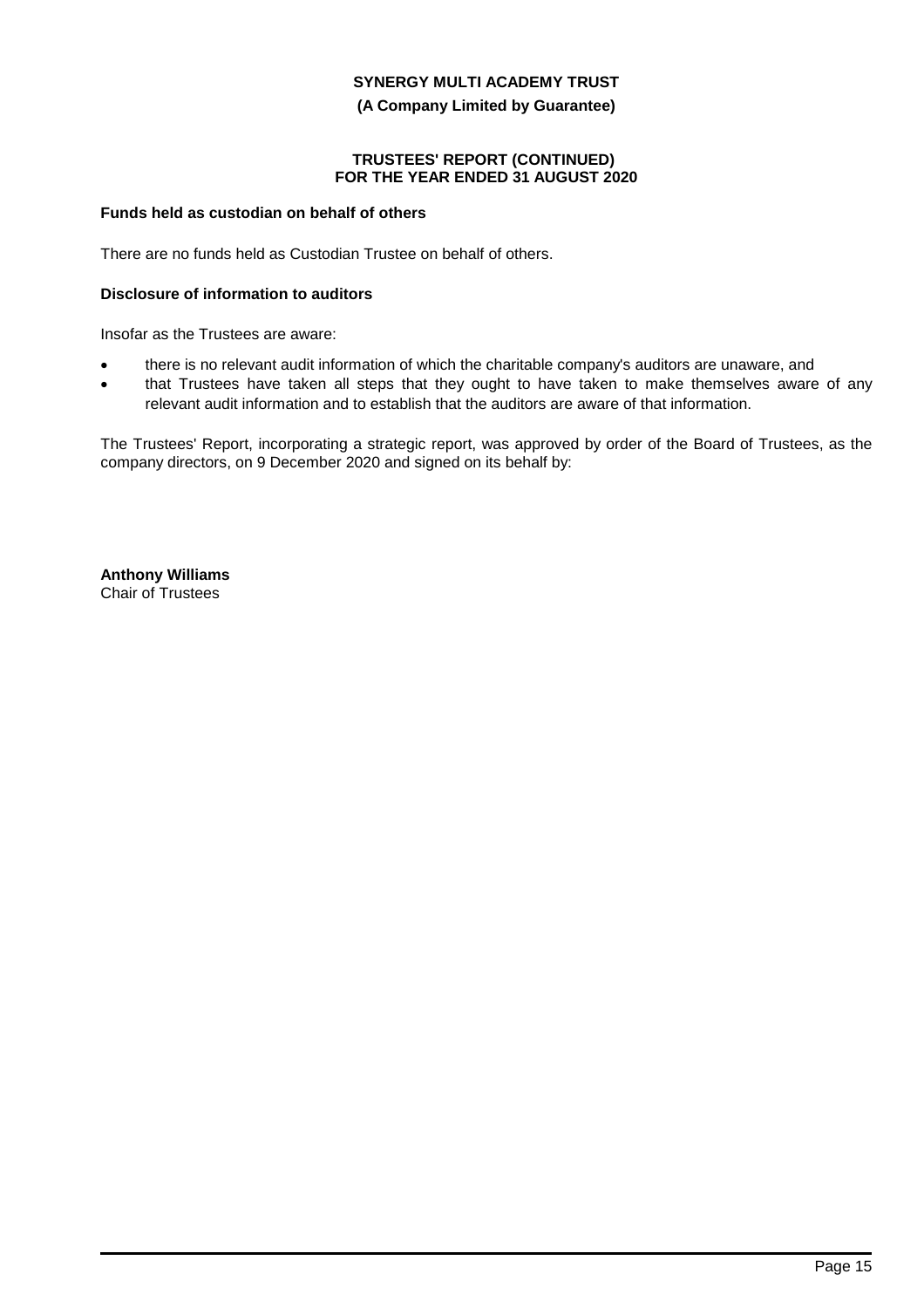### **(A Company Limited by Guarantee)**

### **GOVERNANCE STATEMENT**

#### **Scope of responsibility**

As Trustees, we acknowledge we have overall responsibility for ensuring that Synergy Multi Academy Trust has an effective and appropriate system of control, financial and otherwise. However, such a system is designed to manage rather than eliminate the risk of failure to achieve business objectives, and can provide only reasonable and not absolute assurance against material misstatement or loss.

As trustees, we have reviewed and taken account of the guidance in DfE's competency framework for governance, using the NGA framework.

The Board of Trustees has delegated the day-to-day responsibility to the Chief Executive Officer, as accounting officer, for ensuring financial controls conform with the requirements of both propriety and good financial management and in accordance with the requirements and responsibilities assigned to it in the funding agreement between Synergy Multi Academy Trust and the Secretary of State for Education. They are also responsible for reporting to the Board of Trustees any material weaknesses or breakdowns in internal control.

#### **Governance**

The information on governance included here supplements that described in the Trustees' Report and in the Statement of Trustees' Responsibilities. The Board of Trustees has formally met 10 times during the year.

Attendance during the year at meetings of the Board of Trustees was as follows:

| Trustee                                     | Meetings attended | Out of a possible |
|---------------------------------------------|-------------------|-------------------|
| Anthony Williams, Chair of Trustees         | 10                | 10                |
| <b>Graham Pickhaver</b>                     | 9                 | 10                |
| Andrew Savage                               | 9                 | 10                |
| Deborah Boldero                             | 10                | 10                |
| <b>Richard Madle</b>                        | 5                 | 10                |
| <b>Tracey Hughes</b>                        | 9                 | 10                |
| Natasha Hutcheson                           |                   | 10                |
| <b>Bryan Hurst</b>                          | 2                 | 10                |
| Robert Martlew (appointed 1 September 2019) | 10                | 10                |

#### **Review of year**

A change was made on 1 September 2019 as a result of the retirement of Mark Farrar the Chief Excutive and Accounting Officer, and Robert Martlew has been appointed to these positions.

The Board of Directors, Members and Local Governing Boards have been effective in their work, specifically:

- Working with senior staff to set the strategic direction for the Trust, including growth.
- Holding senior staff to account.
- Ensuring financial probity.
- Ensuring compliance with charity law requirements.

During the year, the Board established a separate Audit Committee, which to date has comprised all Trustees but is held as a separate meeting with a different Chair to that of the full Board. The committee has reviewed the Risk Register and ensured procurement of Internal Scrutiny. Areas identified for scrutiny were based on external audit report findings and risks identified in the register, including those arising from COVID-19.

The COVID-19 pandemic posed particular challenges for the Board and for individual schools within the Trust. Board meetings were conducted virtually to good effect, and Directors were acutely aware of the importance of:

- Monitoring the effectiveness of provision in schools, particularly for vulnerable pupils.
- Ensuring compliance with PHE, DfE, and Health and Safety guidance.
- Ensuring the wellbeing of leaders, staff and pupils.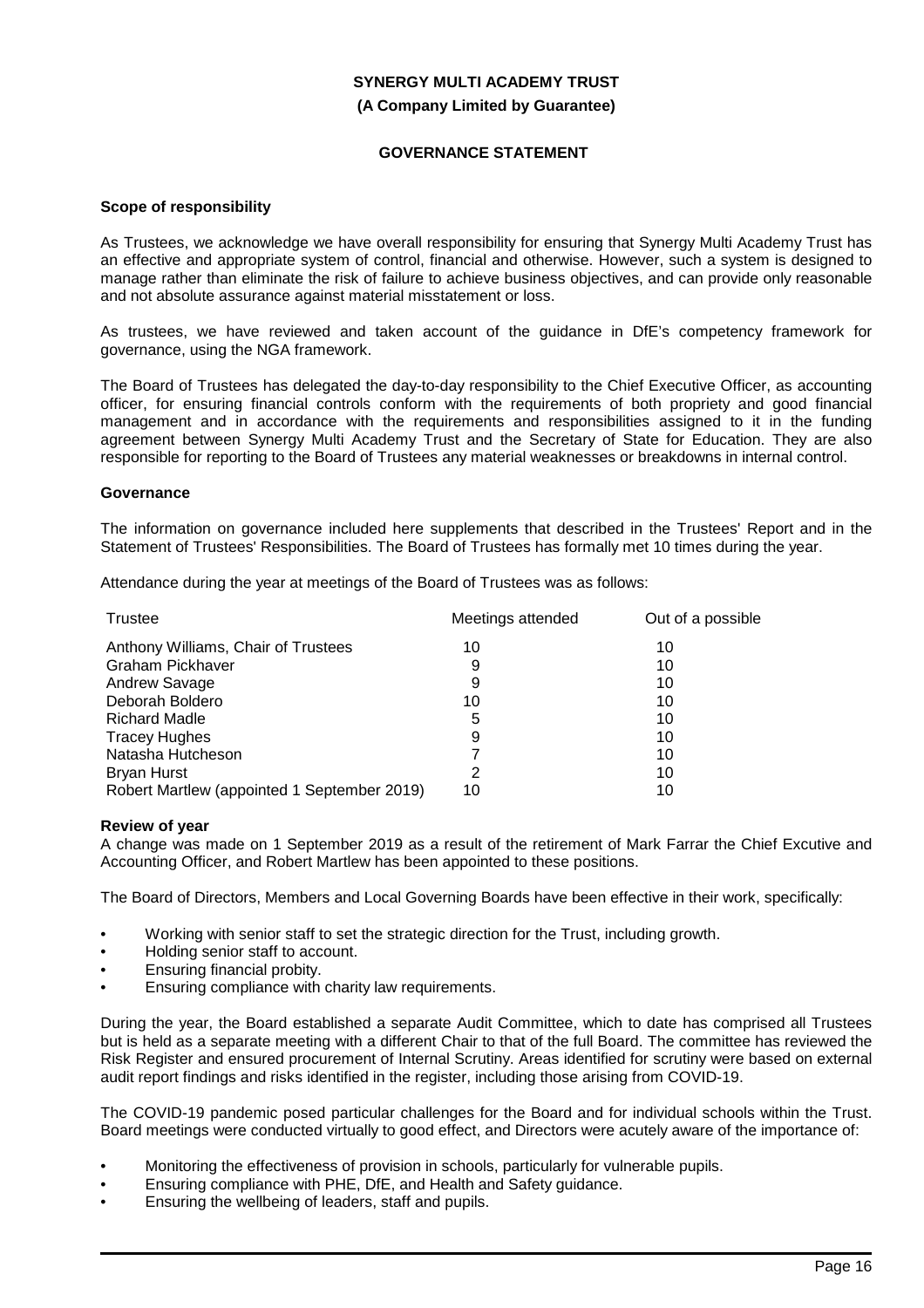### **(A Company Limited by Guarantee)**

### **GOVERNANCE STATEMENT (CONTINUED)**

### **Governance (continued)**

Detailed work was undertaken by the Board and Members around further growth of the Trust, specifically a proposal to merge with another Trust. This evidenced the effective work of the Board in exercising its duty to help set strategic direction for the Trust, and a proposal will be submitted to the Regional Schools Commissioner in the new academic year.

The quality of information used by the Board further improved during the year. In particular, reports on the effectiveness of provision within schools were enhanced by the planned regular attendance of the Executive Primary Lead and Estates Manager. In addition, the quality of finance reports has further improved, with additional information on cash analysis.

### **Governance reviews**

The Board has completed an audit of its experience and competencies, matched against the Department for Education competency framework. Across the Board, all required competencies are evident, coupled with a very good range of experience, including:

- Governance
- **Business**
- Finance
- Law
- Human Resources
- **Compliance**
- Estates management

The length of terms of office for individual Directors were revised to ensure that the right blend of experience and competencies would be maintained over the medium term, and to ensure better succession planning should the Trust grow further.

An additional review of governance will be conducted in early 2021, in light of feedback from the Regional Schools Commissioner regarding potential growth of the Trust.

The Audit Committee is a sub-committee of the main Board of Trustees. The purpose of this committee is to:

- Agree the programme of work to deliver internal scrutiny.
- Receive and consider reports from internal and external audits.
- Ensure the risk register is maintained and is comprehensive.
- Report to the main Board on matters of control.

Attendance during the year at meetings was as follows:

| Trustee                   | Meetings attended | Out of a possible |
|---------------------------|-------------------|-------------------|
| Natasha Hutcheson (Chair) | 3                 | 3                 |
| Anthony Williams          |                   |                   |
| Andrew Savage             |                   |                   |
| <b>Bryan Hurst</b>        |                   |                   |
| Deborah Boldero           |                   |                   |
| Graham Pickhaver          | 3                 | 3                 |
| <b>Richard Madle</b>      |                   |                   |
| <b>Robert Martlew</b>     |                   |                   |
| <b>Tracey Hughes</b>      | 3                 |                   |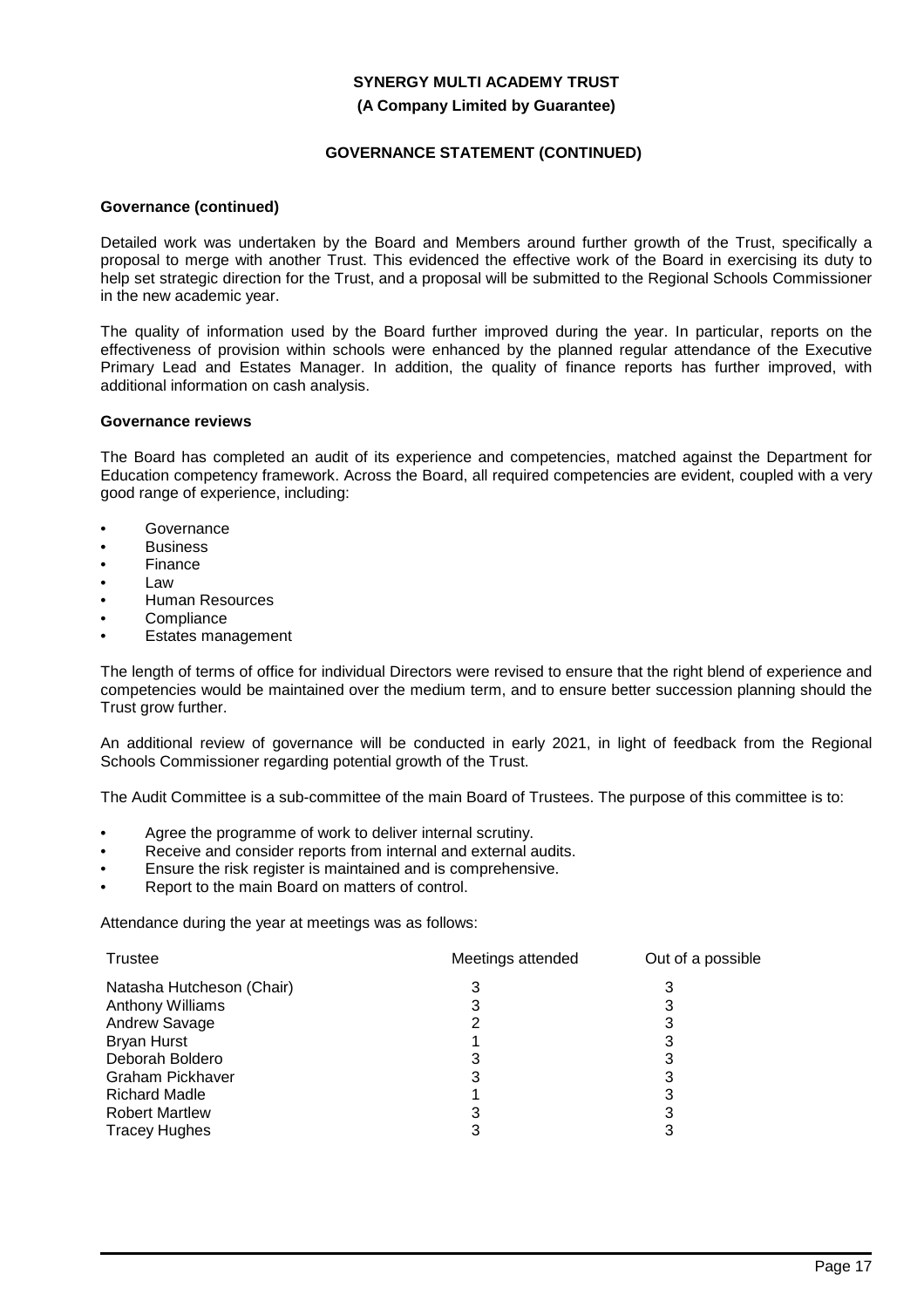# **SYNERGY MULTI ACADEMY TRUST (A Company Limited by Guarantee)**

# **GOVERNANCE STATEMENT (CONTINUED)**

### **Review of value for money**

As accounting officer, the Chief Executive Officer has responsibility for ensuring that the Academy Trust delivers good value in the use of public resources. The accounting officer understands that value for money refers to the educational and wider societal outcomes achieved in return for the taxpayer resources received.

The Accounting Officer considers how the academy trust's use of its resources has provided good value for money during each academic year, and reports to the Board of Trustees where value for money can be improved, including the use of benchmarking data where appropriate. The Accounting Officer for the academy trust has delivered improved value for money during the year by:

- Reviewing and conducting a tender process for the grounds maintenance contracts which resulted in appointing a single contractor for all schools within the Trust.
- Improved co-ordination of school IT purchasing via the Central Services IT Manager to ensure that, where possible, bulk purchase savings are obtained.
- Reviewing catering contracts, resulting in a proposal to bring more catering in-house, to improve consistency of provision and secure better value for money.
- Implementing the restructuring of staff in a number of schools, to reduce in year deficits whilst maintaining the quality of provision.

### **The purpose of the system of internal control**

The system of internal control is designed to manage risk to a reasonable level rather than to eliminate all risk of failure to achieve policies, aims and objectives. It can, therefore, only provide reasonable and not absolute assurance of effectiveness. The system of internal control is based on an on-going process designed to identify and prioritise the risks to the achievement of Academy Trust policies, aims and objectives, to evaluate the likelihood of those risks being realised and the impact should they be realised, and to manage them efficiently, effectively and economically. The system of internal control has been in place in Synergy Multi Academy Trust for the year 1 September 2019 to 31 August 2020 and up to the date of approval of the annual report and financial statements.

#### **Capacity to handle risk**

The Board of Trustees has reviewed the key risks to which the Academy Trust is exposed together with the operating, financial and compliance controls that have been implemented to mitigate those risks. The Board of Trustees is of the view that there is a formal ongoing process for identifying, evaluating and managing the Academy Trust's significant risks that has been in place for the year 1 September 2019 to 31 August 2020 and up to the date of approval of the annual report and financial statements. This process is regularly reviewed by the Board of Trustees.

#### **The risk and control framework**

The Academy Trust's system of internal financial control is based on a framework of regular management information and administrative procedures including the segregation of duties and a system of delegation and accountability. In particular, it includes:

- comprehensive budgeting and monitoring systems with an annual budget and periodic financial reports which are reviewed and agreed by the Board of Trustees
- regular reviews by the Finance and General Purposes Committee of reports which indicate financial performance against the forecasts and of major purchase plans, capital works and expenditure programmes
- setting targets to measure financial and other performance
- clearly defined purchasing (asset purchase or capital investment) guidelines
- identification and management of risks

The Board of Trustees considered the need for a specific internal audit function and decided to appoint Educator Solutions and Norfolk County Council to carry out reviews to provide independent assurance in respect of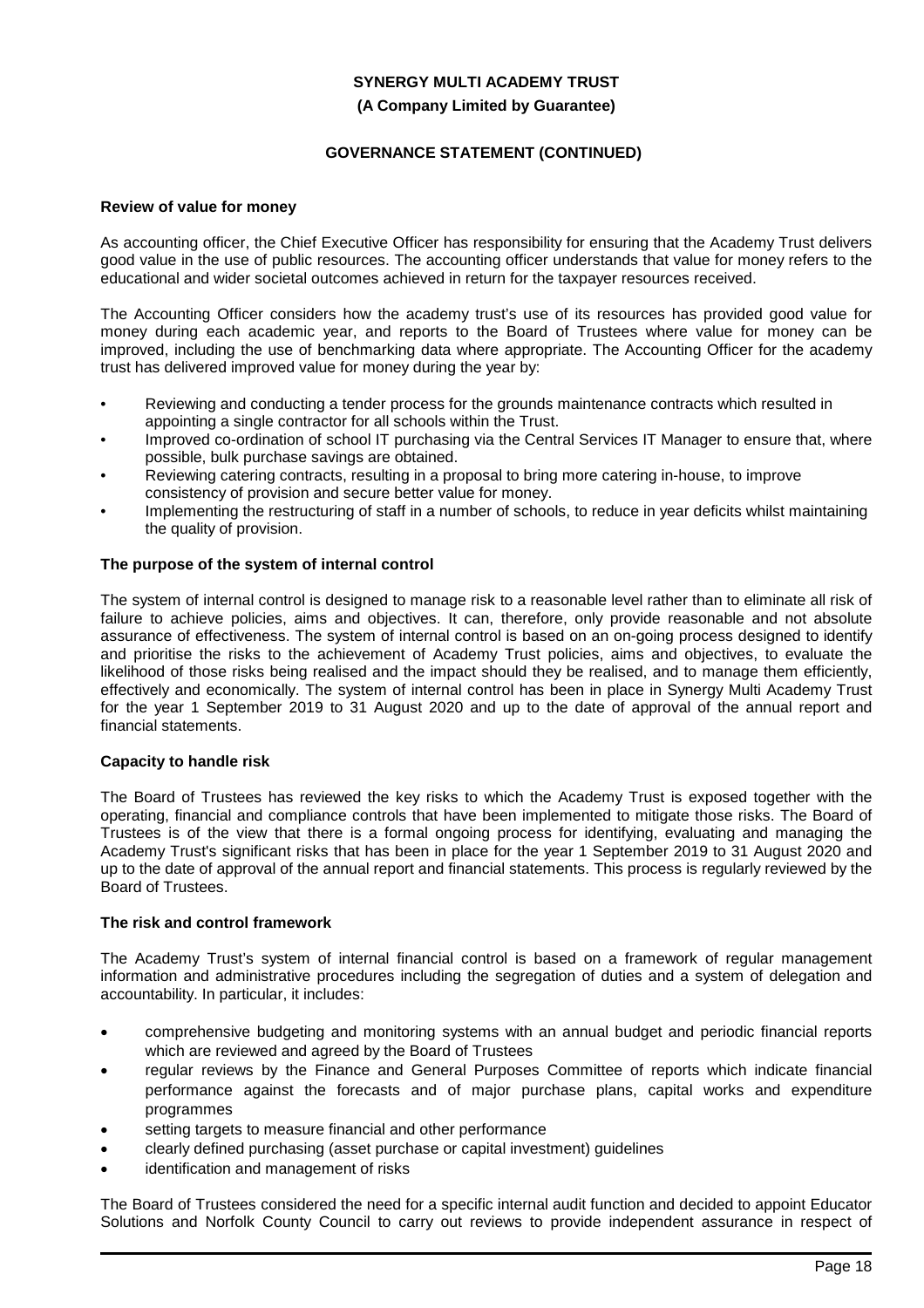### **(A Company Limited by Guarantee)**

### **GOVERNANCE STATEMENT (CONTINUED)**

#### **The risk and control framework (continued)**

particular aspects of the Trust's activities.

The independent assurance role includes giving advice on financial and other control matters and performing a range of checks on the academy trust's systems. In particular, the checks carried out in the current period included:

- Compliance with the requirements of the Academies Financial Handbook.
- Health and Safety inspections.

The original plan of work for the internal auditor had to be modified this year as a result of the coronavirus outbreak and the lockdown restrictions. There were no material control issues arising from the revised programme of work.

### **Review of effectiveness**

As accounting officer, the Chief Executive Officer has responsibility for reviewing the effectiveness of the system of internal control. During the year in question the review has been informed by:

- the work of the internal auditor;
- the work of the external auditors:
- the financial management and governance self-assessment process;
- the school resource management self-assessment tool;
- the work of the executive managers within the Academy Trust who have responsibility for the development and maintenance of the internal control framework.

The accounting officer has been advised of the implications of the result of their review of the system of internal control by the committee and a plan to address weaknesses and ensure continuous improvement of the system is in place.

Approved by order of the members of the Board of Trustees on 9 December 2020 and signed on their behalf by:

**Anthony Williams** Chair of Trustees

**Robert Martlew** Accounting Officer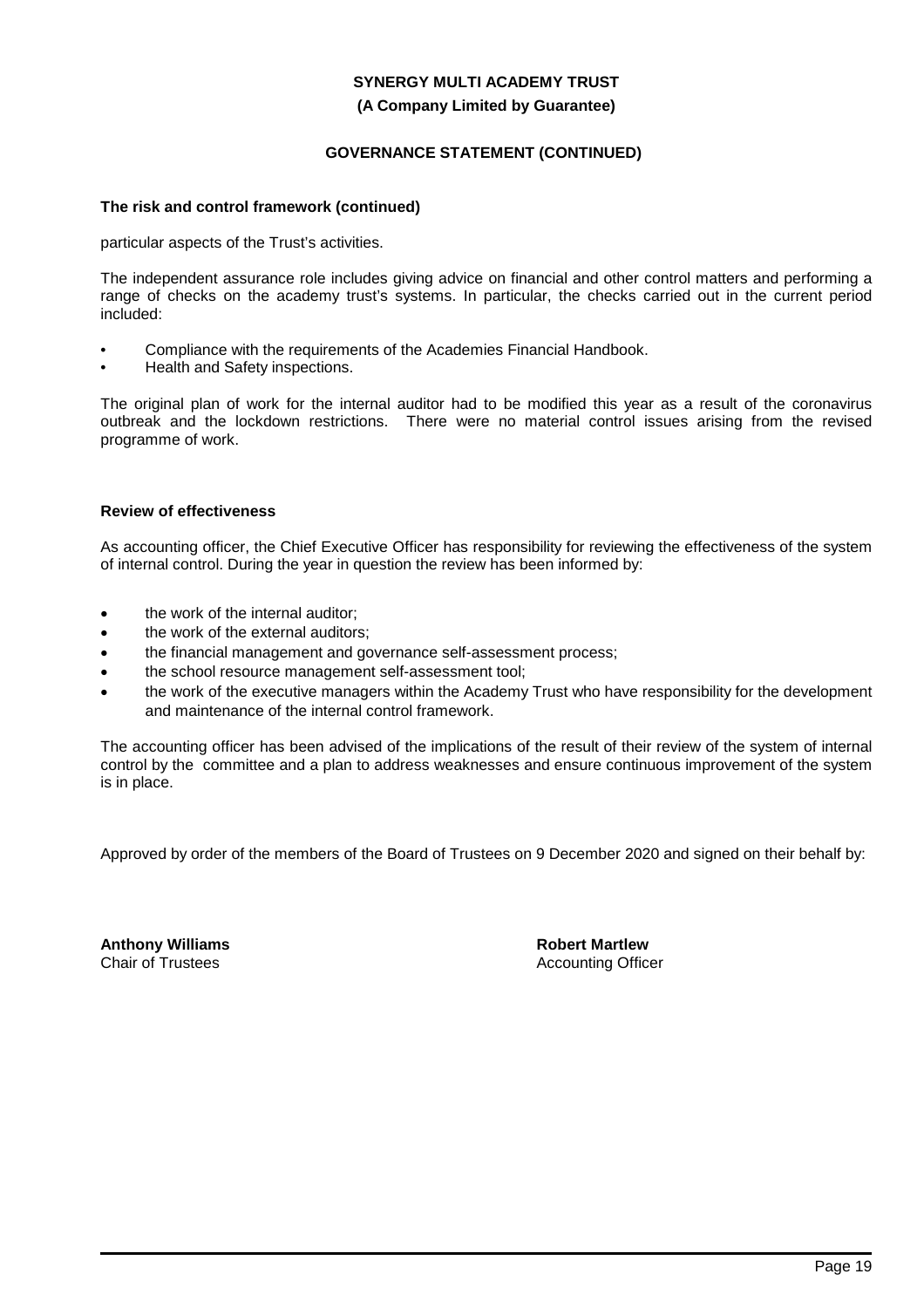### **(A Company Limited by Guarantee)**

# **STATEMENT ON REGULARITY, PROPRIETY AND COMPLIANCE**

As accounting officer of Synergy Multi Academy Trust I have considered my responsibility to notify the Academy Trust Board of Trustees and the Education and Skills Funding Agency (ESFA) of material irregularity, impropriety and non-compliance with terms and conditions of all funding received by the Academy Trust, under the funding agreement in place between the Academy Trust and the Secretary of State for Education. As part of my consideration I have had due regard to the requirements of the Academies Financial Handbook 2019.

I confirm that I and the Academy Trust Board of Trustees are able to identify any material irregular or improper use of all funds by the Academy Trust, or material non-compliance with the terms and conditions of funding under the Academy Trust's funding agreement and the Academies Financial Handbook 2019.

I confirm that no instances of material irregularity, impropriety or funding non-compliance have been discovered to date. If any instances are identified after the date of this statement, these will be notified to the Board of Trustees and ESFA.

**Robert Martlew** Accounting Officer Date: 9 December 2020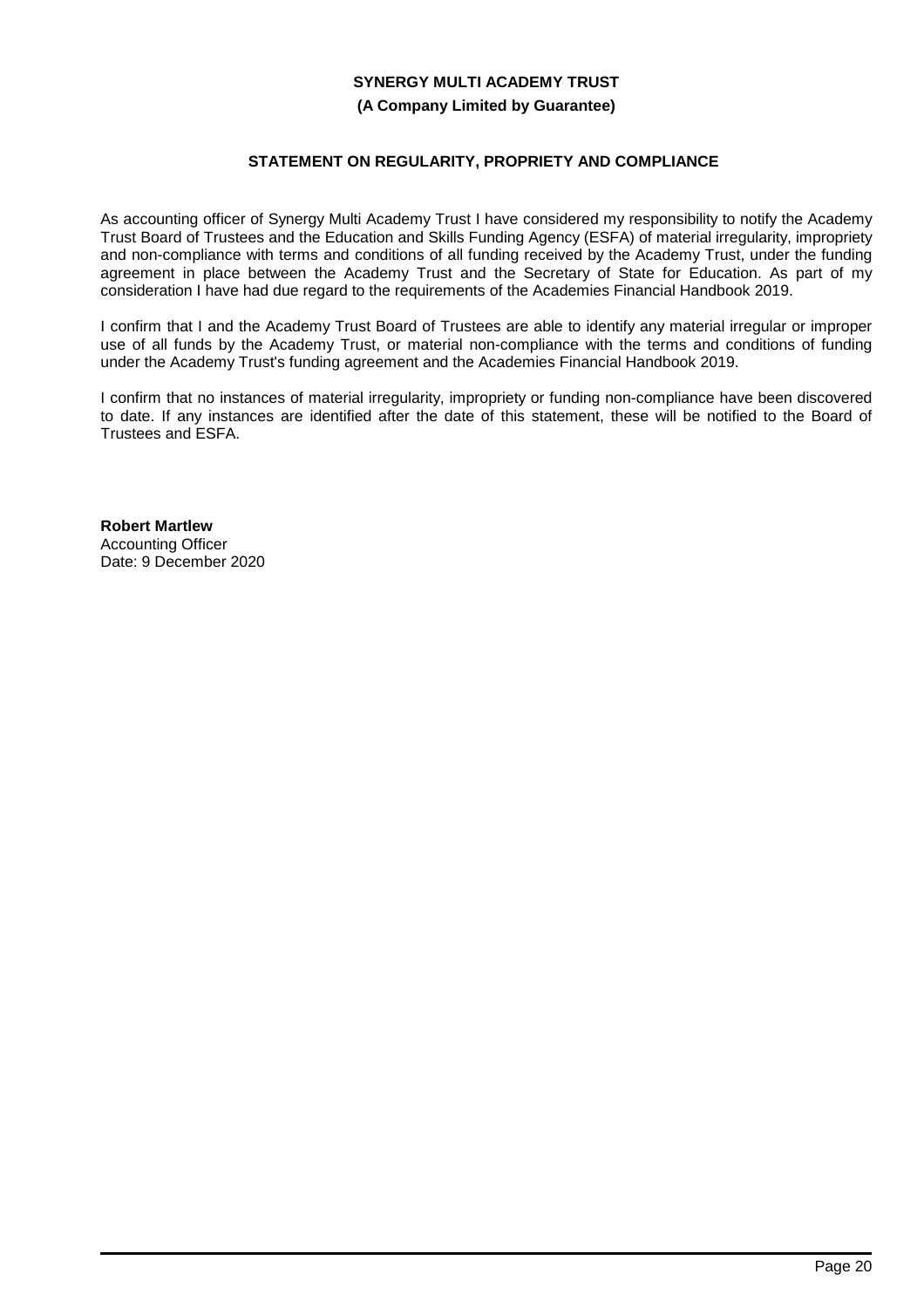### **(A Company Limited by Guarantee)**

### **STATEMENT OF TRUSTEES' RESPONSIBILITIES FOR THE YEAR ENDED 31 AUGUST 2020**

The Trustees (who are also the directors of the charitable company for the purposes of company law) are responsible for preparing the Trustees' Report and the financial statements in accordance with the Academies Accounts Direction published by the Education and Skills Funding Agency, United Kingdom Accounting Standards (United Kingdom Generally Accepted Accounting Practice) and applicable law and regulations.

Company law requires the Trustees to prepare financial statements for each financial year. Under company law, the Trustees must not approve the financial statements unless they are satisfied that they give a true and fair view of the state of affairs of the charitable company and of its incoming resources and application of resources, including its income and expenditure, for that period. In preparing these financial statements, the Trustees are required to:

- select suitable accounting policies and then apply them consistently;
- observe the methods and principles of the Charities SORP 2019 and the Academies Accounts Direction 2019 to 2020;
- make judgments and accounting estimates that are reasonable and prudent;
- state whether applicable UK Accounting Standards have been followed, subject to any material departures disclosed and explained in the financial statements;
- prepare the financial statements on the going concern basis unless it is inappropriate to presume that the charitable company will continue in business.

The Trustees are responsible for keeping adequate accounting records that are sufficient to show and explain the charitable company's transactions and disclose with reasonable accuracy at any time the financial position of the charitable company and enable them to ensure that the financial statements comply with the Companies Act 2006. They are also responsible for safeguarding the assets of the charitable company and hence for taking reasonable steps for the prevention and detection of fraud and other irregularities.

The Trustees are responsible for ensuring that in its conduct and operation the charitable company applies financial and other controls, which conform with the requirements both of propriety and of good financial management. They are also responsible for ensuring grants received from ESFA/DfE have been applied for the purposes intended.

The Trustees are responsible for the maintenance and integrity of the corporate and financial information included on the charitable company's website. Legislation in the United Kingdom governing the preparation and dissemination of financial statements may differ from legislation in other jurisdictions.

Approved by order of the members of the Board of Trustees on 9 December 2020 and signed on its behalf by:

**Anthony Williams** Chair of Trustees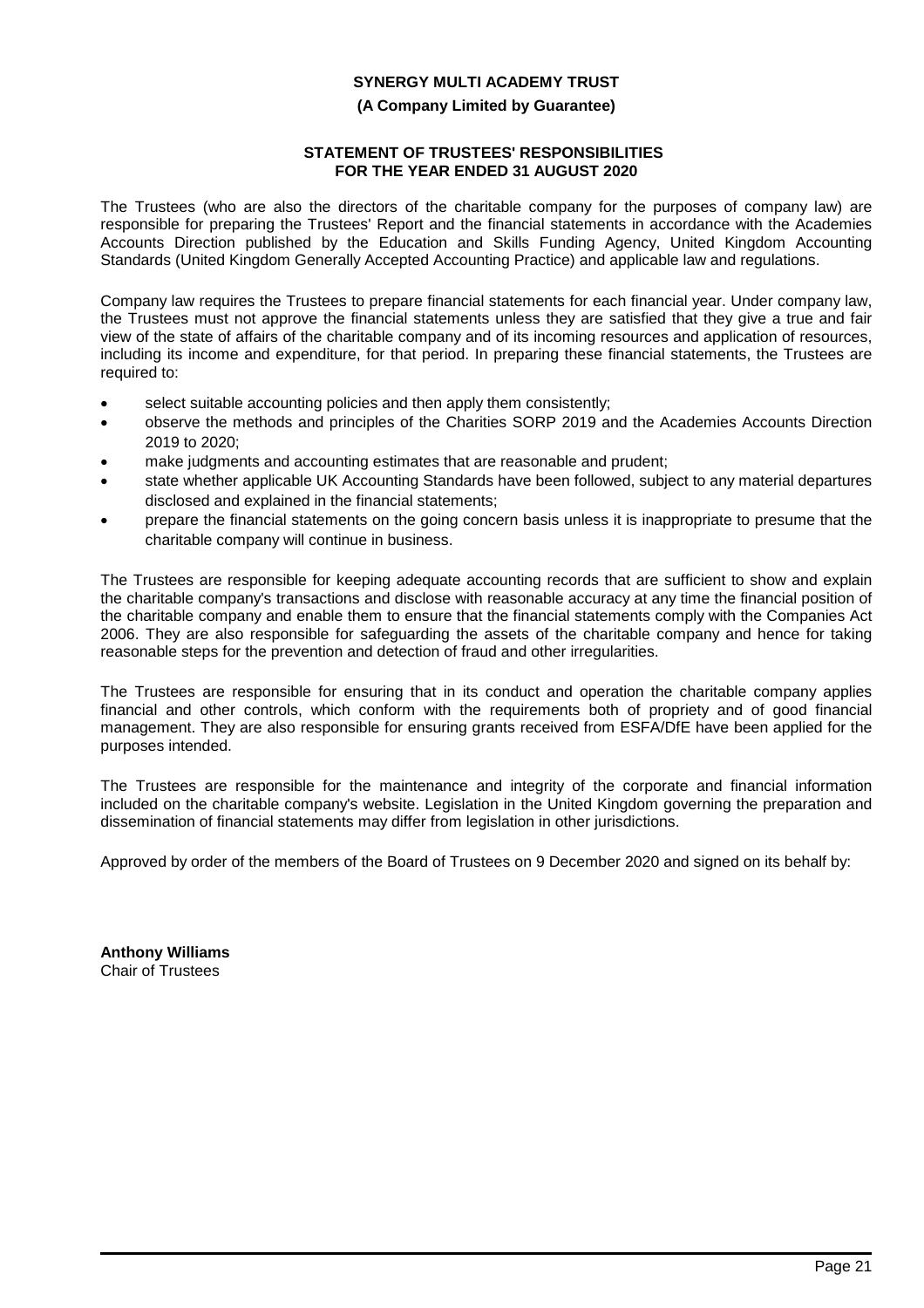#### **(A Company Limited by Guarantee)**

### **INDEPENDENT AUDITORS' REPORT ON THE FINANCIAL STATEMENTS TO THE MEMBERS OF SYNERGY MULTI ACADEMY TRUST**

### **Opinion**

We have audited the financial statements of Synergy Multi Academy Trust (the 'academy trust') for the year ended 31 August 2020 which comprise the Statement of Financial Activities, the Balance Sheet, the Statement of Cash Flows and the related notes, including a summary of significant accounting policies. The financial reporting framework that has been applied in their preparation is applicable law, United Kingdom Accounting Standards (United Kingdom Generally Accepted Accounting Practice), including Financial Reporting Standard 102 'The Financial Reporting Standard applicable in the UK and Republic of Ireland', the Charities SORP 2019 and the Academies Accounts Direction 2019 to 2020 issued by the Education and Skills Funding Agency.

In our opinion the financial statements:

- give a true and fair view of the state of the Academy Trust's affairs as at 31 August 2020 and of its incoming resources and application of resources, including its income and expenditure for the year then ended;
- have been properly prepared in accordance with United Kingdom Generally Accepted Accounting Practice; and
- have been prepared in accordance with the requirements of the Companies Act 2006, the Charities SORP 2019 and the Academies Accounts Direction 2019 to 2020 issued by the Education and Skills Funding Agency.

### **Basis for opinion**

We conducted our audit in accordance with International Standards on Auditing (UK) (ISAs (UK)) and applicable law. Our responsibilities under those standards are further described in the Auditors' responsibilities for the audit of the financial statements section of our report. We are independent of the Academy Trust in accordance with the ethical requirements that are relevant to our audit of the financial statements in the United Kingdom, including the Financial Reporting Council's Ethical Standard, and we have fulfilled our other ethical responsibilities in accordance with these requirements. We believe that the audit evidence we have obtained is sufficient and appropriate to provide a basis for our opinion.

### **Conclusions relating to going concern**

We have nothing to report in respect of the following matters in relation to which the ISAs (UK) require us to report to you where:

- the Trustees' use of the going concern basis of accounting in the preparation of the financial statements is not appropriate; or
- the Trustees have not disclosed in the financial statements any identified material uncertainties that may cast significant doubt about the Academy Trust's ability to continue to adopt the going concern basis of accounting for a period of at least twelve months from the date when the financial statements are authorised for issue.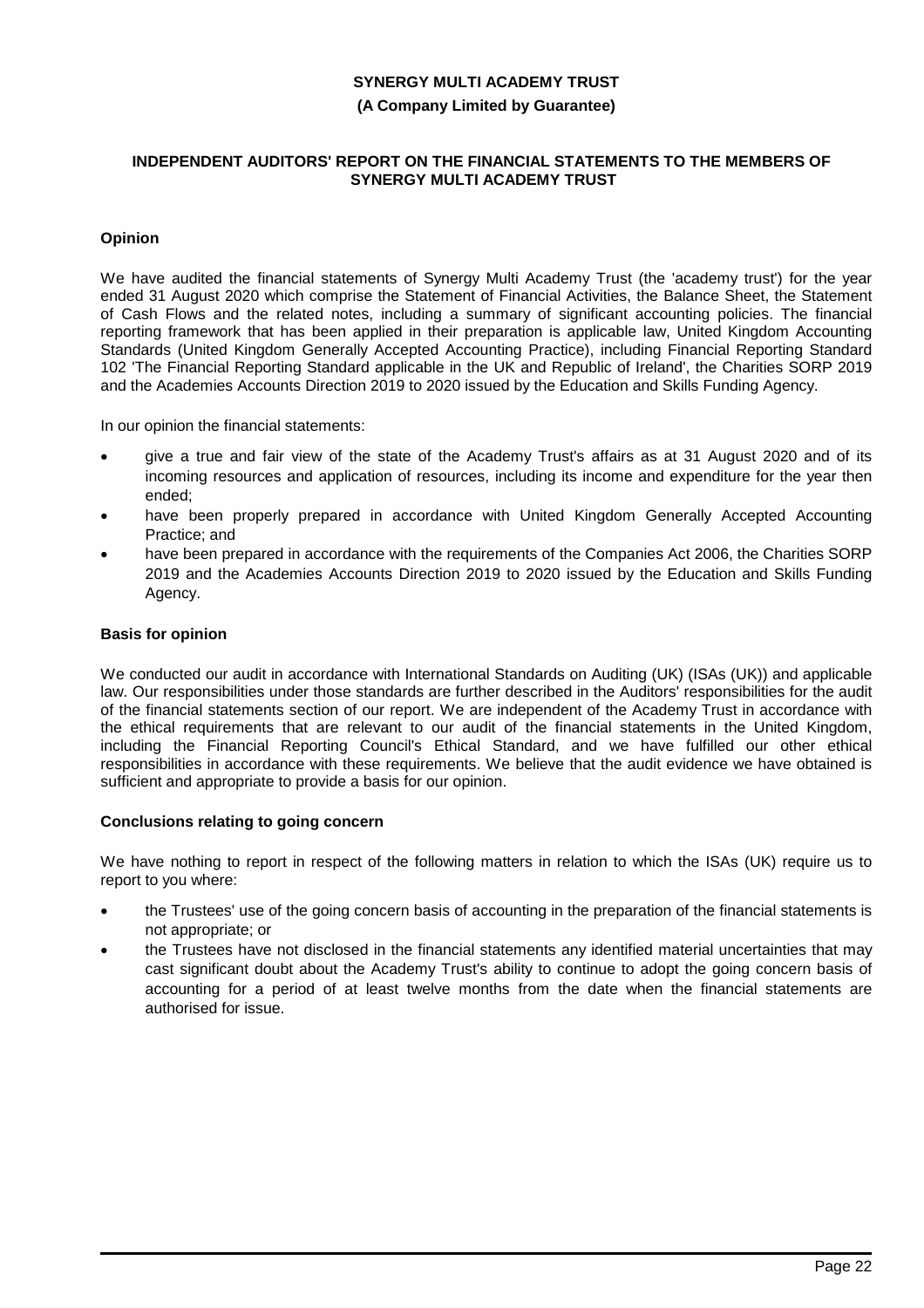#### **(A Company Limited by Guarantee)**

#### **INDEPENDENT AUDITORS' REPORT ON THE FINANCIAL STATEMENTS TO THE MEMBERS OF SYNERGY MULTI ACADEMY TRUST (CONTINUED)**

### **Other information**

The Trustees are responsible for the other information. The other information comprises the information included in the Annual Report, other than the financial statements and our Auditors' Report thereon. Other information includes the Reference and Administrative Details, the Trustees' Report including the Strategic Report, and the Governance Statement. Our opinion on the financial statements does not cover the other information and, except to the extent otherwise explicitly stated in our report, we do not express any form of assurance conclusion thereon.

In connection with our audit of the financial statements, our responsibility is to read the other information and, in doing so, consider whether the other information is materially inconsistent with the financial statements or our knowledge obtained in the audit or otherwise appears to be materially misstated. If we identify such material inconsistencies or apparent material misstatements, we are required to determine whether there is a material misstatement in the financial statements or a material misstatement of the other information. If, based on the work we have performed, we conclude that there is a material misstatement of this other information, we are required to report that fact.

We have nothing to report in this regard.

### **Opinion on other matters prescribed by the Companies Act 2006**

In our opinion, based on the work undertaken in the course of the audit:

- the information given in the Trustees' Report including the Strategic Report for the financial year for which the financial statements are prepared is consistent with the financial statements.
- the Trustees' Report and the Strategic Report have been prepared in accordance with applicable legal requirements.

#### **Matters on which we are required to report by exception**

In the light of our knowledge and understanding of the Academy Trust and its environment obtained in the course of the audit, we have not identified material misstatements in the Trustees' Report including the Strategic Report.

We have nothing to report in respect of the following matters in relation to which the Companies Act 2006 requires us to report to you if, in our opinion:

- adequate accounting records have not been kept, or returns adequate for our audit have not been received from branches not visited by us; or
- the financial statements are not in agreement with the accounting records and returns; or
- certain disclosures of Trustees' remuneration specified by law are not made; or
- we have not received all the information and explanations we require for our audit.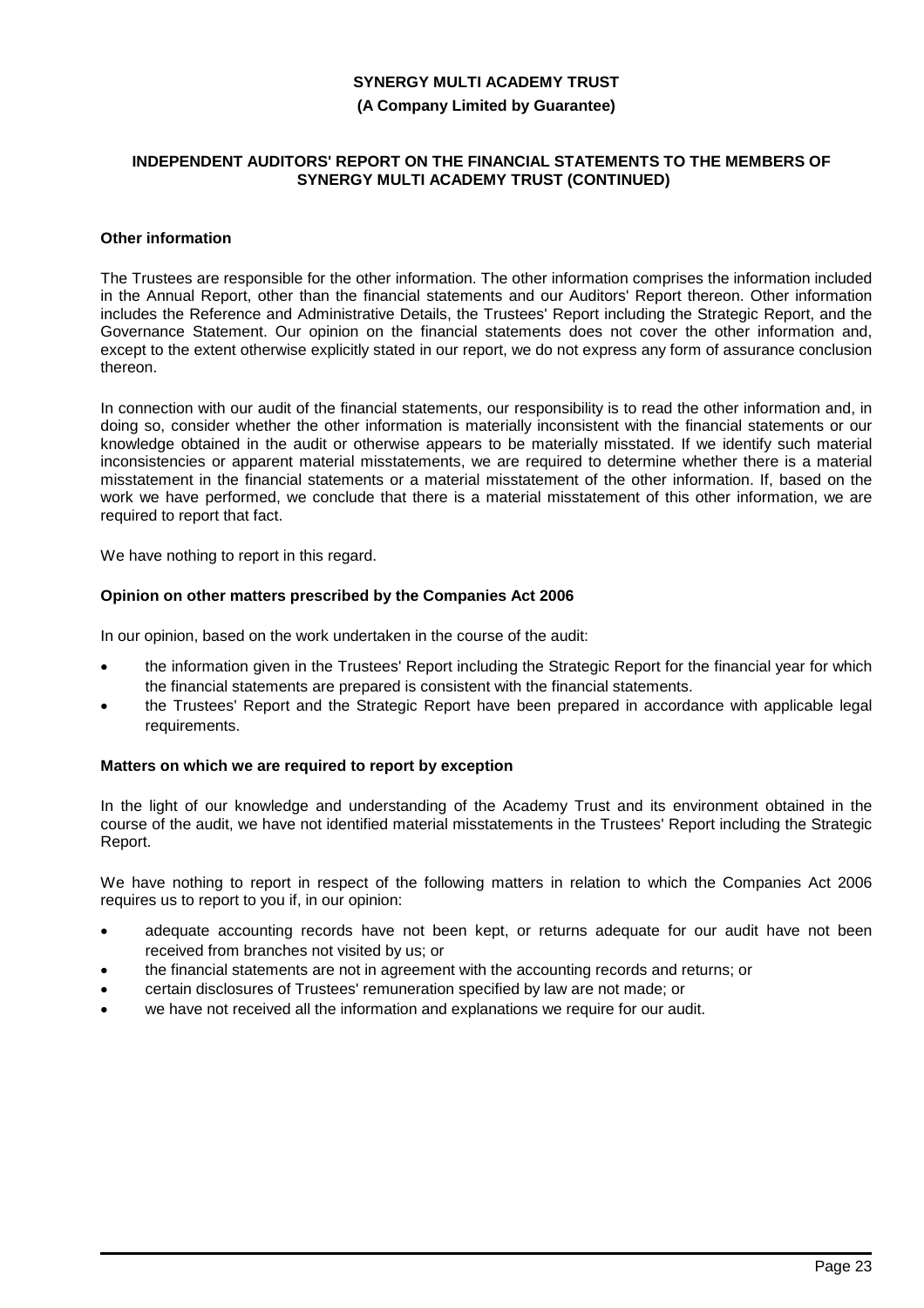#### **(A Company Limited by Guarantee)**

#### **INDEPENDENT AUDITORS' REPORT ON THE FINANCIAL STATEMENTS TO THE MEMBERS OF SYNERGY MULTI ACADEMY TRUST (CONTINUED)**

### **Responsibilities of trustees**

As explained more fully in the Trustees' Responsibilities Statement, the Trustees (who are also the directors of the Academy Trust for the purposes of company law) are responsible for the preparation of the financial statements and for being satisfied that they give a true and fair view, and for such internal control as the Trustees determine is necessary to enable the preparation of financial statements that are free from material misstatement, whether due to fraud or error.

In preparing the financial statements, the Trustees are responsible for assessing the Academy Trust's ability to continue as a going concern, disclosing, as applicable, matters related to going concern and using the going concern basis of accounting unless the Trustees either intend to liquidate the Academy Trust or to cease operations, or have no realistic alternative but to do so.

#### **Auditors' responsibilities for the audit of the financial statements**

Our objectives are to obtain reasonable assurance about whether the financial statements as a whole are free from material misstatement, whether due to fraud or error, and to issue an Auditors' Report that includes our opinion. Reasonable assurance is a high level of assurance, but is not a guarantee that an audit conducted in accordance with ISAs (UK) will always detect a material misstatement when it exists. Misstatements can arise from fraud or error and are considered material if, individually or in the aggregate, they could reasonably be expected to influence the economic decisions of users taken on the basis of these financial statements.

A further description of our responsibilities for the audit of the financial statements is located on the Financial Reporting Council's website at: www.frc.org.uk/auditorsresponsibilities. This description forms part of our Auditors' Report.

#### **Use of our report**

This report is made solely to the Academy Trust's members, as a body, in accordance with Chapter 3 of Part 16 of the Companies Act 2006. Our audit work has been undertaken so that we might state to the Academy Trust's members those matters we are required to state to them in an Auditors' Report and for no other purpose. To the fullest extent permitted by law, we do not accept or assume responsibility to anyone other than the Academy Trust and its members, as a body, for our audit work, for this report, or for the opinions we have formed.

**John Warren BSc FCA (Senior Statutory Auditor)** for and on behalf of **Price Bailey LLP** Chartered Accountants Statutory Auditors Anglia House, 6 Central Avenue

St Andrews Business Park Thorpe St Andrew Norwich Norfolk NR7 0HR

5 January 2021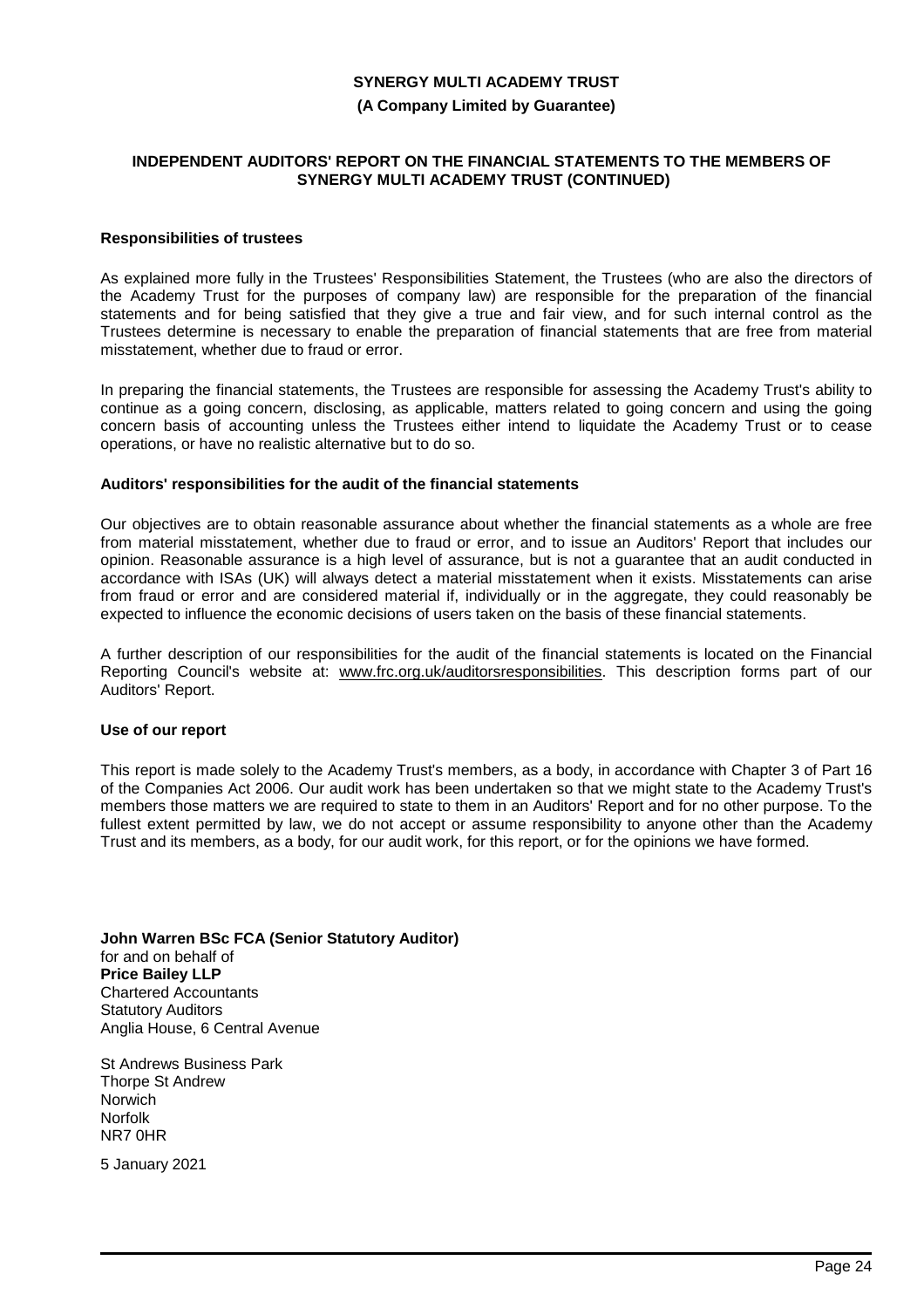#### **(A Company Limited by Guarantee)**

#### **INDEPENDENT REPORTING ACCOUNTANT'S ASSURANCE REPORT ON REGULARITY TO SYNERGY MULTI ACADEMY TRUST AND THE EDUCATION AND SKILLS FUNDING AGENCY**

In accordance with the terms of our engagement letter dated 20 August 2018 and further to the requirements of the Education and Skills Funding Agency (ESFA) as included in the Academies Accounts Direction 2019 to 2020, we have carried out an engagement to obtain limited assurance about whether the expenditure disbursed and income received by Synergy Multi Academy Trust during the year 1 September 2019 to 31 August 2020 have been applied to the purposes identified by Parliament and the financial transactions conform to the authorities which govern them.

This report is made solely to Synergy Multi Academy Trust and ESFA in accordance with the terms of our engagement letter. Our work has been undertaken so that we might state to Synergy Multi Academy Trust and ESFA those matters we are required to state in a report and for no other purpose. To the fullest extent permitted by law, we do not accept or assume responsibility to anyone other than Synergy Multi Academy Trust and ESFA, for our work, for this report, or for the conclusion we have formed.

#### **Respective responsibilities of Synergy Multi Academy Trust's accounting officer and the reporting accountant**

The accounting officer is responsible, under the requirements of Synergy Multi Academy Trust's funding agreement with the Secretary of State for Education dated 09 June 2016 and the Academies Financial Handbook, extant from 1 September 2019, for ensuring that expenditure disbursed and income received is applied for the purposes intended by Parliament and the financial transactions conform to the authorities which govern them.

Our responsibilities for this engagement are established in the United Kingdom by our profession's ethical guidance and are to obtain limited assurance and report in accordance with our engagement letter and the requirements of the Academies Accounts Direction 2019 to 2020. We report to you whether anything has come to our attention in carrying out our work which suggests that in all material respects, expenditure disbursed and income received during the year 1 September 2019 to 31 August 2020 have not been applied to purposes intended by Parliament or that the financial transactions do not conform to the authorities which govern them.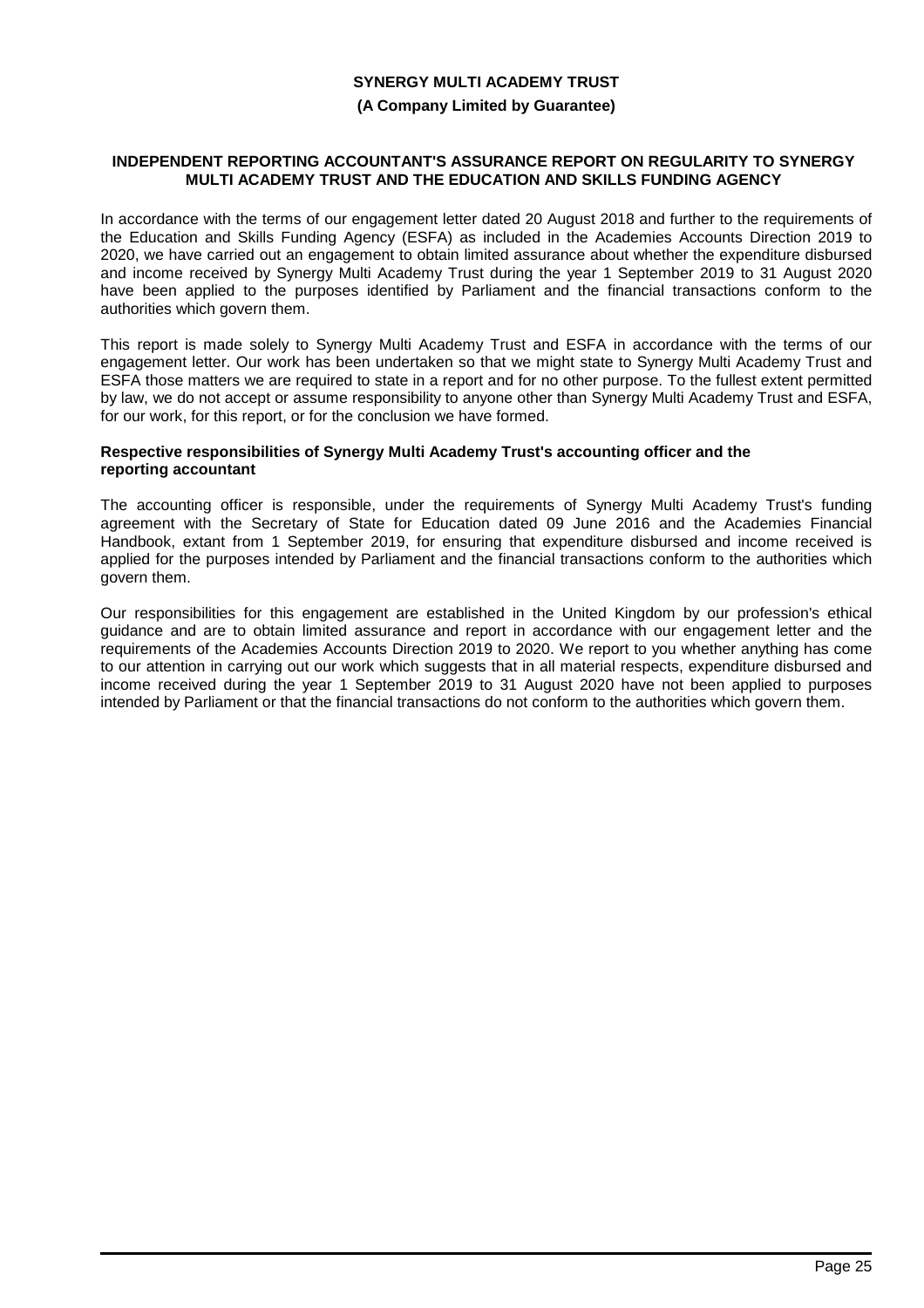# **SYNERGY MULTI ACADEMY TRUST (A Company Limited by Guarantee)**

#### **INDEPENDENT REPORTING ACCOUNTANT'S ASSURANCE REPORT ON REGULARITY TO SYNERGY MULTI ACADEMY TRUST AND THE EDUCATION & SKILLS FUNDING AGENCY (CONTINUED)**

### **Approach**

We conducted our engagement in accordance with the Academies Accounts Direction 2019 to 2020 issued by ESFA. We performed a limited assurance engagement as defined in our engagement letter.

The objective of a limited assurance engagement is to perform such procedures as to obtain information and explanations in order to provide us with sufficient appropriate evidence to express a negative conclusion on regularity.

A limited assurance engagement is more limited in scope than a reasonable assurance engagement and consequently does not enable us to obtain assurance that we would become aware of all significant matters that might be identified in a reasonable assurance engagement. Accordingly, we do not express a positive opinion.

Our engagement includes examination, on a test basis, of evidence relevant to the regularity and propriety of the Academy Trust's income and expenditure.

The work undertaken to draw our conclusion includes:

- An assessment of the risk of material irregularity, impropriety and non-compliance;
- Consideration and corroboration of the evidence supporting the Accounting Officers statement on regularity, propriety and compliance and how the Trust complies with the framework of authorities;
- Evaluation of the general control environment of the Academy Trust, extending the procedures required for financial statements to include regularity, propriety and compliance;
- Discussions with and representations from the Accounting Officer and other key management personnel;
- An extension of substantive testing from our audit of the financial statements to cover matters pertaining to regularity, in order to support the regularity conclusion, including governance, internal controls, procurement and the application of income.

# **Conclusion**

In the course of our work, nothing has come to our attention which suggest in all material respects the expenditure disbursed and income received during the year 1 September 2019 to 31 August 2020 has not been applied to purposes intended by Parliament and the financial transactions do not conform to the authorities which govern them.

Reporting Accountant **Price Bailey LLP** Chartered Accountants Statutory Auditors Anglia House, 6 Central Avenue St Andrews Business Park Thorpe St Andrew Norwich Norfolk NR7 0HR

Date: 5 January 2021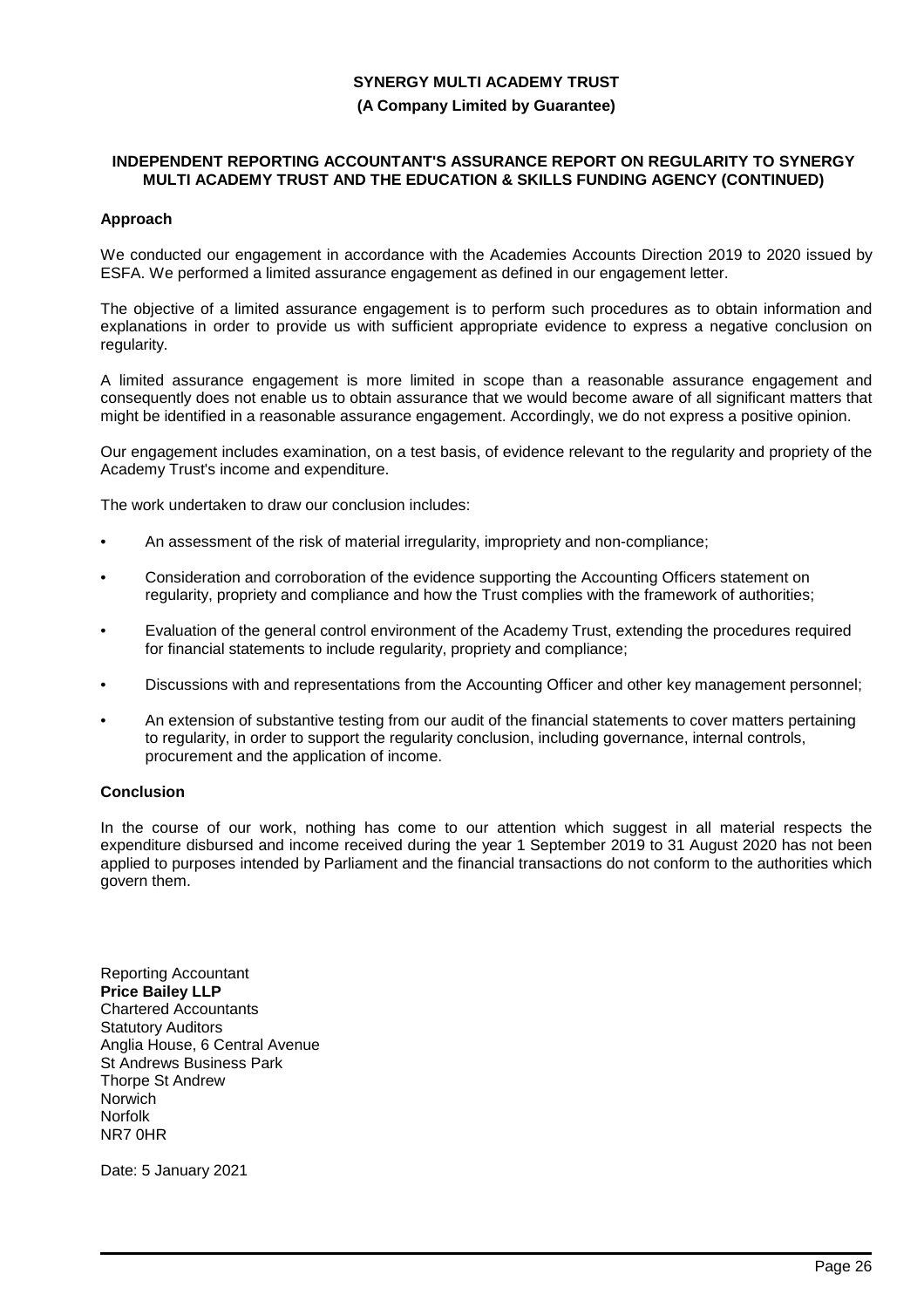**(A Company Limited by Guarantee)**

### **STATEMENT OF FINANCIAL ACTIVITIES (INCORPORATING INCOME AND EXPENDITURE ACCOUNT) FOR THE YEAR ENDED 31 AUGUST 2020**

|                                        |             |                               |                             | Restricted                   |                        |                        |
|----------------------------------------|-------------|-------------------------------|-----------------------------|------------------------------|------------------------|------------------------|
|                                        |             | Unrestricted<br>funds<br>2020 | Restricted<br>funds<br>2020 | fixed asset<br>funds<br>2020 | Total<br>funds<br>2020 | Total<br>funds<br>2019 |
|                                        | <b>Note</b> | £                             | £                           | £                            | £                      | £                      |
| Income from:                           |             |                               |                             |                              |                        |                        |
| Donations and capital<br>grants:       | 3           |                               |                             |                              |                        |                        |
| Income on<br>conversion                |             | 25,254                        |                             |                              | 25,254                 | 7,090,624              |
| Other donations and<br>capital grants  |             |                               | 652,876                     | 729,788                      | 1,382,664              | 1,380,380              |
| Charitable activities                  | 4           | 367,072                       | 15,867,888                  |                              | 16,234,960             | 14,186,783             |
| Other trading activities               | 5           | 143,306                       |                             |                              | 143,306                | 98,408                 |
| <b>Total income</b>                    |             | 535,632                       | 16,520,764                  | 729,788                      | 17,786,184             | 22,756,195             |
| <b>Expenditure on:</b>                 |             |                               |                             |                              |                        |                        |
| Charitable activities                  | 6           | 516,016                       | 17,642,923                  | 752,568                      | 18,911,507             | 16,562,175             |
| <b>Total expenditure</b>               |             | 516,016                       | 17,642,923                  | 752,568                      | 18,911,507             | 16,562,175             |
| Net income/<br>(expenditure)           |             | 19,616                        | (1, 122, 159)               | (22,780)                     | (1, 125, 323)          | 6,194,020              |
| Transfers between<br>funds             | 17          |                               | 455,130                     | (455, 130)                   |                        |                        |
| Net movement in<br>funds before other  |             |                               |                             |                              |                        |                        |
| recognised<br>gains/(losses)           |             | 19,616                        | (667, 029)                  | (477, 910)                   | (1, 125, 323)          | 6,194,020              |
| Other recognised<br>gains/(losses):    |             |                               |                             |                              |                        |                        |
| Actuarial losses on<br>defined benefit |             |                               |                             |                              |                        |                        |
| pension schemes                        | 23          |                               | (484,000)                   |                              | (484,000)              | (1,781,000)            |
| Net movement in<br>funds               |             | 19,616                        | (1, 151, 029)               | (477, 910)                   | (1,609,323)            | 4,413,020              |
|                                        |             |                               |                             |                              |                        |                        |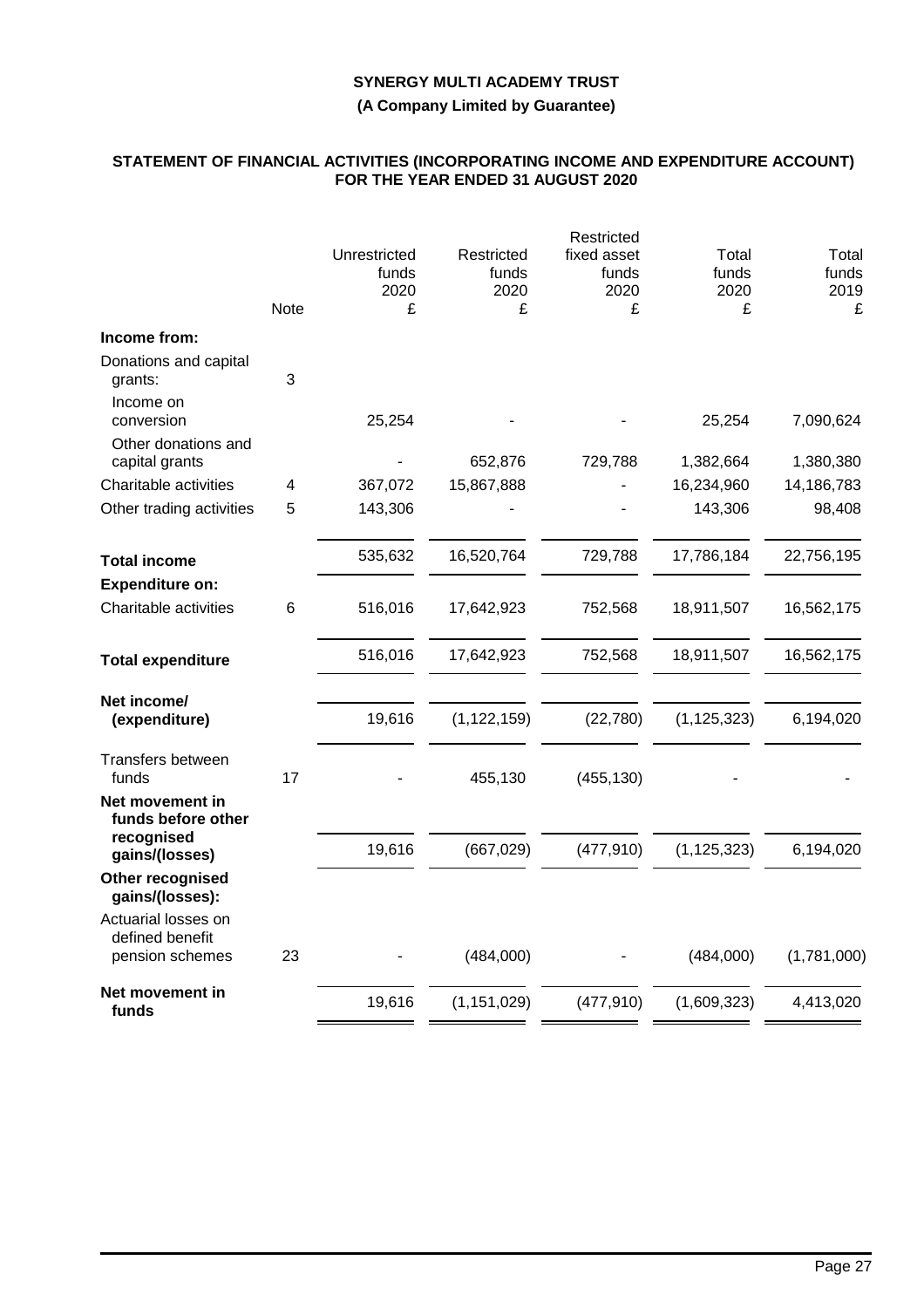**(A Company Limited by Guarantee)**

### **STATEMENT OF FINANCIAL ACTIVITIES (INCORPORATING INCOME AND EXPENDITURE ACCOUNT) (CONTINUED) FOR THE YEAR ENDED 31 AUGUST 2020**

|                                       |             |              |               | Restricted  |             |            |
|---------------------------------------|-------------|--------------|---------------|-------------|-------------|------------|
|                                       |             | Unrestricted | Restricted    | fixed asset | Total       | Total      |
|                                       |             | funds        | funds         | funds       | funds       | funds      |
|                                       |             | 2020         | 2020          | 2020        | 2020        | 2019       |
|                                       | <b>Note</b> | £            | £             | £           | £           | £          |
| <b>Reconciliation of</b><br>funds:    |             |              |               |             |             |            |
|                                       |             |              |               |             |             |            |
| Total funds brought<br>forward        |             | 748,220      | (5,399,078)   | 30,507,366  | 25,856,508  | 21,443,488 |
| Net movement in funds                 |             | 19,616       | (1, 151, 029) | (477, 910)  | (1,609,323) | 4,413,020  |
| <b>Total funds carried</b><br>forward |             | 767,836      | (6,550,107)   | 30,029,456  | 24,247,185  | 25,856,508 |
|                                       |             |              |               |             |             |            |

The Statement of Financial Activities includes all gains and losses recognised in the year.

The notes on pages 31 to 58 form part of these financial statements.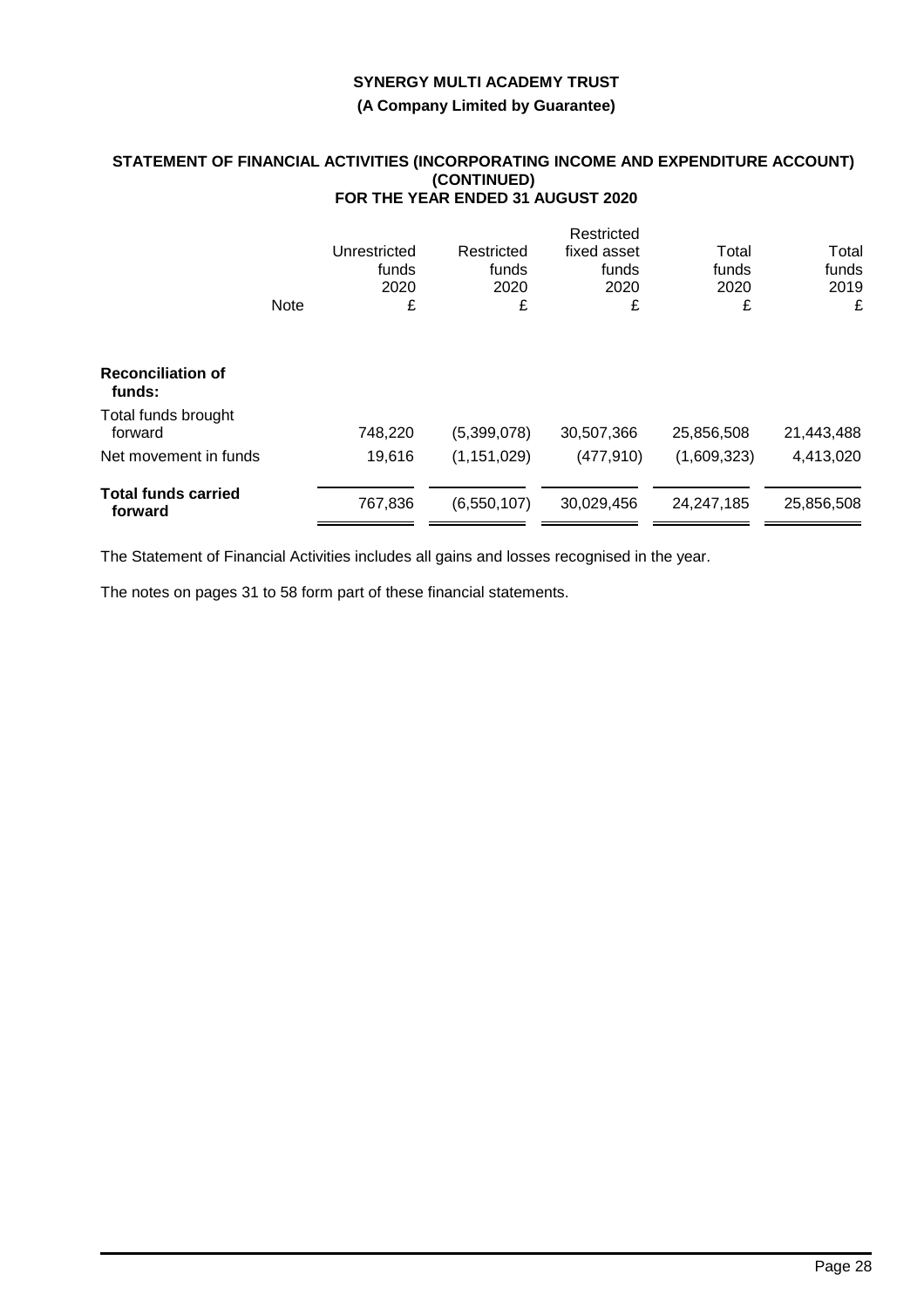**(A Company Limited by Guarantee) REGISTERED NUMBER: 08198980**

# **BALANCE SHEET AS AT 31 AUGUST 2020**

|                                                               | Note |               | 2020<br>£     |               | 2019<br>£   |
|---------------------------------------------------------------|------|---------------|---------------|---------------|-------------|
| <b>Fixed assets</b>                                           |      |               |               |               |             |
| Tangible assets                                               | 14   |               | 29,581,668    |               | 30,179,169  |
|                                                               |      |               | 29,581,668    |               | 30,179,169  |
| <b>Current assets</b>                                         |      |               |               |               |             |
| <b>Debtors</b>                                                | 15   | 484,854       |               | 925,722       |             |
| Cash at bank and in hand                                      |      | 2,275,490     |               | 1,556,073     |             |
|                                                               |      | 2,760,344     |               | 2,481,795     |             |
| Creditors: amounts falling due within one<br>year             | 16   | (963, 827)    |               | (1, 115, 456) |             |
| <b>Net current assets</b>                                     |      |               | 1,796,517     |               | 1,366,339   |
| <b>Total assets less current liabilities</b>                  |      |               | 31,378,185    |               | 31,545,508  |
| Defined benefit pension scheme liability                      | 23   |               | (7, 131, 000) |               | (5,689,000) |
| <b>Total net assets</b>                                       |      |               | 24,247,185    |               | 25,856,508  |
| <b>Funds of the Academy Trust</b><br><b>Restricted funds:</b> |      |               |               |               |             |
| Fixed asset funds                                             | 17   | 30,029,456    |               | 30,507,366    |             |
| Restricted income funds                                       | 17   | 580,893       |               | 289,922       |             |
| Restricted funds excluding pension asset                      | 17   | 30,610,349    |               | 30,797,288    |             |
| Pension reserve                                               | 17   | (7, 131, 000) |               | (5,689,000)   |             |
| <b>Total restricted funds</b>                                 | 17   |               | 23,479,349    |               | 25,108,288  |
| <b>Unrestricted income funds</b>                              | 17   |               | 767,836       |               | 748,220     |
| <b>Total funds</b>                                            |      |               | 24,247,185    |               | 25,856,508  |

The financial statements on pages 27 to 58 were approved by the Trustees, and authorised for issue on 09 December 2020 and are signed on their behalf, by:

### **Anthony Williams**

Chair of Trustees

The notes on pages 31 to 58 form part of these financial statements.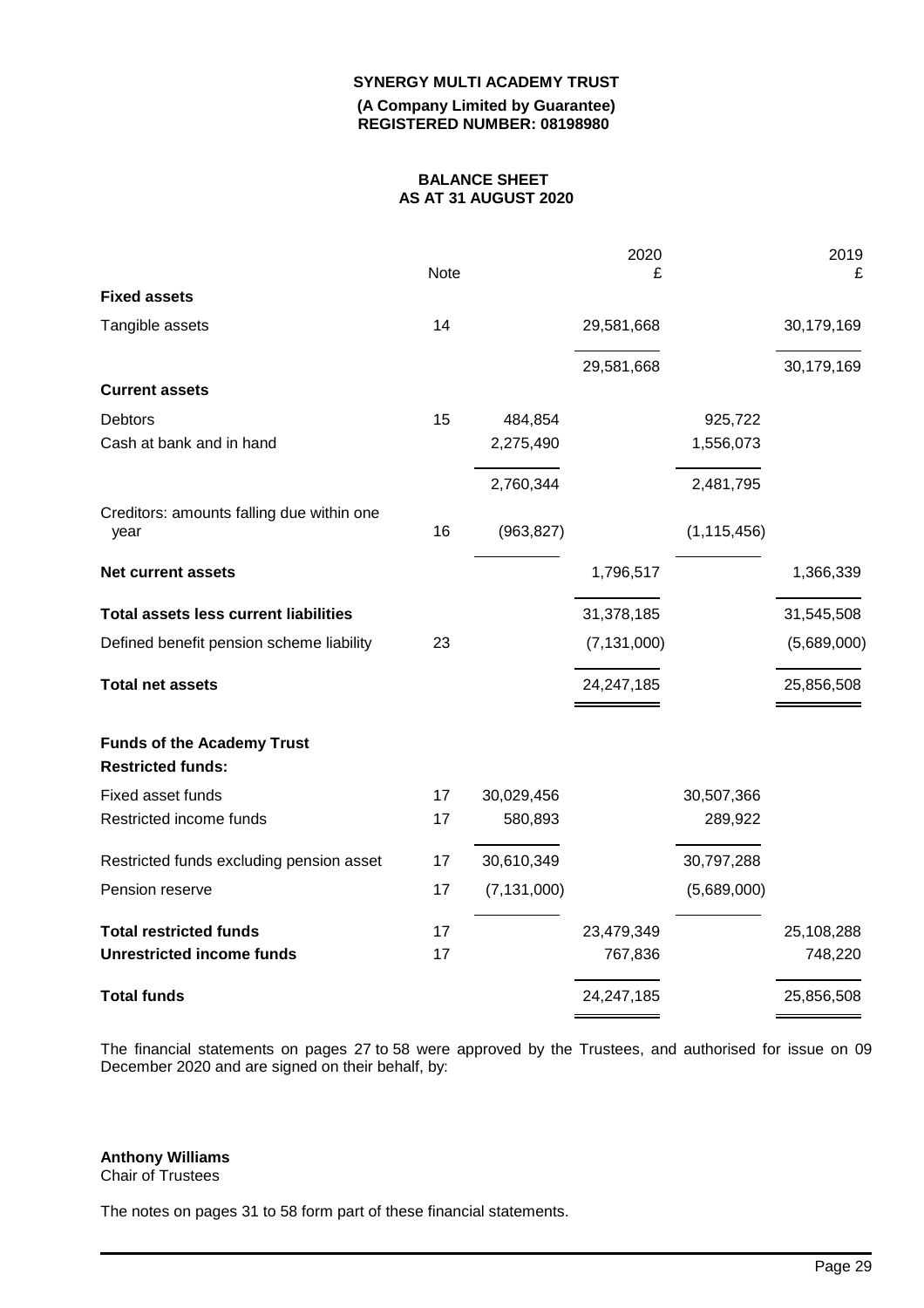# **(A Company Limited by Guarantee)**

#### **STATEMENT OF CASH FLOWS FOR THE YEAR ENDED 31 AUGUST 2020**

|                                                        | <b>Note</b> | 2020<br>£ | 2019<br>£  |
|--------------------------------------------------------|-------------|-----------|------------|
| Cash flows from operating activities                   |             |           |            |
| Net cash provided by/(used in) operating activities    | 19          | 175,088   | (106, 503) |
| <b>Cash flows from investing activities</b>            | 20          | 544,329   | 559,318    |
| Change in cash and cash equivalents in the year        |             | 719,417   | 452,815    |
| Cash and cash equivalents at the beginning of the year |             | 1,556,073 | 1,103,258  |
| Cash and cash equivalents at the end of the year       | 21.22       | 2,275,490 | 1,556,073  |
|                                                        |             |           |            |

The notes on pages 31 to 58 form part of these financial statements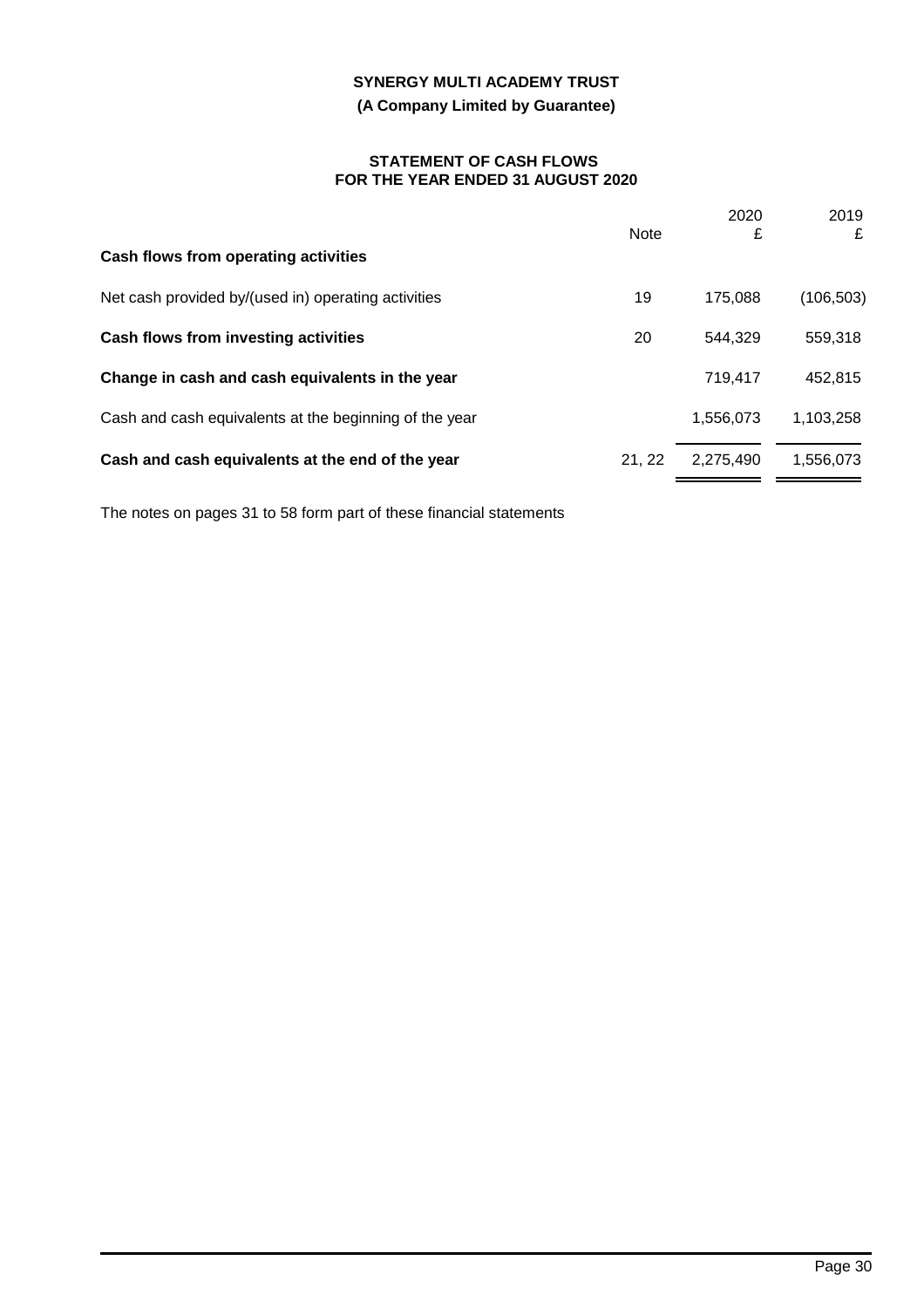**(A Company Limited by Guarantee)**

#### **NOTES TO THE FINANCIAL STATEMENTS FOR THE YEAR ENDED 31 AUGUST 2020**

### **1. Accounting policies**

A summary of the principal accounting policies adopted (which have been applied consistently, except where noted), judgments and key sources of estimation uncertainty, is set out below.

#### **1.1 Basis of preparation of financial statements**

The financial statements of the Academy Trust, which is a public benefit entity under FRS 102, have been prepared under the historic cost convention in accordance with the Financial Reporting Standard Applicable in the UK and Republic of Ireland (FRS 102), the Accounting and Reporting by Charities: Statement of Recommended Practice applicable to charities preparing their accounts in accordance with the Financial Reporting Standard applicable in the UK and Republic of Ireland (FRS 102) (Charities SORP (FRS 102)), the Academies Accounts Direction 2019 to 2020 issued by ESFA, the Charities Act 2011 and the Companies Act 2006.

Synergy Multi Academy Trust meets the definition of a public benefit entity under FRS 102.

Synergy Multi Academy Trust is a private company limited by guarantee incorporated in England and Wales under the Companies Act 2006.

The address of its registered office is: Whitwell Road, Reepham, Norwich, Norfolk, NR10 4JT.

The financial statements have been prepared in pounds sterling and have been rounded to the nearest pound.

#### **1.2 Going concern**

The Trustees assess whether the use of going concern is appropriate i.e. whether there are any material uncertainties related to events or conditions that may cast significant doubt on the ability of the Academy Trust to continue as a going concern. The Trustees make this assessment in respect of a period of at least one year from the date of authorisation for issue of the financial statements and have concluded that the Academy Trust has adequate resources to continue in operational existence for the foreseeable future and there are no material uncertainties about the Academy Trust's ability to continue as a going concern, thus they continue to adopt the going concern basis of accounting in preparing the financial statements.

Following the year end the Academy Trust has been affected to a limited extent by restrictions imposed by the UK Government in response to the COVID-19 pandemic.

The Academy Trust derives the majority of its income from local and national government grant funding which is secured for a number of years, under the terms of the Academy Funding Agreement with the Secretary of State for Education. This will ensure that the Academy can continue operating for a period of at least 12 months following the date of this report. The financial statements do not contain any adjustments that would be required if the Academy Trust were not able to continue as a going concern.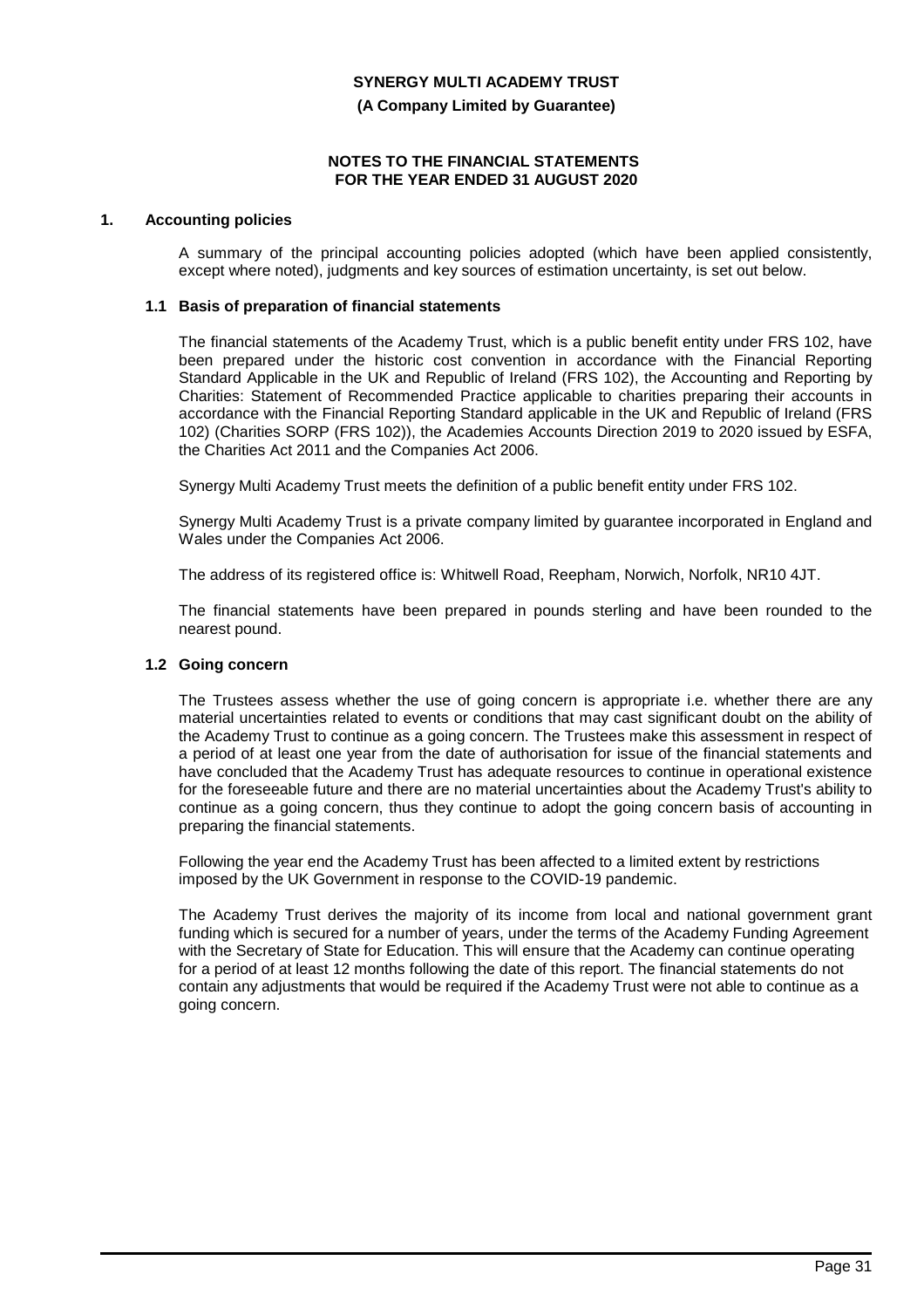**(A Company Limited by Guarantee)**

### **NOTES TO THE FINANCIAL STATEMENTS FOR THE YEAR ENDED 31 AUGUST 2020**

### **1. Accounting policies (continued)**

#### **1.3 Income**

All incoming resources are recognised when the Academy Trust has entitlement to the funds, the receipt is probable and the amount can be measured reliably.

### • **Grants**

Grants are included in the Statement of Financial Activities on a receivable basis. The balance of income received for specific purposes but not expended during the period is shown in the relevant funds on the Balance Sheet. Where income is received in advance of meeting any performancerelated conditions there is not unconditional entitlement to the income and its recognition is deferred and included in creditors as deferred income until the performance-related conditions are met. Where entitlement occurs before income is received, the income is accrued.

General Annual Grant is recognised in full in the Statement of Financial Activities in the year for which it is receivable and any abatement in respect of the year is deducted from income and recognised as a liability.

Capital grants are recognised in full when there is an unconditional entitlement to the grant. Unspent amounts of capital grants are reflected in the Balance Sheet in the restricted fixed asset fund. Capital grants are recognised when there is entitlement and are not deferred over the life of the asset on which they are expended.

#### • **Donations**

Donations are recognised on a receivable basis (where there are no performance-related conditions) where the receipt is probable and the amount can be reliably measured.

### **1.4 Expenditure**

Expenditure is recognised once there is a legal or constructive obligation to transfer economic benefit to a third party, it is probable that a transfer of economic benefits will be required in settlement and the amount of the obligation can be measured reliably. Expenditure is classified by activity. The costs of each activity are made up of the total of direct costs and shared costs, including support costs involved in undertaking each activity. Direct costs attributable to a single activity are allocated directly to that activity. Shared costs which contribute to more than one activity and support costs which are not attributable to a single activity are apportioned between those activities on a basis consistent with the use of resources. Central staff costs are allocated on the basis of time spent, and depreciation charges allocated on the portion of the asset's use.

#### • **Charitable activities**

These are costs incurred on the Academy Trust's educational operations, including support costs and costs relating to the governance of the Academy Trust apportioned to charitable activities.

All resources expended are inclusive of irrecoverable VAT.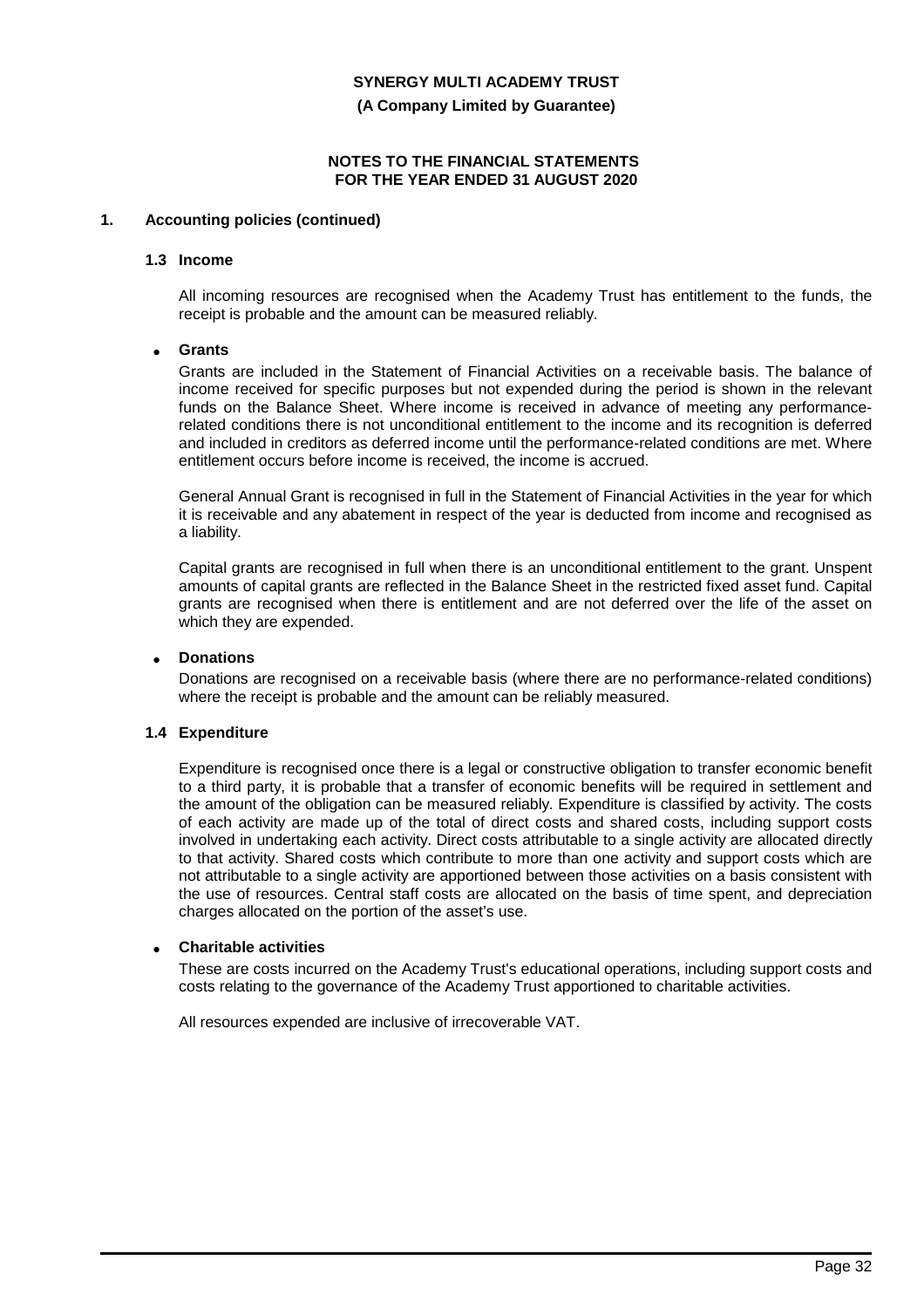**(A Company Limited by Guarantee)**

#### **NOTES TO THE FINANCIAL STATEMENTS FOR THE YEAR ENDED 31 AUGUST 2020**

#### **1. Accounting policies (continued)**

#### **1.5 Redundancy payments**

Redundancy and termination costs are recognised as an expense in the Statement of Financial Activities and a liability on the Balance Sheet immediately at the point the Academy Trust is demonstrably committed to either:

- terminate the employment of an employee or group of employees before normal retirement date; or
- provide termination benefits as a result of an offer made in order to encourage voluntary redundancy.

The Academy Trust is considered to be demonstrably committed only when it has a detailed formal plan for the termination and is without realistic possibility of withdrawal from the plan.

### **1.6 Tangible fixed assets**

Assets costing £1,000 or more are capitalised as tangible fixed assets and are carried at cost, net of depreciation and any provision for impairment.

Where tangible fixed assets have been acquired with the aid of specific grants, either from the government or from the private sector, they are included in the Balance Sheet at cost and depreciated over their expected useful economic life. Where there are specific conditions attached to the funding requiring the continued use of the asset, the related grants are credited to a restricted fixed asset fund in the Statement of Financial Activities and carried forward in the Balance Sheet. Depreciation on the relevant assets is charged directly to the restricted fixed asset fund in the Statement of Financial Activities. Where tangible fixed assets have been acquired with unrestricted funds, depreciation on such assets is charged to the unrestricted fund.

Depreciation is provided on all tangible fixed assets other than freehold land and assets under construction, at rates calculated to write off the cost of each asset on a straight-line basis over its expected useful life, as follows:

Depreciation is provided on the following bases:

| Long term leasehold land      | - over the life of the lease (125 years) |
|-------------------------------|------------------------------------------|
| Long-term leasehold buildings | - 2% straight line                       |
| Furniture and equipment       | - 20% straight line                      |
| Computer equipment            | - 33% straight line                      |
| Motor vehicles                | - 25% straight line                      |

A review for impairment of a fixed asset is carried out if events or changes in circumstances indicate that the carrying value of any fixed asset may not be recoverable. Shortfalls between the carrying value of fixed assets and their recoverable amounts are recognised as impairments. Impairment losses are recognised in the Statement of Financial Activities.

### **1.7 Debtors**

Trade and other debtors are recognised at the settlement amount after any trade discount offered. Prepayments are valued at the amount prepaid net of any trade discounts due.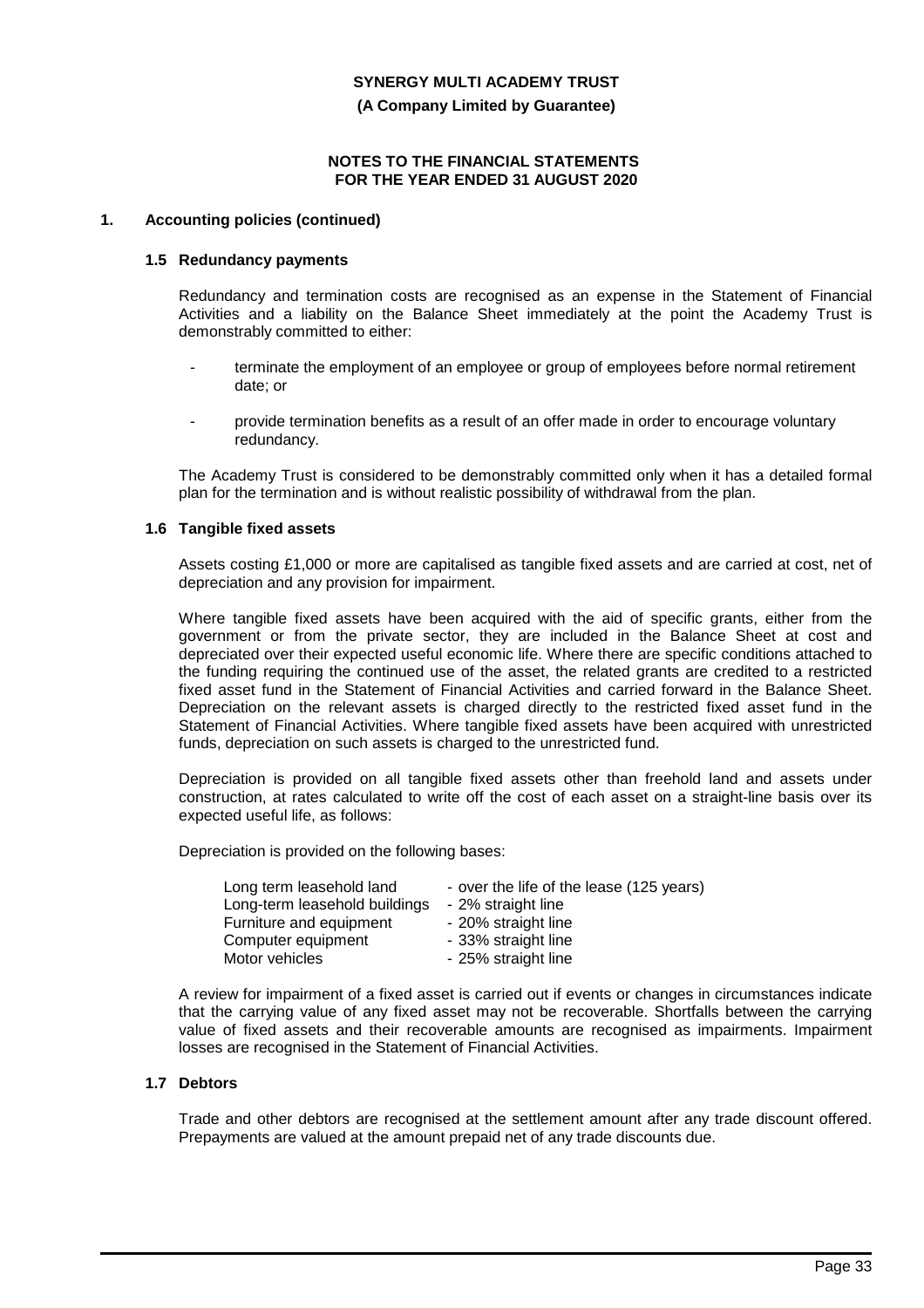**(A Company Limited by Guarantee)**

### **NOTES TO THE FINANCIAL STATEMENTS FOR THE YEAR ENDED 31 AUGUST 2020**

# **1. Accounting policies (continued)**

### **1.8 Cash at bank and in hand**

Cash at bank and in hand includes cash and short-term highly liquid investments with a short maturity of three months or less from the date of acquisition or opening of the deposit or similar account.

### **1.9 Liabilities**

Liabilities are recognised when there is an obligation at the Balance Sheet date as a result of a past event, it is probable that a transfer of economic benefit will be required in settlement, and the amount of the settlement can be estimated reliably. Liabilities are recognised at the amount that the Academy Trust anticipates it will pay to settle the debt or the amount it has received as advanced payments for the goods or services it must provide.

#### **1.10 Financial instruments**

The Academy Trust only holds basic financial instruments as defined in FRS 102. The financial assets and financial liabilities of the Academy Trust and their measurement bases are as follows:

*Financial assets* - trade and other debtors are basic financial instruments and are debt instruments measured at amortised cost. Prepayments are not financial instruments.

Cash at bank is classified as a basic financial instrument and is measured at face value.

*Financial liabilities* - trade creditors, accruals and other creditors are financial instruments, and are measured at amortised cost. Taxation and social security are not included in the financial instruments disclosure definition. Deferred income is not deemed to be a financial liability, as the cash settlement has already taken place and there is an obligation to deliver services rather than cash or another financial instrument.

### **1.11 Operating leases**

Rentals paid under operating leases are charged to the Statement of Financial Activities on a straight line basis over the lease term.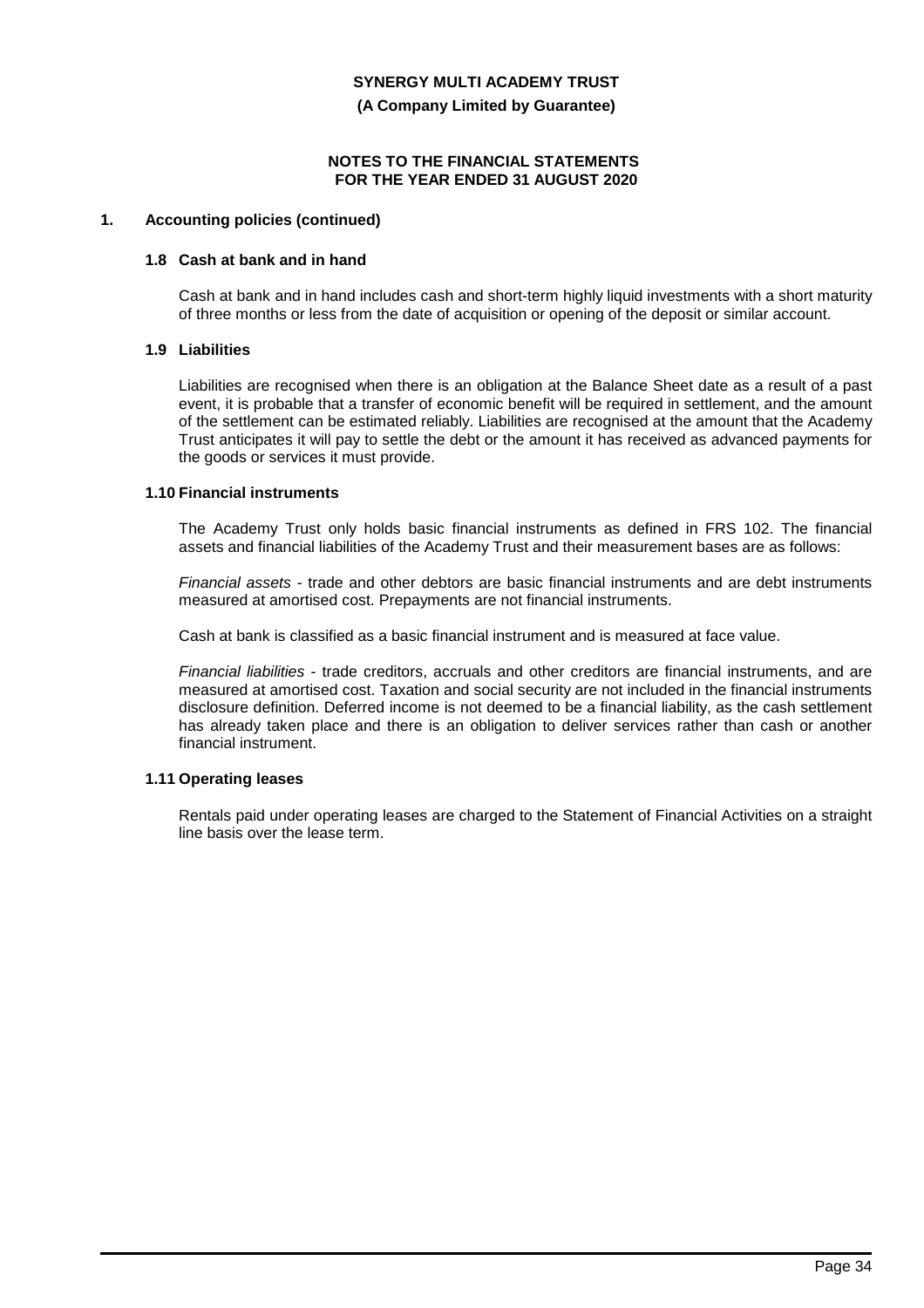**(A Company Limited by Guarantee)**

#### **NOTES TO THE FINANCIAL STATEMENTS FOR THE YEAR ENDED 31 AUGUST 2020**

### **1. Accounting policies (continued)**

#### **1.12 Pensions**

Retirement benefits to employees of the Academy Trust are provided by the Teachers' Pension Scheme ("TPS") and the Local Government Pension Scheme ("LGPS"). These are defined benefit schemes.

The TPS is an unfunded scheme and contributions are calculated so as to spread the cost of pensions over employees' working lives with the Academy Trust in such a way that the pension cost is a substantially level percentage of current and future pensionable payroll. The contributions are determined by the Government Actuary on the basis of quadrennial valuations using a prospective unit credit method. TPS is an unfunded multi-employer scheme with no underlying assets to assign between employers. Consequently, the TPS is treated as a defined contribution scheme for accounting purposes and the contributions recognised in the period to which they relate.

The LGPS is a funded multi-employer scheme and the assets are held separately from those of the Academy Trust in separate trustee administered funds. Pension scheme assets are measured at fair value and liabilities are measured on an actuarial basis using the projected unit credit method and discounted at a rate equivalent to the current rate of return on a high quality corporate bond of equivalent term and currency to the liabilities. The actuarial valuations are obtained at least triennially and are updated at each Balance Sheet date. The amounts charged to operating surplus are the current service costs and the costs of scheme introductions, benefit changes, settlements and curtailments. They are included as part of staff costs as incurred. Net interest on the net defined benefit liability/asset is also recognised in the Statement of Financial Activities and comprises the interest cost on the defined benefit obligation and interest income on the scheme assets, calculated by multiplying the fair value of the scheme assets at the beginning of the period by the rate used to discount the benefit obligations. The difference between the interest income on the scheme assets and the actual return on the scheme assets is recognised in other recognised gains and losses.

Actuarial gains and losses are recognised immediately in other recognised gains and losses.

#### **1.13 Agency arrangements**

The academy trust acts as an agent in distributing 16-19 bursary funds from ESFA. Payments received from ESFA and subsequent disbursements to students are excluded from the statement of financial activities as the trust does not have control over the charitable application of the funds. The trust does not use any of the allocation towards its own administration costs and so none is recognised in the statement of financial activities. The funds received and paid and any balances held are disclosed in note 27.

# **1.14 Fund accounting**

Unrestricted income funds represent those resources which may be used towards meeting any of the charitable objects of the Academy Trust at the discretion of the Trustees.

Restricted fixed asset funds are resources which are to be applied to specific capital purposes imposed by the funders where the asset acquired or created is held for a specific purpose.

Restricted general funds comprise all other restricted funds received with restrictions imposed by the funder/donor and include grants from the Department for Education Group.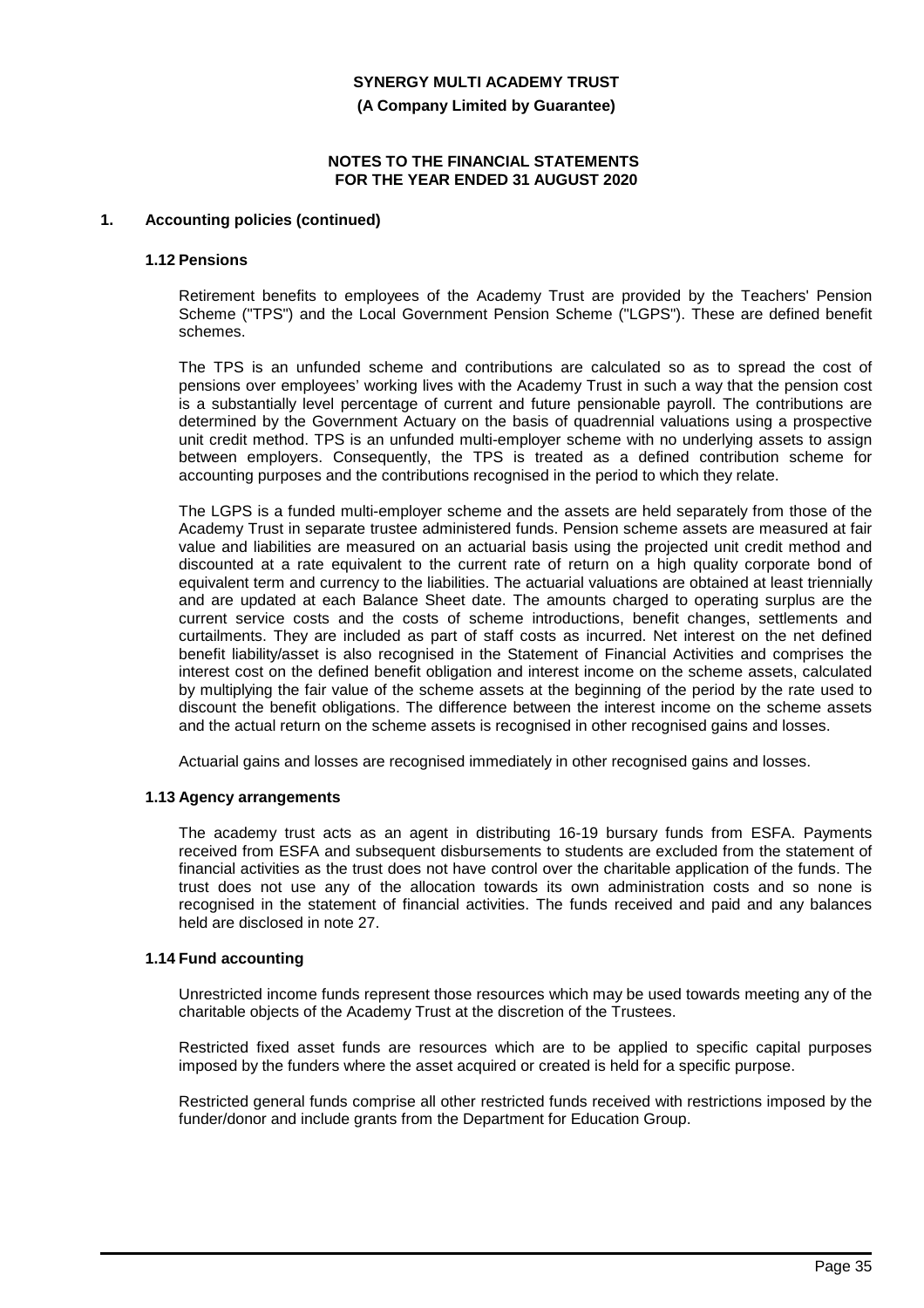#### **(A Company Limited by Guarantee)**

#### **NOTES TO THE FINANCIAL STATEMENTS FOR THE YEAR ENDED 31 AUGUST 2020**

### **2. Critical accounting estimates and areas of judgment**

Estimates and judgments are continually evaluated and are based on historical experience and other factors, including expectations of future events that are believed to be reasonable under the circumstances.

Critical accounting estimates and assumptions:

The Academy Trust makes estimates and assumptions concerning the future. The resulting accounting estimates and assumptions will, by definition, seldom equal the related actual results. The estimates and assumptions that have a significant risk of causing a material adjustment to the carrying amounts of assets and liabilities within the next financial year are discussed below.

#### LGPS Pension

The present value of the Local Government Pension Scheme defined benefit liability depends on a number of factors that are determined on an actuarial basis using a variety of assumptions. The assumptions used in determining the net cost or income for pensions include the discount rate. Any changes in these assumptions, which are disclosed in note 23, will impact the carrying amount of the pension liability. Furthermore a roll forward approach which projects results from the latest full actuarial valuation performed at 31 March 2019 has been used by the actuary in valuing the pensions liability at 31 August 2020. Any differences between the figures derived from the roll forward approach and a full actuarial valuation would impact on the carrying amount of the pension liability.

#### Assets on conversion

The valuation of the land and buildings on conversion is a material estimate in the financial statements. The amount is based on the valuation carried out by a third party independent valuer.

#### Depreciation

Depreciation is a material estimate which is calculated based on the estimated useful economic life of the assets.

Critical areas of judgment:

No judgments were made in the preparation of these financial statements.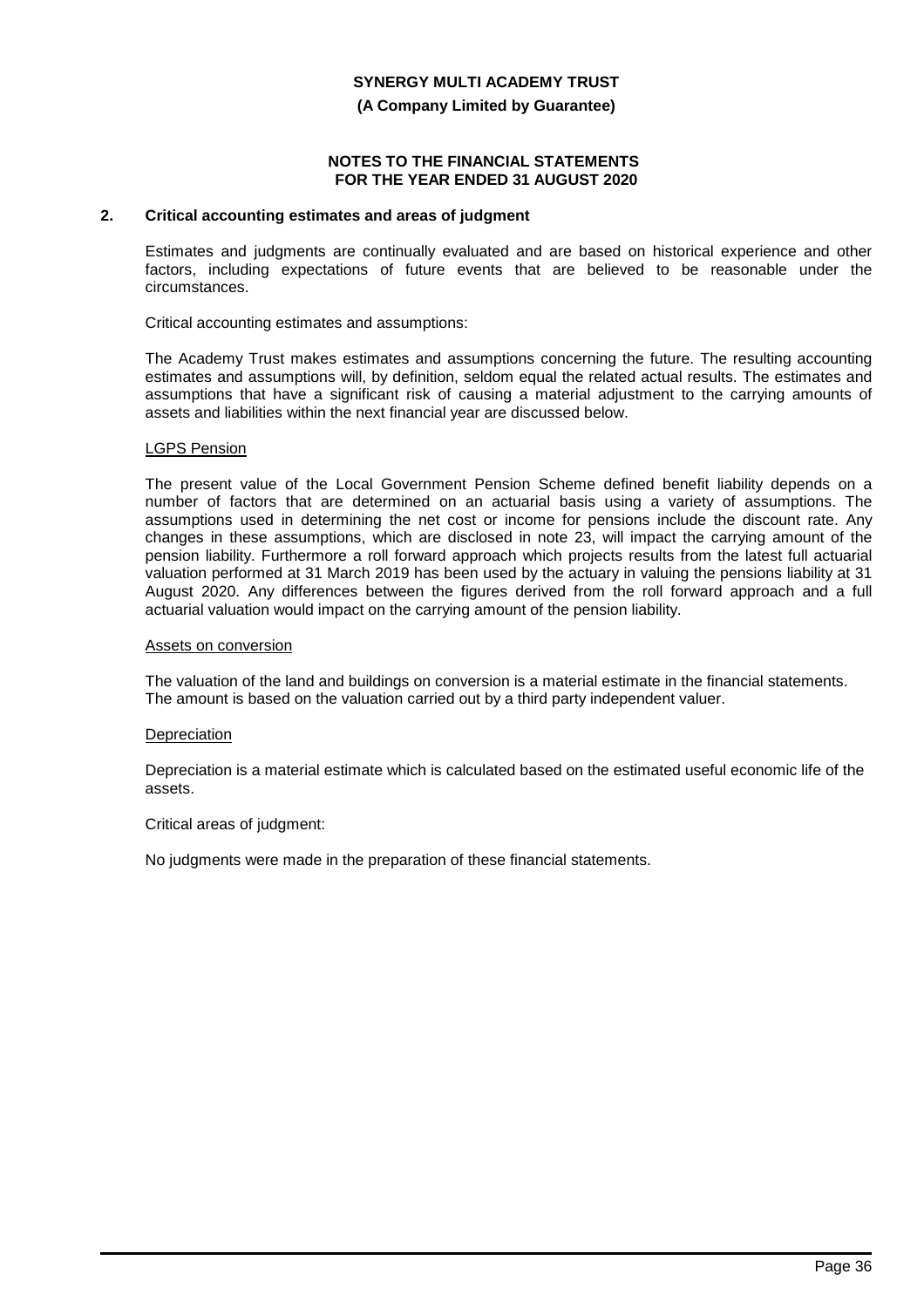**(A Company Limited by Guarantee)**

#### **NOTES TO THE FINANCIAL STATEMENTS FOR THE YEAR ENDED 31 AUGUST 2020**

# **3. Income from donations and capital grants**

|              |                    | Restricted         |                    |                    |
|--------------|--------------------|--------------------|--------------------|--------------------|
| Unrestricted | Restricted         | fixed asset        | Total              | Total              |
|              |                    |                    |                    | funds              |
|              |                    |                    |                    | 2019               |
|              |                    |                    |                    | £                  |
| 25,254       |                    |                    | 25,254             | 7,090,624          |
| 25,254       |                    |                    | 25,254             | 7,090,624          |
|              | 652,876            |                    | 652,876            | 764,408            |
|              |                    | 729,788            | 729,788            | 615,972            |
|              | 652,876            | 729,788            | 1,382,664          | 1,380,380          |
|              |                    |                    |                    |                    |
| 25,254       | 652,876            | 729,788            | 1,407,918          | 8,471,004          |
| 263,624      | (400, 884)         | 8,608,264          | 8,471,004          |                    |
|              | funds<br>2020<br>£ | funds<br>2020<br>£ | funds<br>2020<br>£ | funds<br>2020<br>£ |

In 2020, £25,254 was recieved in relation to delayed receipts in respect of the conversion of Fakenham Infant School, which converted in the 2018/19 year.

In 2019, income transferred on conversion was £7,090,624 of which £263,624 was unrestricted and £6,827,000 was restricted and restricted fixed assets.

In 2019, income from donations was £764,408 were in relation to restricted funds.

In 2019, capital grants of £615,972 were in relation to restricted fixed asset funds.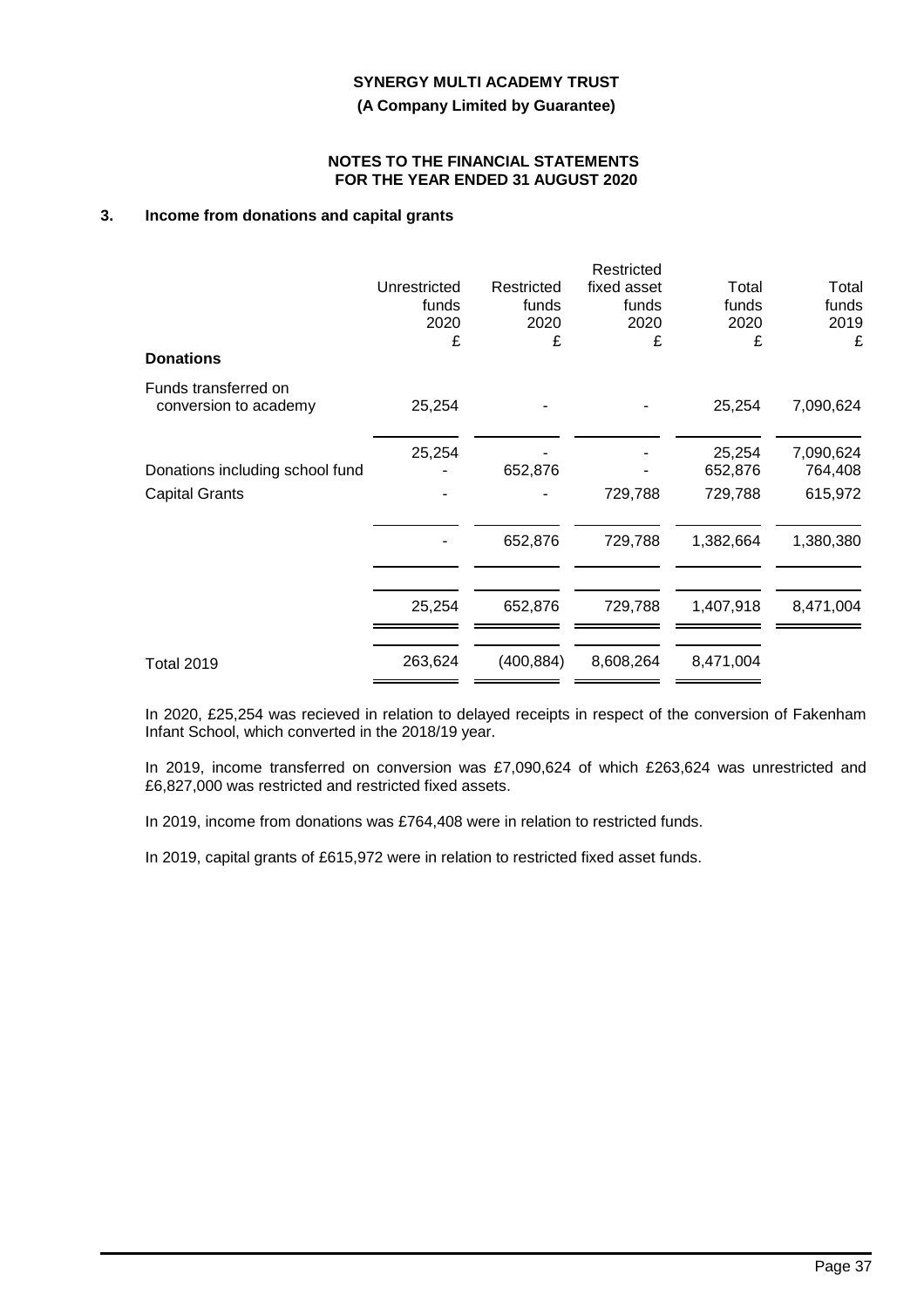**(A Company Limited by Guarantee)**

### **NOTES TO THE FINANCIAL STATEMENTS FOR THE YEAR ENDED 31 AUGUST 2020**

# **4. Funding for the Academy Trust's provision of education**

|                                                                  | Unrestricted<br>funds<br>2020<br>£ | Restricted<br>funds<br>2020<br>£ | Total<br>funds<br>2020<br>£ | Total<br>funds<br>2019<br>£ |
|------------------------------------------------------------------|------------------------------------|----------------------------------|-----------------------------|-----------------------------|
| DfE/ESFA grants                                                  |                                    |                                  |                             |                             |
| <b>General Annual Grant</b>                                      |                                    | 13,665,948                       | 13,665,948                  | 12,223,989                  |
| Other DfE/ESFA grants                                            |                                    | 1,102,942                        | 1,102,942                   | 1,192,108                   |
| Start up grant                                                   |                                    |                                  |                             | 50,000                      |
|                                                                  |                                    | 14,768,890                       | 14,768,890                  | 13,466,097                  |
| Other government grants                                          |                                    |                                  |                             |                             |
| Local authority grants                                           |                                    | 293,028                          | 293,028                     | 278,275                     |
| Other grants                                                     |                                    | 805,970                          | 805,970                     | 47,494                      |
|                                                                  |                                    | 1,098,998                        | 1,098,998                   | 325,769                     |
| Other funding from the academy trust's<br>educational operations |                                    |                                  |                             |                             |
| Catering income                                                  | 147,440                            |                                  | 147,440                     | 198,370                     |
| Music income                                                     | 34,833                             |                                  | 34,833                      | 45,004                      |
| Income from services provided                                    | 184,799                            |                                  | 184,799                     | 151,543                     |
|                                                                  | 367,072                            | 15,867,888                       | 16,234,960                  | 14,186,783                  |
| <b>Total 2019</b>                                                | 378,337                            | 13,808,446                       | 14,186,783                  |                             |

In 2019, income from DfE/ESFA grants was £13,466,097 which all was restricted.

In 2019, income from other government grants was £325,769 which was all restricted.

In 2019, income from other academy trust's educational operations amounted to £394,917, of which £16,580 was restricted and £378,337 was unrestricted.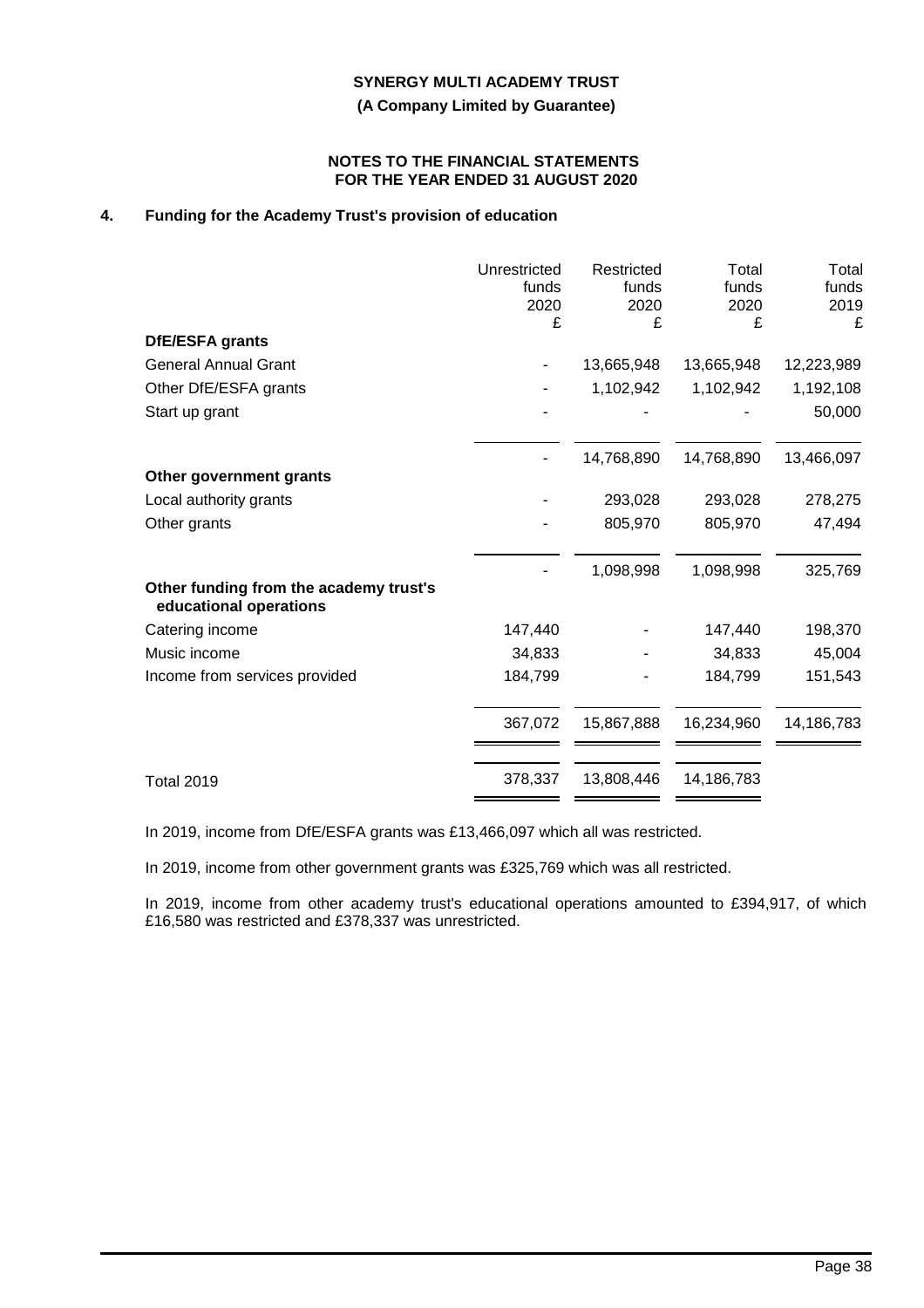**(A Company Limited by Guarantee)**

#### **NOTES TO THE FINANCIAL STATEMENTS FOR THE YEAR ENDED 31 AUGUST 2020**

# **5. Income from other trading activities**

|                    | Unrestricted<br>funds<br>2020<br>£ | Total<br>funds<br>2020<br>£ | Total<br>funds<br>2019<br>£ |
|--------------------|------------------------------------|-----------------------------|-----------------------------|
| Hire of facilities | 14,008                             | 14,008                      | 10,284                      |
| Other income       | 129,298                            | 129,298                     | 88,124                      |
|                    | 143,306                            | 143,306                     | 98,408                      |
| <b>Total 2019</b>  | 98,408                             | 98,408                      |                             |

### **6. Expenditure**

|                                         | <b>Staff Costs</b><br>2020<br>£ | <b>Premises</b><br>2020<br>£ | Other<br>2020<br>£     | Total<br>2020<br>£      | Total<br>2019<br>£      |
|-----------------------------------------|---------------------------------|------------------------------|------------------------|-------------------------|-------------------------|
| Provision of Education:                 |                                 |                              |                        |                         |                         |
| Direct costs<br>Allocated support costs | 11,624,882<br>2,877,914         | 1,735,122                    | 1,357,625<br>1,315,964 | 12,982,507<br>5,929,000 | 11,654,785<br>4,907,390 |
|                                         | 14,502,796                      | 1,735,122                    | 2,673,589              | 18,911,507              | 16,562,175              |
| <b>Total 2019</b>                       | 12,478,197                      | 1,389,704                    | 2.694.274              | 16,562,175              |                         |

In 2019, direct expenditure consisted of £10,290,061 staff costs and £1,364,724 other costs.

In 2019, support expenditure consisted of £2,188,136 staff costs, £1,389,704 premises costs and £1,329,550 other costs.

In 2020, of the total expenditure, £516,016 (2019: £489,261) was to unrestricted funds, £17,642,923 (2019: £15,358,247) was to restricted funds and £752,568 (2019: £714,667) was to restricted fixed asset funds.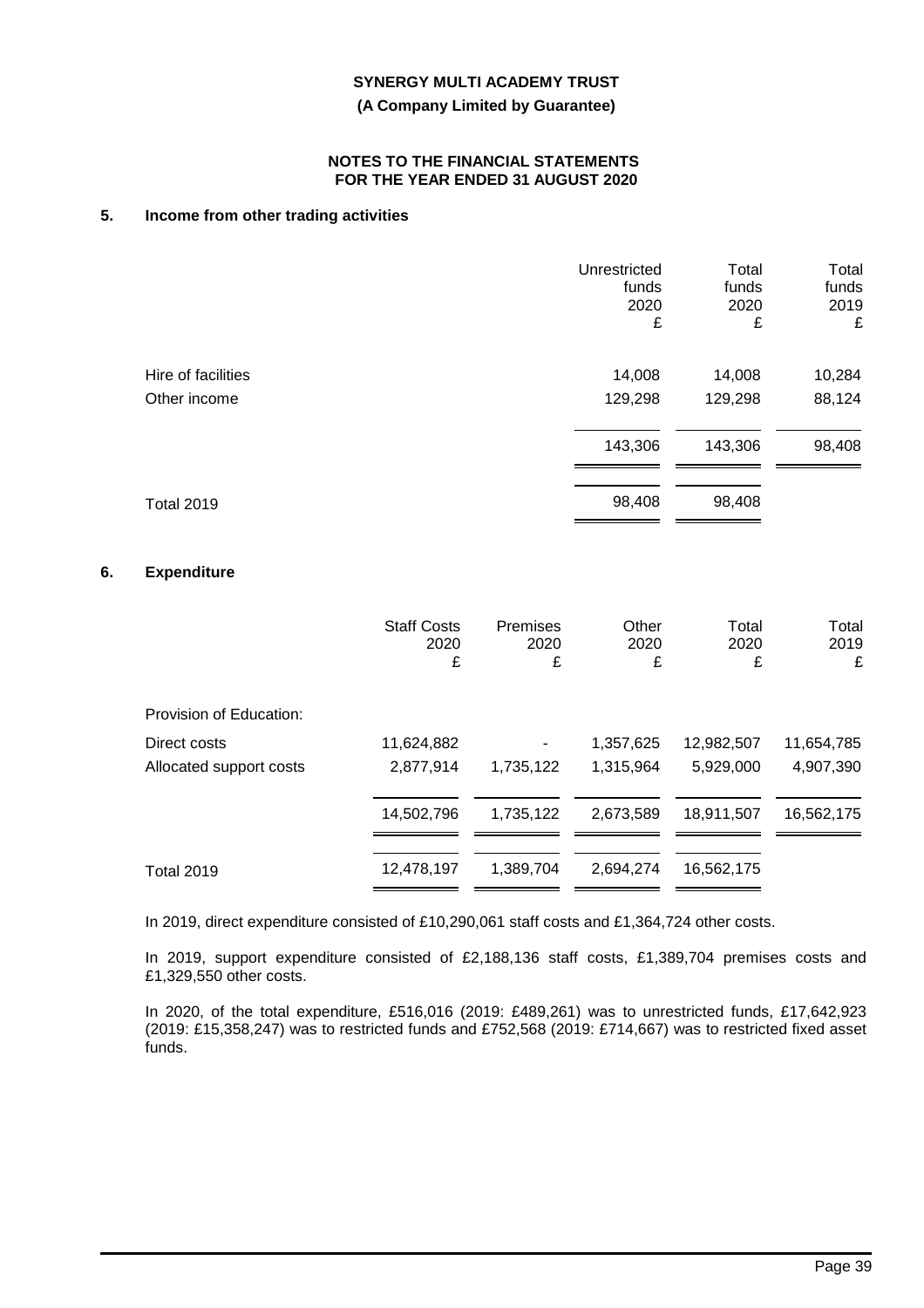### **(A Company Limited by Guarantee)**

#### **NOTES TO THE FINANCIAL STATEMENTS FOR THE YEAR ENDED 31 AUGUST 2020**

# **7. Charitable Activities**

|                             | 2020<br>£  | 2019<br>£  |
|-----------------------------|------------|------------|
| Direct costs                | 12,982,507 | 11,654,785 |
| Support costs               | 5,929,000  | 4,907,390  |
|                             | 18,911,507 | 16,562,175 |
| Analysis of support costs   |            |            |
|                             | 2020<br>£  | 2019<br>£  |
| Support staff costs         | 2,877,914  | 2,188,136  |
| Depreciation                | 752,570    | 714,667    |
| Technology costs            | 119,475    | 97,966     |
| Premises costs              | 1,151,241  | 830,184    |
| Legal costs - on conversion |            | 21,708     |
| Legal costs - other         | 7,870      | 970        |
| Other support costs         | 982,343    | 1,011,193  |
| Governance costs            | 37,587     | 42,566     |
|                             | 5,929,000  | 4,907,390  |

Net income/(expenditure) for the year includes:

|                                       | 2020    | 2019    |
|---------------------------------------|---------|---------|
|                                       |         | £       |
| Operating lease rentals               | 32.910  | 33,668  |
| Depreciation of tangible fixed assets | 752.570 | 714.667 |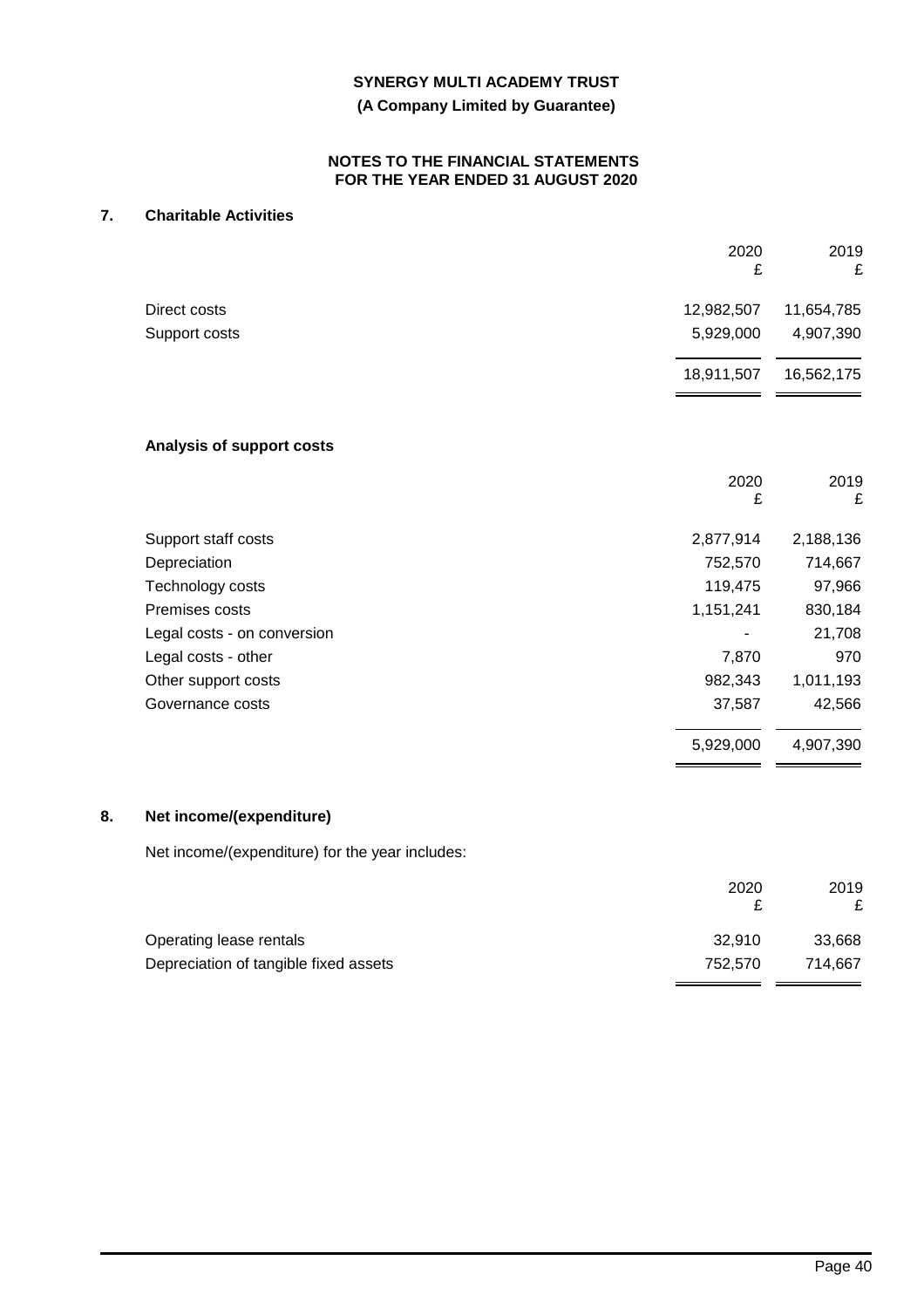**(A Company Limited by Guarantee)**

### **NOTES TO THE FINANCIAL STATEMENTS FOR THE YEAR ENDED 31 AUGUST 2020**

# **9. Auditors' remuneration**

|                                                                                                                                           | 2020<br>£ | 2019<br>£ |
|-------------------------------------------------------------------------------------------------------------------------------------------|-----------|-----------|
| Fees payable to the Academy Trust's auditor and its associates for the audit<br>of the Academy Trust's annual accounts                    | 17,405    | 15,150    |
| Fees payable to the Academy Trust's auditor and its associates in respect<br>of:                                                          |           |           |
| Regularity assurance report                                                                                                               | 1,925     | 1,870     |
| All non-audit services not included above                                                                                                 | 6,600     | 8.275     |
| Fees payable to the Academy Trust's auditor and its associates in<br>connection with the Academy Trust's pension scheme(s) in respect of: |           |           |
| TPS assurance reports                                                                                                                     | 8,250     | 6.320     |
|                                                                                                                                           |           |           |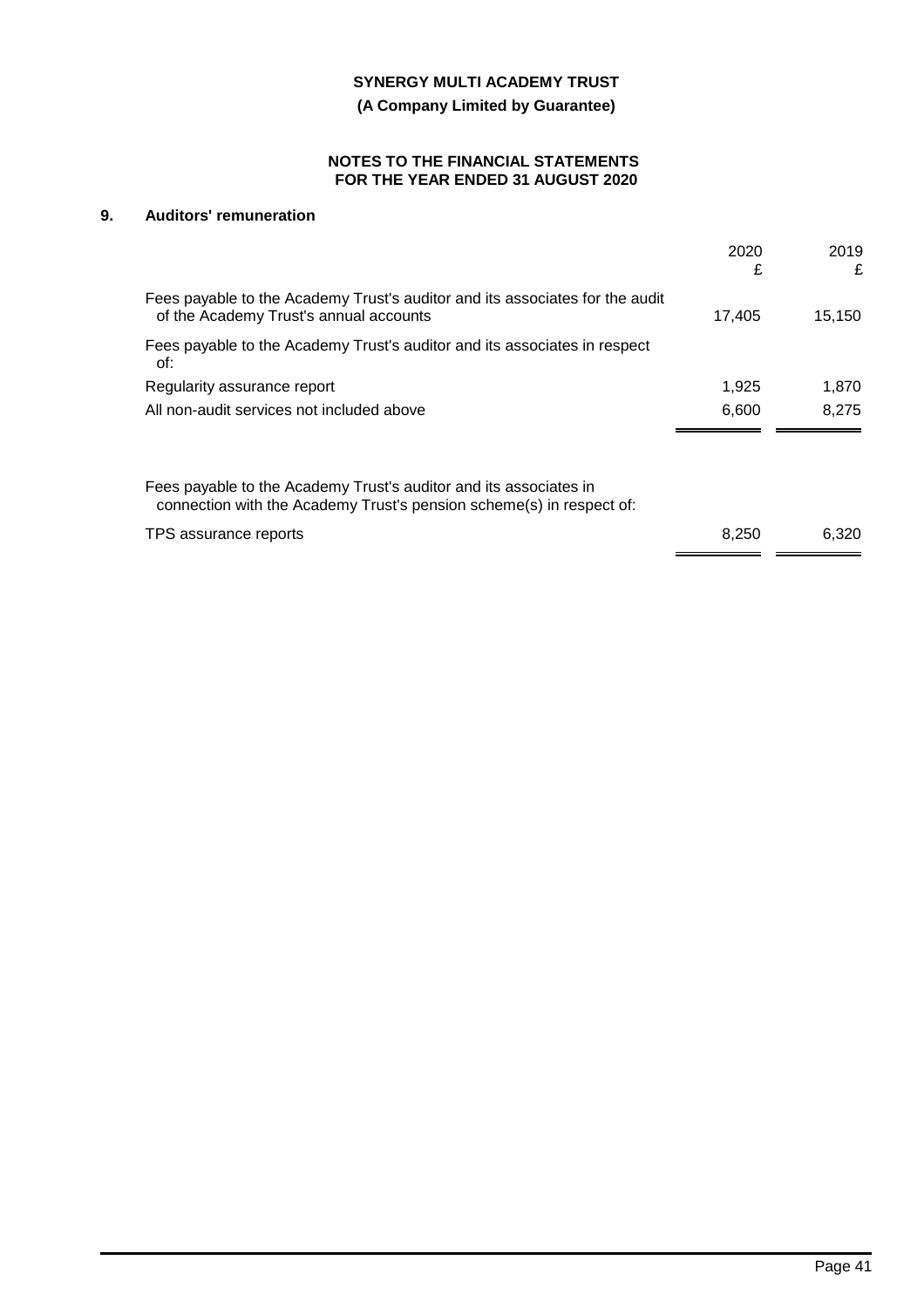**(A Company Limited by Guarantee)**

### **NOTES TO THE FINANCIAL STATEMENTS FOR THE YEAR ENDED 31 AUGUST 2020**

# **10. Central services**

The Academy Trust has provided the following central services to its academies during the year:

- Human resources
- Legal services
- Financial services
- Educational support services
- IT services
- **Estates services**

The Academy Trust charges for these services on the following basis:

5% of GAG income.

The actual amounts charged during the year were as follows:

|                                           | 2020<br>£ | 2019<br>£ |
|-------------------------------------------|-----------|-----------|
| <b>Astley Primary School</b>              | 40,413    | 38,256    |
| <b>Bawdeswell Primary School</b>          | 19,839    | 19,524    |
| <b>Corpusty Primary School</b>            | 18,025    | 19,044    |
| <b>Fakenham Infant and Nursery School</b> | 43,939    | 18,368    |
| Fakenham Junior School                    | 59,391    | 24,828    |
| <b>Foulsham Primary School</b>            | 19,955    | 19,344    |
| Litcham School                            | 165,893   | 79,644    |
| <b>Mattishall Primary School</b>          | 36,698    | 38,916    |
| Reepham High School and College           | 241,477   | 237,192   |
| Reepham Primary School                    | 37,143    | 38,028    |
| Total                                     | 682,773   | 533,144   |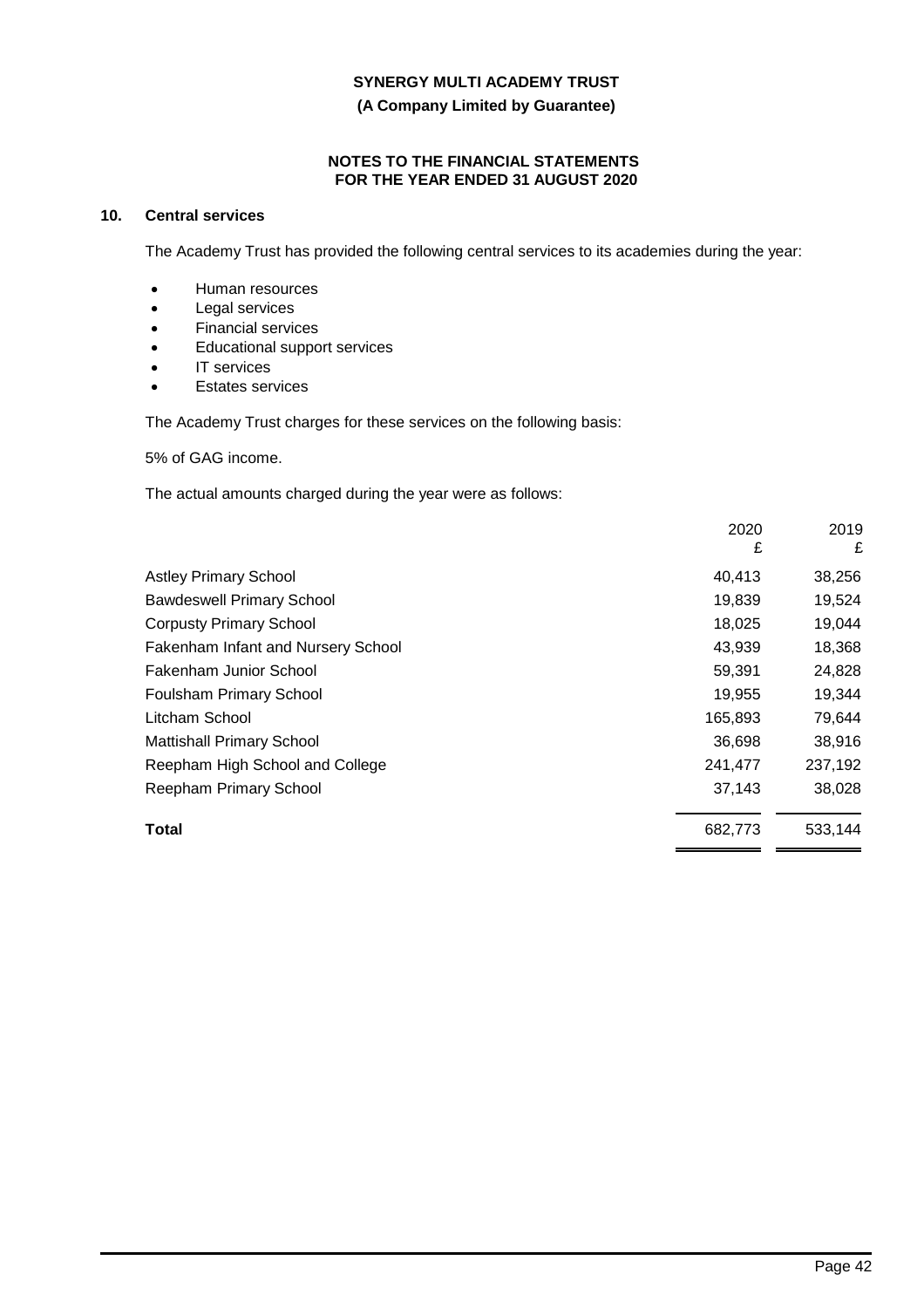## **(A Company Limited by Guarantee)**

### **NOTES TO THE FINANCIAL STATEMENTS FOR THE YEAR ENDED 31 AUGUST 2020**

# **11. Staff**

## **a. Staff costs**

Staff costs during the year were as follows:

|                                     | 2020<br>£  | 2019<br>£  |
|-------------------------------------|------------|------------|
| Wages and salaries                  | 10,359,475 | 9,323,119  |
| Social security costs               | 942,274    | 814,997    |
| Pension costs                       | 3,085,529  | 2,124,539  |
|                                     | 14,387,278 | 12,262,655 |
| Agency staff costs                  | 103,491    | 118,129    |
| Staff restructuring costs           | 12,027     | 97,413     |
|                                     | 14,502,796 | 12,478,197 |
| Staff restructuring costs comprise: |            |            |
|                                     | 2020<br>£  | 2019<br>£  |
| Redundancy payments                 | 7,093      | 39,077     |
| Severance payments                  | 4,934      | 58,336     |
|                                     | 12,027     | 97,413     |

### **b. Non-statutory/non-contractual staff severance payments**

Included in staff restructuring costs is 1 (2019: 5) non statutory, non-contractual amount totaling £4,934 (2019: £58,336). In 2018/19, the individual amounts were £21,160, £15,000, £13,135, £4,741 and £4,300.

# **c. Staff numbers**

The average number of persons employed by the Academy Trust during the year was as follows:

|                            | 2020<br>No. | 2019<br>No. |
|----------------------------|-------------|-------------|
| Teachers                   | 190         | 167         |
| Administration and support | 265         | 248         |
| Management                 | 11          | 12          |
|                            | 466         | 427         |
|                            |             |             |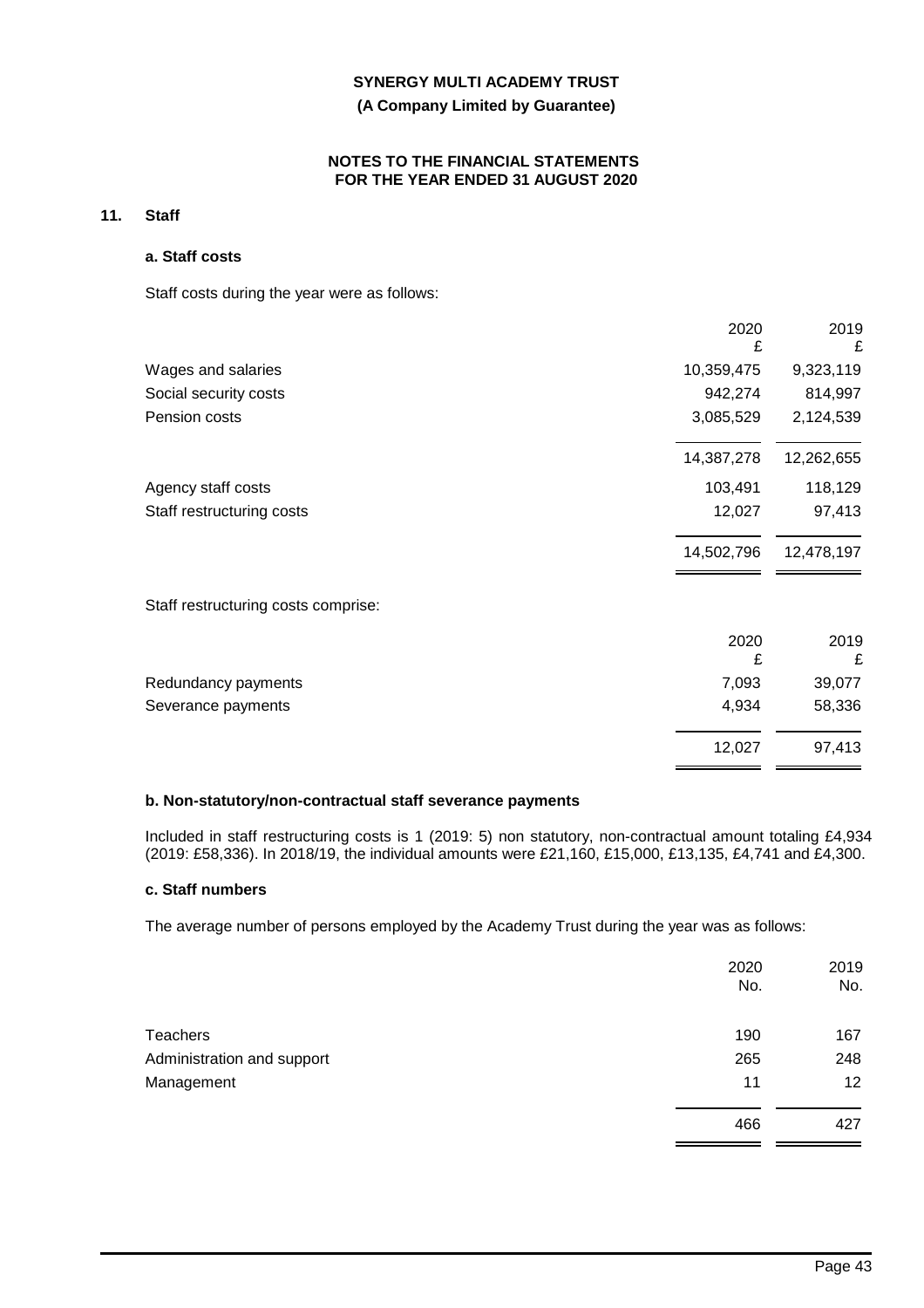**(A Company Limited by Guarantee)**

#### **NOTES TO THE FINANCIAL STATEMENTS FOR THE YEAR ENDED 31 AUGUST 2020**

### **11. Staff (continued)**

#### **d. Higher paid staff**

The number of employees whose employee benefits (excluding employer pension costs) exceeded £60,000 was:

|                               | 2020                  | 2019          |
|-------------------------------|-----------------------|---------------|
|                               | No.                   | No.           |
| In the band £60,001 - £70,000 |                       | $\mathcal{P}$ |
| In the band £70,001 - £80,000 | $\tilde{\phantom{a}}$ |               |
| In the band £80,001 - £90,000 |                       |               |
|                               |                       |               |

#### **e. Key management personnel**

The key management personnel of the Academy Trust comprise the Trustees and the senior management team as listed on page 1. The total amount of employee benefits (including employer pension contributions and employer national insurance contributions) received by key management personnel for their services to the Academy Trust was £988,779 (2019 £863,091). Included in this are employer national insurance contributions of £86,670 (2019: £80,090) and employer pension contributions of £170,516 (2019: £107,223).

### **12. Trustees' remuneration and expenses**

One or more Trustees has been paid remuneration or has received other benefits from an employment with the Academy Trust. The principal and other staff Trustees only receive remuneration in respect of services they provide undertaking the roles of principal and staff members under their contracts of employment. The value of Trustees' remuneration and other benefits was as follows:

|                                                             |                            | 2020       | 2019       |
|-------------------------------------------------------------|----------------------------|------------|------------|
|                                                             |                            |            | £          |
| Robert Martlew, Chief Executive Officer                     | Remuneration               | $80,000 -$ |            |
| (appointed 1 September 2019)                                |                            | 85,000     |            |
|                                                             | Pension contributions paid | $20,000 -$ |            |
|                                                             |                            | 25,000     |            |
| Mark Farrar, Chief Executive Officer (resigned Remuneration |                            |            | $55,000 -$ |
| 31 August 2019)                                             |                            |            | 60,000     |
|                                                             | Pension contributions paid |            | Nil        |

During the year, retirement benefits were accruing to 1 Trustees (2019 - none) in respect of defined contribution pension schemes.

During the year ended 31 August 2020, expenses totalling £35 were reimbursed or paid directly to 1 Trustee (2019 - £118 to 1 Trustee) for mileage costs.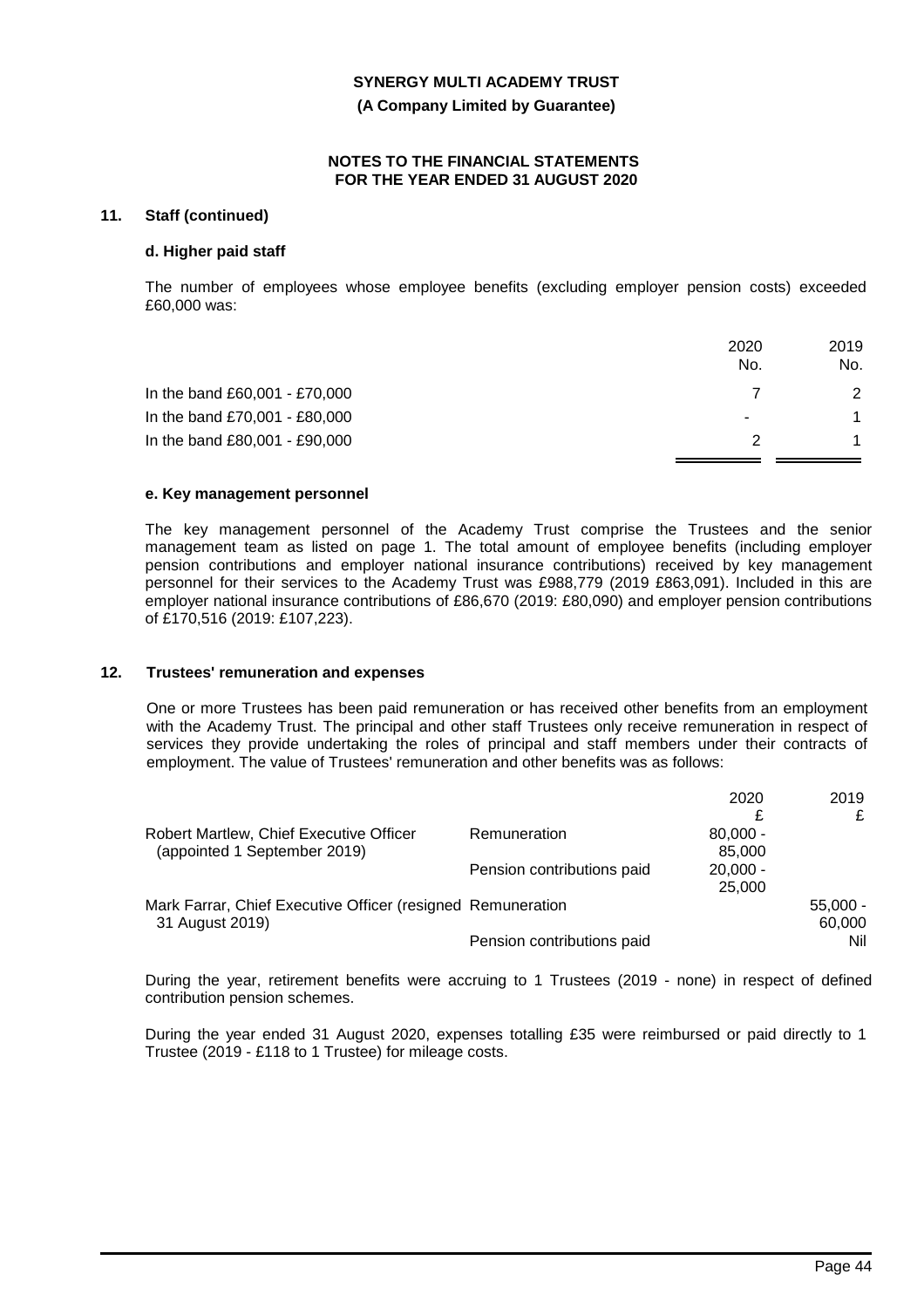**(A Company Limited by Guarantee)**

#### **NOTES TO THE FINANCIAL STATEMENTS FOR THE YEAR ENDED 31 AUGUST 2020**

# **13. Trustees' and Officers' insurance**

In accordance with normal commercial practice, the Academy Trust has purchased insurance to protect Trustees and officers from claims arising from negligent acts, errors or omissions occurring whilst on academy business. The insurance provides cover up to £10,000,000 on any one claim and the cost for the year ended 31 August 2020 was £92,329 *(2019 - £92,141)*. The cost of this insurance is included in the total insurance cost.

### **14. Tangible fixed assets**

|                          | Long-term<br>leasehold<br>land and<br>buildings<br>£ | Furniture and<br>equipment<br>£ | Computer<br>equipment<br>£ | Motor<br>vehicles<br>£ | Total<br>£ |
|--------------------------|------------------------------------------------------|---------------------------------|----------------------------|------------------------|------------|
| <b>Cost or valuation</b> |                                                      |                                 |                            |                        |            |
| At 1 September 2019      | 32,287,199                                           | 647,646                         | 565,180                    | 9,039                  | 33,509,064 |
| Additions                | 79,376                                               | 5,208                           | 70,485                     |                        | 155,069    |
| At 31 August 2020        | 32,366,575                                           | 652,854                         | 635,665                    | 9,039                  | 33,664,133 |
| <b>Depreciation</b>      |                                                      |                                 |                            |                        |            |
| At 1 September 2019      | 2,499,172                                            | 429,995                         | 394,561                    | 6,167                  | 3,329,895  |
| Charge for the year      | 583,881                                              | 66,043                          | 100,386                    | 2,260                  | 752,570    |
| At 31 August 2020        | 3,083,053                                            | 496,038                         | 494,947                    | 8,427                  | 4,082,465  |
| Net book value           |                                                      |                                 |                            |                        |            |
| At 31 August 2020        | 29,283,522                                           | 156,816                         | 140,718                    | 612                    | 29,581,668 |
| At 31 August 2019        | 29,788,027                                           | 217,651                         | 170,619                    | 2,872                  | 30,179,169 |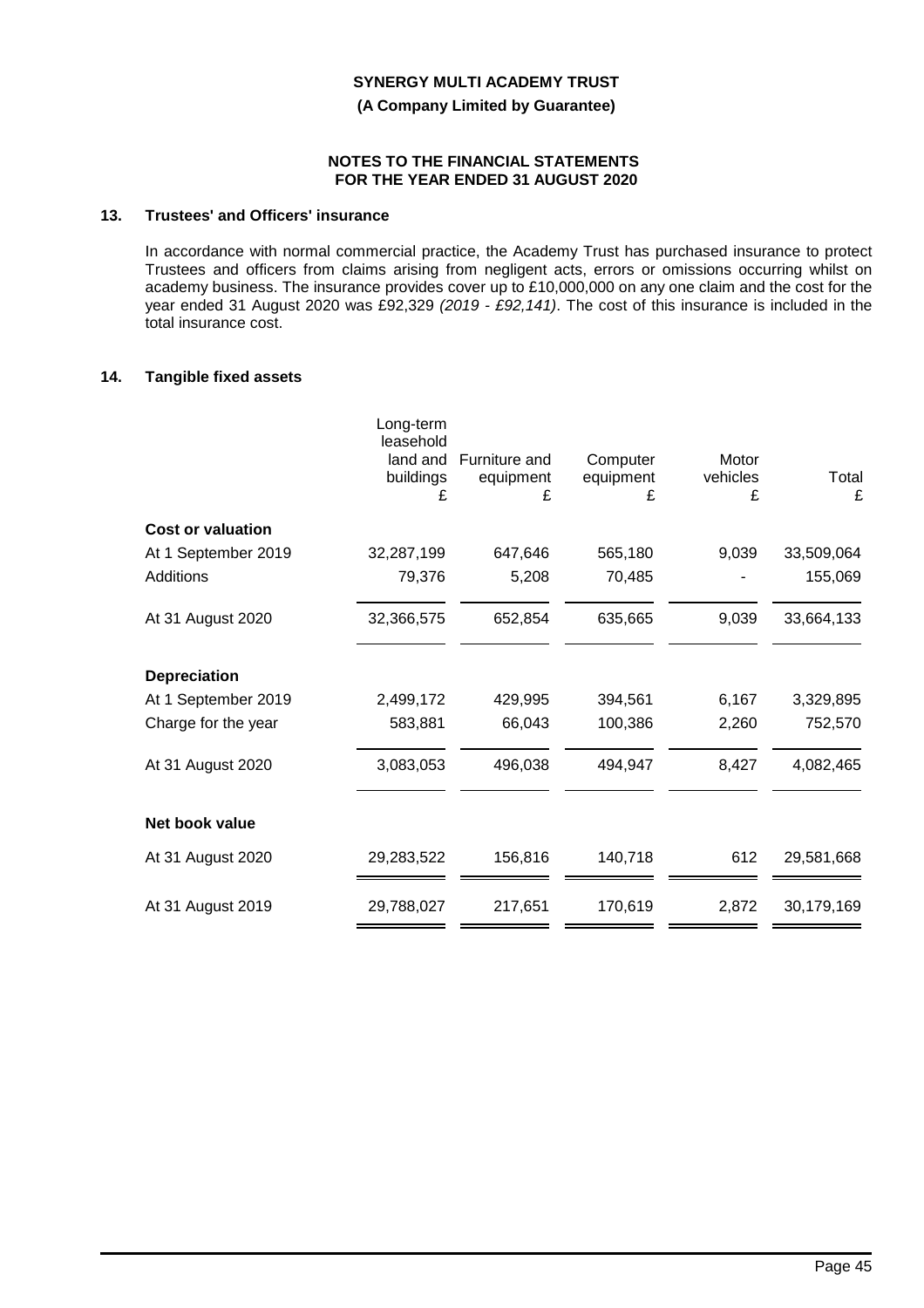## **(A Company Limited by Guarantee)**

### **NOTES TO THE FINANCIAL STATEMENTS FOR THE YEAR ENDED 31 AUGUST 2020**

# **15. Debtors**

|                                | 2020<br>£ | 2019<br>£ |
|--------------------------------|-----------|-----------|
| Due within one year            |           |           |
| Trade debtors                  | 9,829     | 22,076    |
| Other debtors                  | 31,950    | 3,251     |
| Prepayments and accrued income | 330,072   | 408,281   |
| Tax recoverable                | 113,003   | 492,114   |
|                                | 484,854   | 925,722   |
|                                |           |           |

# **16. Creditors: Amounts falling due within one year**

|                                        | 2020<br>£  | 2019<br>£  |
|----------------------------------------|------------|------------|
| Trade creditors                        | 175,941    | 483,373    |
| Other taxation and social security     | 222,924    | 219,396    |
| Other creditors                        | 304,456    | 33,754     |
| Accruals and deferred income           | 260,506    | 378,933    |
|                                        | 963,827    | 1,115,456  |
|                                        | 2020<br>£  | 2019<br>£  |
| Deferred income at 1 September 2019    | 263,404    | 125,371    |
| Resources deferred during the year     | 198,209    | 263,404    |
| Amounts released from previous periods | (263, 404) | (125, 371) |
|                                        | 198,209    | 263,404    |

Deferred income relates to UIFSM, trip income and rates rebate.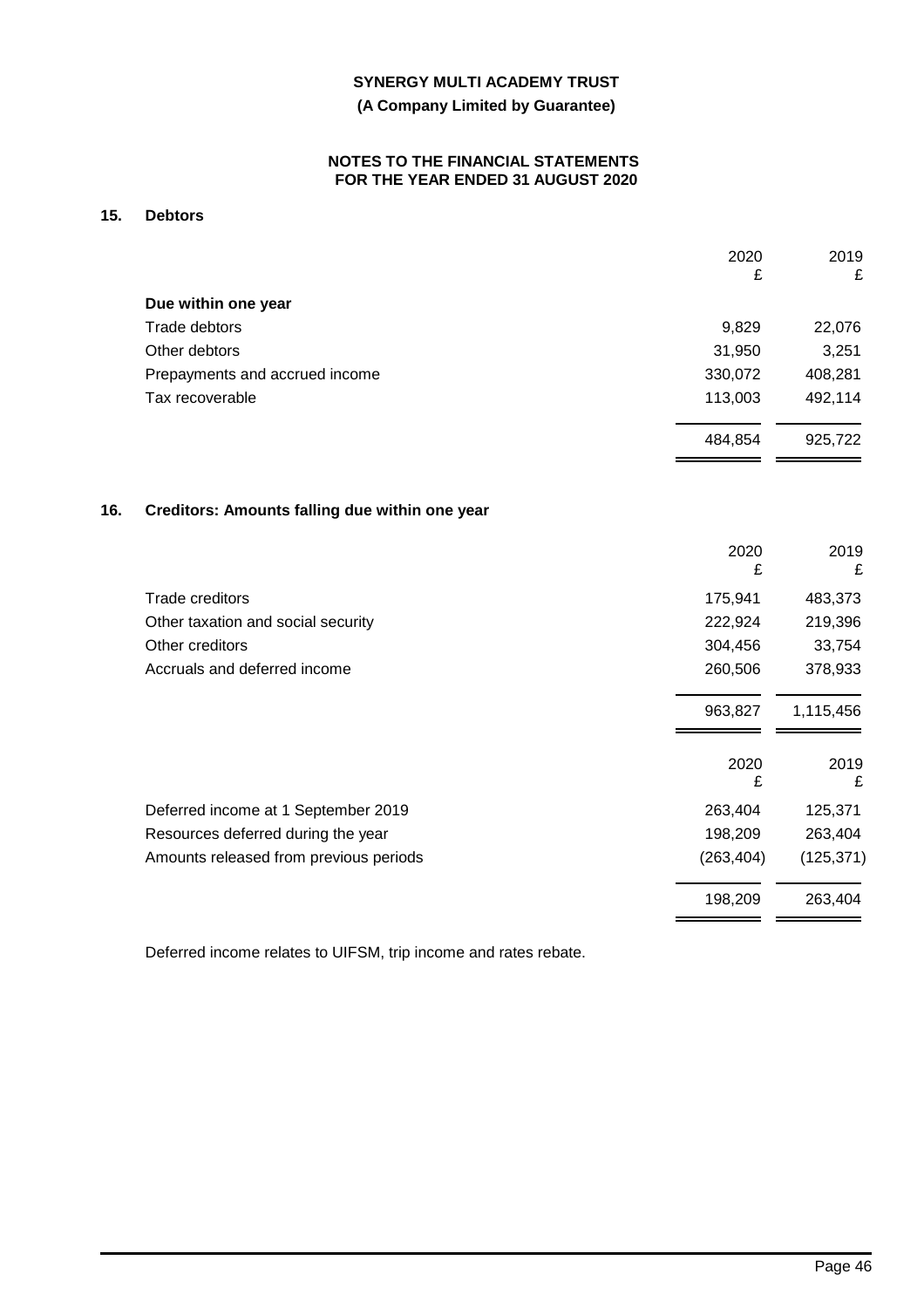**(A Company Limited by Guarantee)**

# **NOTES TO THE FINANCIAL STATEMENTS FOR THE YEAR ENDED 31 AUGUST 2020**

# **17. Statement of funds**

|                                         | Balance at 1<br>September<br>2019<br>£ | Income<br>£ | Expenditure<br>£ | <b>Transfers</b><br>in/out<br>£ | Gains/<br>(Losses)<br>£ | Balance at<br>31 August<br>2020<br>£ |
|-----------------------------------------|----------------------------------------|-------------|------------------|---------------------------------|-------------------------|--------------------------------------|
| <b>Unrestricted</b><br>funds            |                                        |             |                  |                                 |                         |                                      |
| <b>General Funds</b>                    | 748,220                                | 535,632     | (516, 016)       |                                 |                         | 767,836                              |
| <b>Restricted</b><br>general funds      |                                        |             |                  |                                 |                         |                                      |
| <b>General Annual</b><br>Grant          | 34,339                                 | 13,665,949  | (13, 298, 160)   | (105, 421)                      |                         | 296,707                              |
| Educational<br>visits                   | 248,058                                | 594,951     | (634, 273)       |                                 |                         | 208,736                              |
| Other DfE/ESFA<br>grants                | 2,982                                  | 402,556     | (392, 225)       | 63,752                          |                         | 77,065                               |
| <b>Pupil Premium</b><br>Other           |                                        | 762,788     | (761, 220)       | (1,568)                         |                         |                                      |
| government<br>grants                    |                                        | 1,036,594   | (1,046,194)      |                                 |                         | (9,600)                              |
| Other restricted                        | 4,543                                  | 57,926      | (48, 146)        | (6,338)                         |                         | 7,985                                |
| Capital used as<br>revenue              |                                        |             | (504, 705)       | 504,705                         |                         |                                      |
| Pension reserve                         | (5,689,000)                            |             | (958,000)        |                                 | (484,000)               | (7, 131, 000)                        |
|                                         | (5,399,078)                            | 16,520,764  | (17, 642, 923)   | 455,130                         | (484,000)               | (6,550,107)                          |
| <b>Restricted fixed</b><br>asset funds  |                                        |             |                  |                                 |                         |                                      |
| <b>Restricted fixed</b><br>asset fund   | 30,047,218                             |             | (697, 744)       | 126,696                         |                         | 29,476,170                           |
| DfE / ESFA<br>capital grants<br>Capital | 328,195                                | 729,788     |                  | (610, 197)                      |                         | 447,786                              |
| expenditure<br>from GAG                 | 131,953                                |             | (54, 824)        | 28,371                          |                         | 105,500                              |
|                                         | 30,507,366                             | 729,788     | (752, 568)       | (455, 130)                      |                         | 30,029,456                           |
| <b>Total Restricted</b><br>funds        | 25,108,288                             | 17,250,552  | (18, 395, 491)   |                                 | (484,000)               | 23,479,349                           |
| <b>Total funds</b>                      | 25,856,508                             | 17,786,184  | (18, 911, 507)   |                                 | (484,000)               | 24,247,185                           |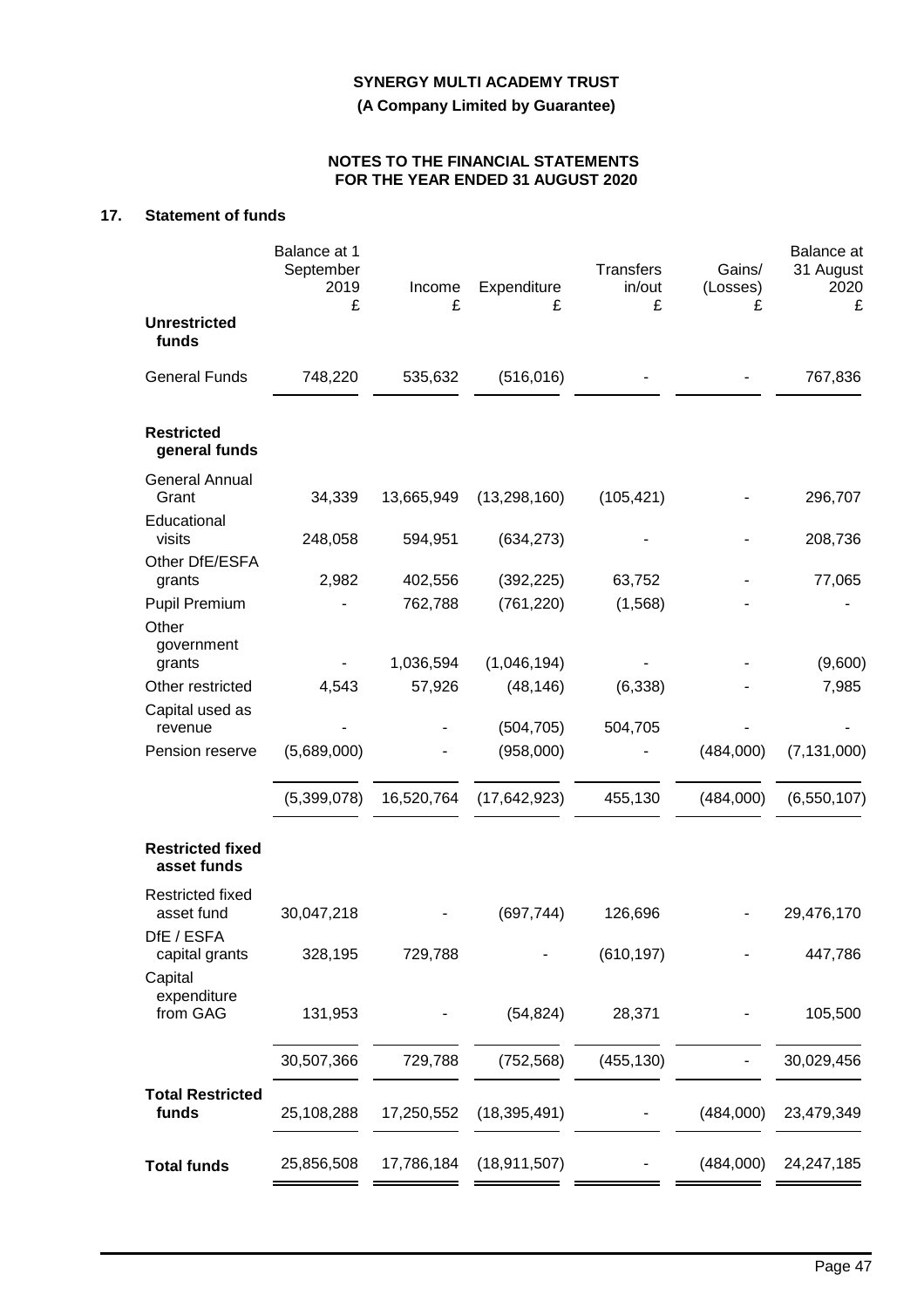**(A Company Limited by Guarantee)**

### **NOTES TO THE FINANCIAL STATEMENTS FOR THE YEAR ENDED 31 AUGUST 2020**

### **17. Statement of funds (continued)**

The specific purposes for which the funds are to be applied are as follows:

#### **Unrestricted funds**

This represents income in the period over which there are no spending restrictions.

### **General Annual Grant (GAG)**

This represents funding from the ESFA to cover the costs of recurrent expenditure.

The transfer from GAG relates to the contribution from GAG funding towards capital assets during the year.

Under the funding agreement with the Secretary of State, the academy was not subject to a limit on the amount of GAG that it could carry forward at 31 August 2020.

### **Other DfE/ESFA grants**

This funding includes amounts to be used to raise achievement and improve outcomes for pupils from low-income families who are eligible for free school meals, looked after children and those from families with parents in the Armed Forces.

This funding also includes PE & Sports Grants and Start-up Grants received from the DfE.

#### **Other government grants**

This represents other funding from the government towards the provision of education.

#### **Educational Visits**

This represents contributions made by parents to the running of educational visits for the pupils of the Academy and the associated costs of running the trips.

#### **Other Restricted**

This represents funding received in the form of donations for a specific purpose.

#### **Pension reserve**

This fund represents the Trust's share of the deficit on the Local Government Pension Scheme (LGPS) transferred to the academy on conversion from a state controlled school.

The restricted pension fund is materially in deficit and plans to eliminate the liability on the defined benefit pension scheme are set out in note 23 based on the period end valuation.

#### **Restricted fixed asset fund**

Restricted fixed asset funds are resources which are to be applied to specific capital purposes imposed by the DfE where the asset acquired or created is held for a purpose.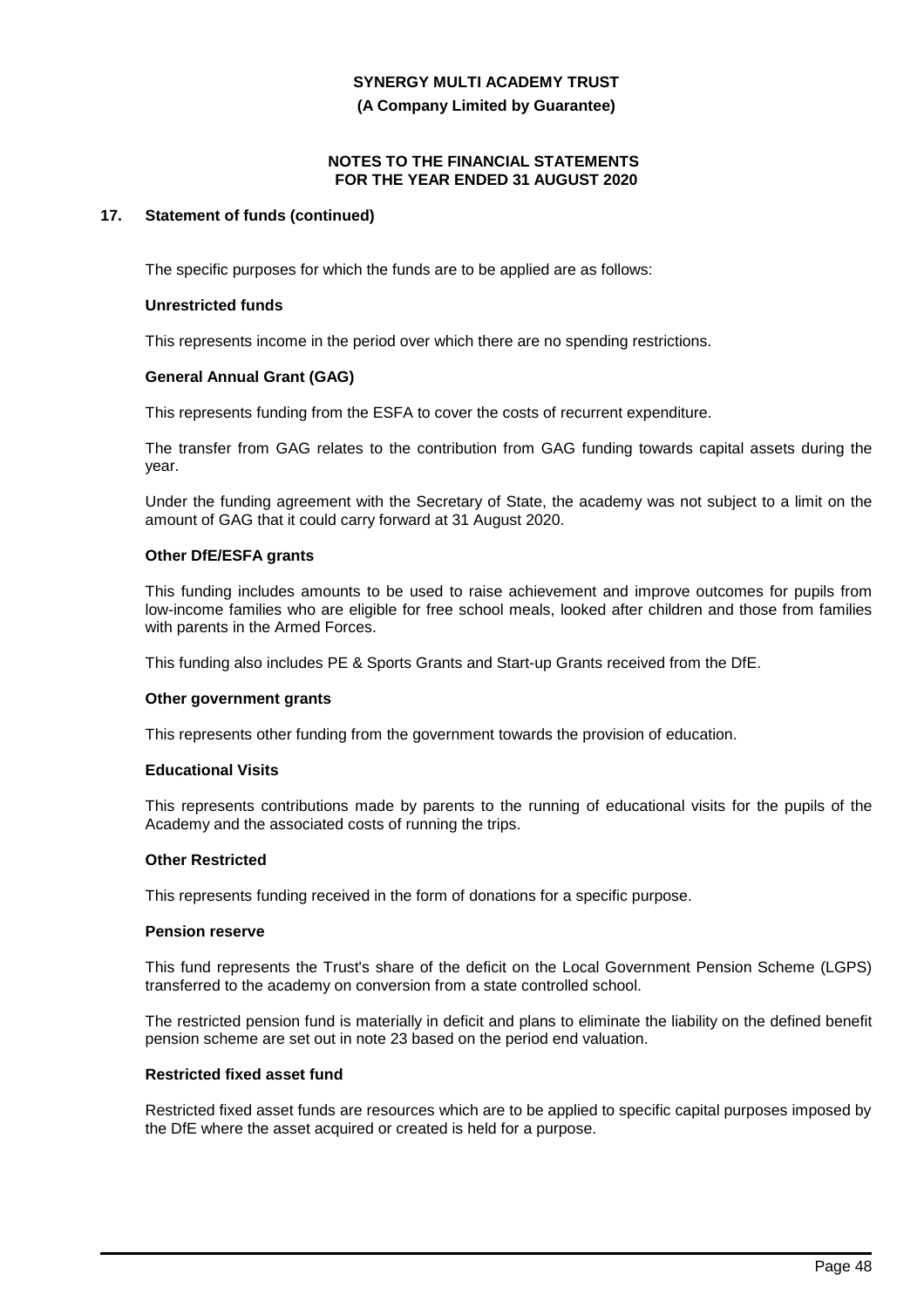**(A Company Limited by Guarantee)**

#### **NOTES TO THE FINANCIAL STATEMENTS FOR THE YEAR ENDED 31 AUGUST 2020**

### **17. Statement of funds (continued)**

### **Total funds analysis by academy**

Fund balances at 31 August 2020 were allocated as follows:

|                                                    | 2020<br>£     | 2019<br>£   |
|----------------------------------------------------|---------------|-------------|
| <b>Astley Primary School</b>                       | 157,038       | 54,740      |
| <b>Bawdeswell Primary School</b>                   | (68, 519)     | (103, 660)  |
| <b>Corpusty Primary School</b>                     | 96,997        | 60,114      |
| Fakenham Infant and Nursery School                 | 112,958       | 80,196      |
| <b>Fakenham Junior School</b>                      | 85,315        | 60,064      |
| Foulsham Primary School                            | 113,337       | 104,352     |
| Litcham School                                     | 289,237       | 225,403     |
| <b>Mattishall Primary School</b>                   | (17,600)      | (2,776)     |
| Reepham High School and College                    | 541,653       | 534,832     |
| Reepham Primary School                             | (4,820)       | (19, 724)   |
| Synergy Multi Academy Trust                        | 43,133        | 44,601      |
| Total before fixed asset funds and pension reserve | 1,348,729     | 1,038,142   |
| Restricted fixed asset fund                        | 30,029,456    | 30,507,366  |
| Pension reserve                                    | (7, 131, 000) | (5,689,000) |
| Total                                              | 24,247,185    | 25,856,508  |

The following academies are carrying a net deficit on their portion of the funds as follows:

|                                  | Deficit   |
|----------------------------------|-----------|
| <b>Bawdeswell Primary School</b> | (68, 519) |
| <b>Mattishall Primary School</b> | (17,600)  |
| Reepham Primary School           | (4,820)   |

This year the deficit at Bawdeswell Primary has reduced by £35,141 to a closing deficit of £68,519. This is a significant recovery given the level of income the school receives. The school is now in a more settled position in relation to pupil numbers and staffing following a restructure. As a result, the recovery is planned to continue which should see funds return to a surplus position over the next couple of years.

The deficit at Mattishall Primary has increased by £14,824 this year to £17,600. To address the position further staffing changes are planned for 20-21.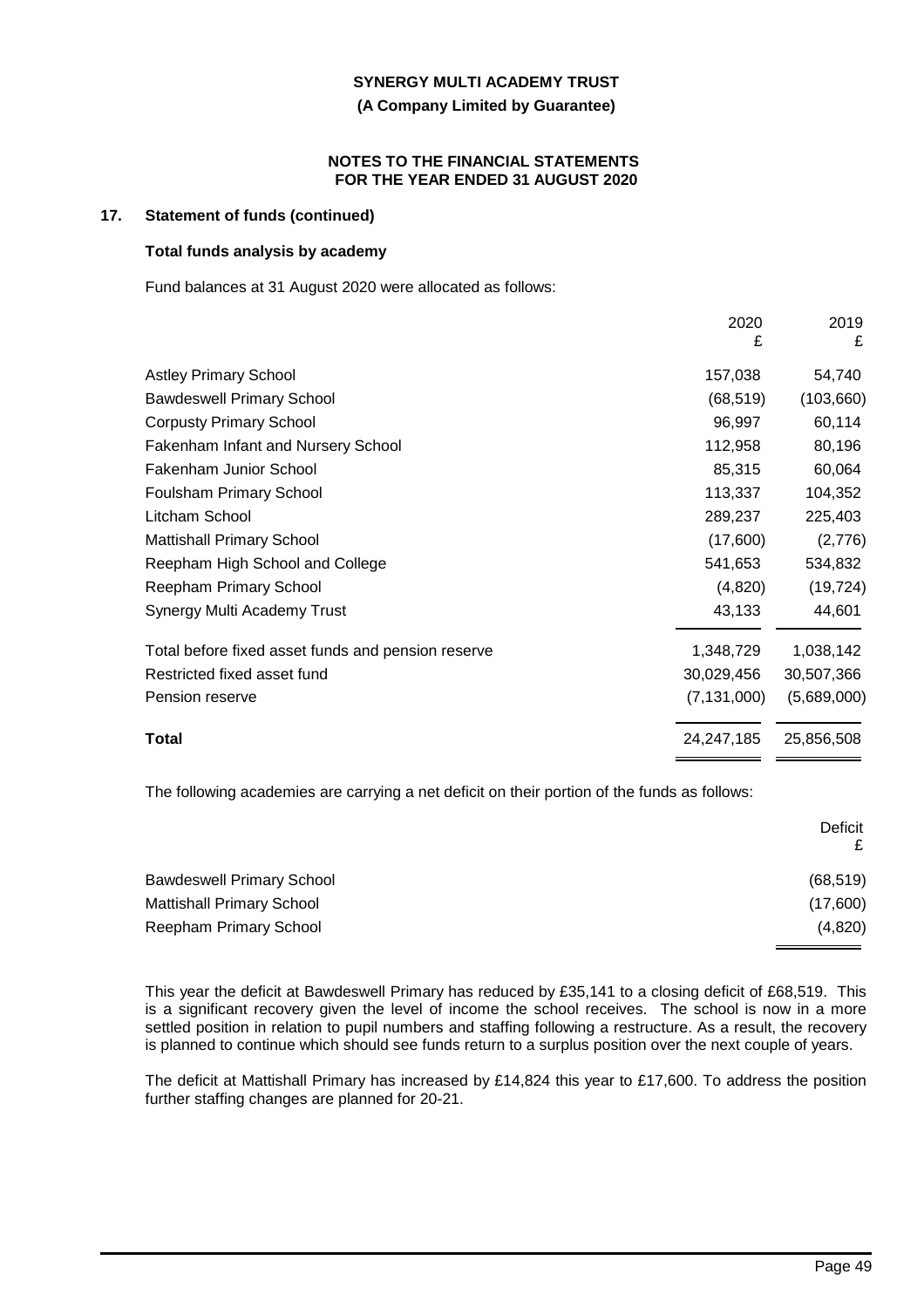**(A Company Limited by Guarantee)**

### **NOTES TO THE FINANCIAL STATEMENTS FOR THE YEAR ENDED 31 AUGUST 2020**

# **17. Statement of funds (continued)**

The deficit at Reepham Primary has reduced by £14,904 which the school is planning to recover in 20-21 and return to a surplus position. Much of the deficit arose as a result of the restructure in the previous academic year and the associated pension strain costs.

### **Total cost analysis by academy**

Expenditure incurred by each academy during the year was as follows:

|                                              | Teaching<br>and<br>educational<br>support staff<br>costs<br>£ | Other<br>support staff<br>costs<br>£ | Educational<br>supplies<br>£ | Other costs<br>excluding<br>depreciation<br>£ | Total<br>2020<br>£ | Total<br>2019<br>£ |
|----------------------------------------------|---------------------------------------------------------------|--------------------------------------|------------------------------|-----------------------------------------------|--------------------|--------------------|
| <b>Astley Primary</b><br>School              | 646,151                                                       | 97,338                               | 52,044                       | 142,267                                       | 937,800            | 941,381            |
| Bawdeswell<br><b>Primary School</b>          | 316,887                                                       | 47,192                               | 23,727                       | 63,953                                        | 451,759            | 513,220            |
| Corpusty<br><b>Primary School</b>            | 263,919                                                       | 43,784                               | 19,711                       | 68,337                                        | 395,751            | 473,632            |
| Fakenham Infant<br>and Nursery<br>School     | 876,470                                                       | 104,764                              | 34,016                       | 179,282                                       | 1,194,532          | 514,670            |
| Fakenham<br>Junior School                    | 1,034,634                                                     | 120,430                              | 62,938                       | 130,989                                       | 1,348,991          | 525,762            |
| Foulsham<br><b>Primary School</b>            | 329,725                                                       | 42,642                               | 37,620                       | 72,443                                        | 482,430            | 467,828            |
| Litcham School                               | 2,774,867                                                     | 359,415                              | 291,429                      | 430,956                                       | 3,856,667          | 3,638,287          |
| Mattishall<br><b>Primary School</b>          | 677,657                                                       | 45,982                               | 50,633                       | 122,228                                       | 896,500            | 968,871            |
| Reepham High<br>School and                   |                                                               |                                      |                              |                                               |                    |                    |
| College                                      | 4,071,375                                                     | 540,375                              | 623,452                      | 692,724                                       | 5,927,926          | 5,540,888          |
| Reepham<br><b>Primary School</b>             | 641,302                                                       | 78,562                               | 48,886                       | 105,183                                       | 873,933            | 1,014,479          |
| <b>Synergy Multi</b><br><b>Academy Trust</b> | 258,845                                                       | 306,536                              | 2,169                        | 1,225,100                                     | 1,792,650          | 1,248,490          |
| <b>Academy Trust</b>                         | 11,891,832                                                    | 1,787,020                            | 1,246,625                    | 3,233,462                                     | 18,158,939         | 15,847,508         |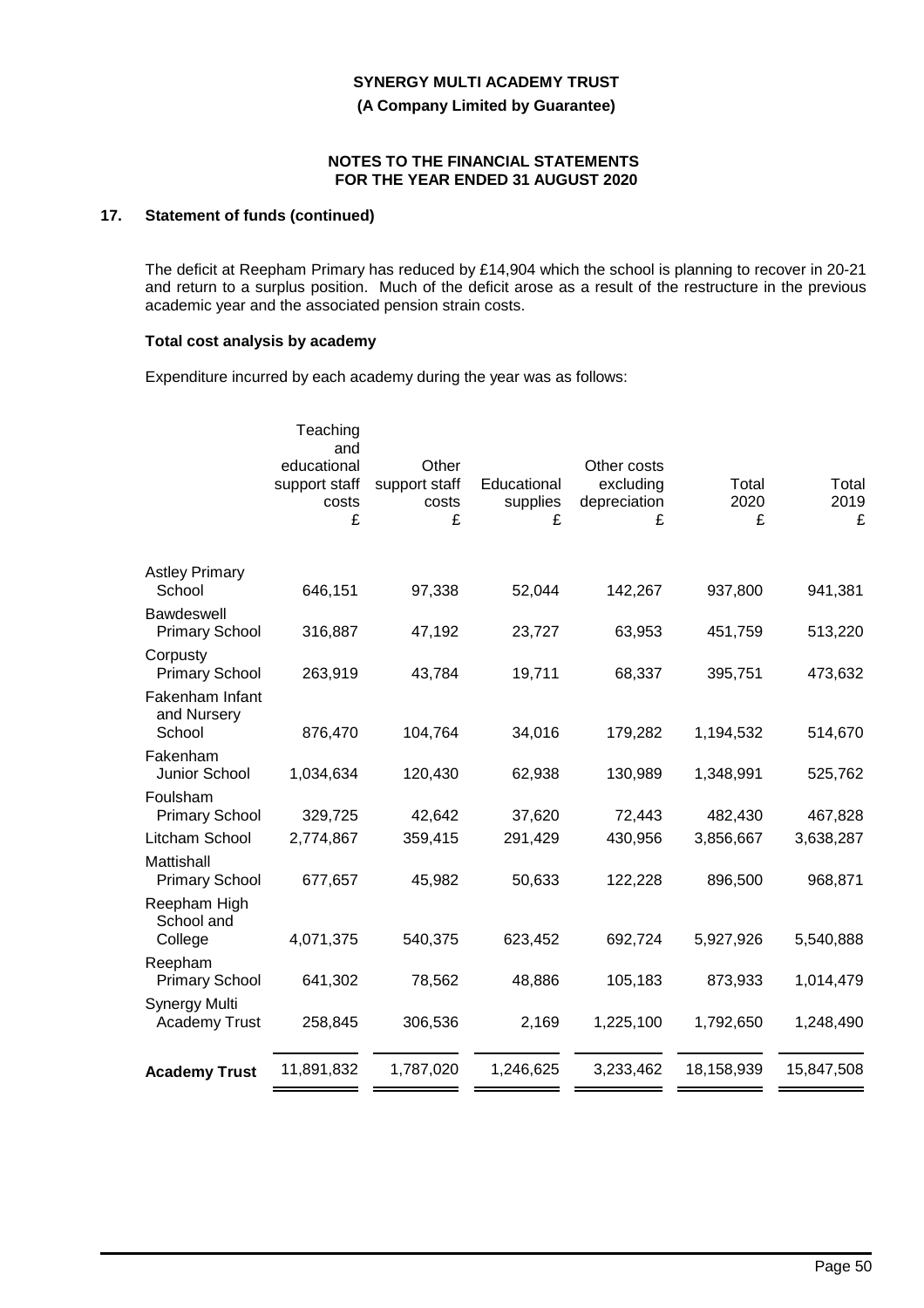**(A Company Limited by Guarantee)**

### **NOTES TO THE FINANCIAL STATEMENTS FOR THE YEAR ENDED 31 AUGUST 2020**

# **17. Statement of funds (continued)**

Comparative information in respect of the preceding year is as follows:

|                                              | Balance at<br>1 September<br>2018<br>£ | Income<br>£   | Expenditure<br>£ | <b>Transfers</b><br>in/out<br>£ | Gains/<br>(Losses)<br>£ | Balance at<br>31 August<br>2019<br>£ |
|----------------------------------------------|----------------------------------------|---------------|------------------|---------------------------------|-------------------------|--------------------------------------|
| <b>Unrestricted</b><br>funds                 |                                        |               |                  |                                 |                         |                                      |
| <b>General Funds</b>                         | 497,112                                | 740,369       | (489, 261)       |                                 |                         | 748,220                              |
| <b>Restricted</b><br>general funds           |                                        |               |                  |                                 |                         |                                      |
| <b>General Annual</b><br>Grant               | 168,847                                | 12,223,989    | (12,308,015)     | (50, 482)                       |                         | 34,339                               |
| Educational<br>visits                        | 165,120                                | 710,503       | (627, 565)       |                                 |                         | 248,058                              |
| Other DfE/ESFA<br>grants                     | 66,851                                 | 638,940       | (702, 809)       |                                 |                         | 2,982                                |
| <b>Pupil Premium</b><br>Other                |                                        | 649,977       | (649, 977)       |                                 |                         |                                      |
| government<br>grants                         |                                        | 278,960       | (232, 421)       | (46, 539)                       |                         |                                      |
| Other restricted<br>Capital used as          | 10,000                                 | 63,193        | (68, 650)        |                                 |                         | 4,543                                |
| revenue                                      |                                        |               | (156, 810)       | 156,810                         |                         |                                      |
| Pension reserve                              | (2, 138, 000)                          | (1, 158, 000) | (612,000)        |                                 | (1,781,000)             | (5,689,000)                          |
|                                              | (1,727,182)                            | 13,407,562    | (15, 358, 247)   | 59,789                          | (1,781,000)             | (5,399,078)                          |
| <b>Restricted fixed</b><br>asset funds       |                                        |               |                  |                                 |                         |                                      |
| Restricted fixed<br>asset fund<br>DfE / ESFA | 22,546,629                             | 7,985,000     | (679, 346)       | 194,935                         |                         | 30,047,218                           |
| capital grants                               | 10,137                                 | 615,972       |                  | (297, 914)                      |                         | 328,195                              |
| Donated assets<br>Capital<br>expenditure     |                                        | 7,292         |                  | (7, 292)                        |                         |                                      |
| from GAG                                     | 116,792                                |               | (35, 321)        | 50,482                          |                         | 131,953                              |
|                                              | 22,673,558                             | 8,608,264     | (714, 667)       | (59, 789)                       |                         | 30,507,366                           |
| <b>Total Restricted</b><br>funds             | 20,946,376                             | 22,015,826    | (16,072,914)     |                                 | (1,781,000)             | 25,108,288                           |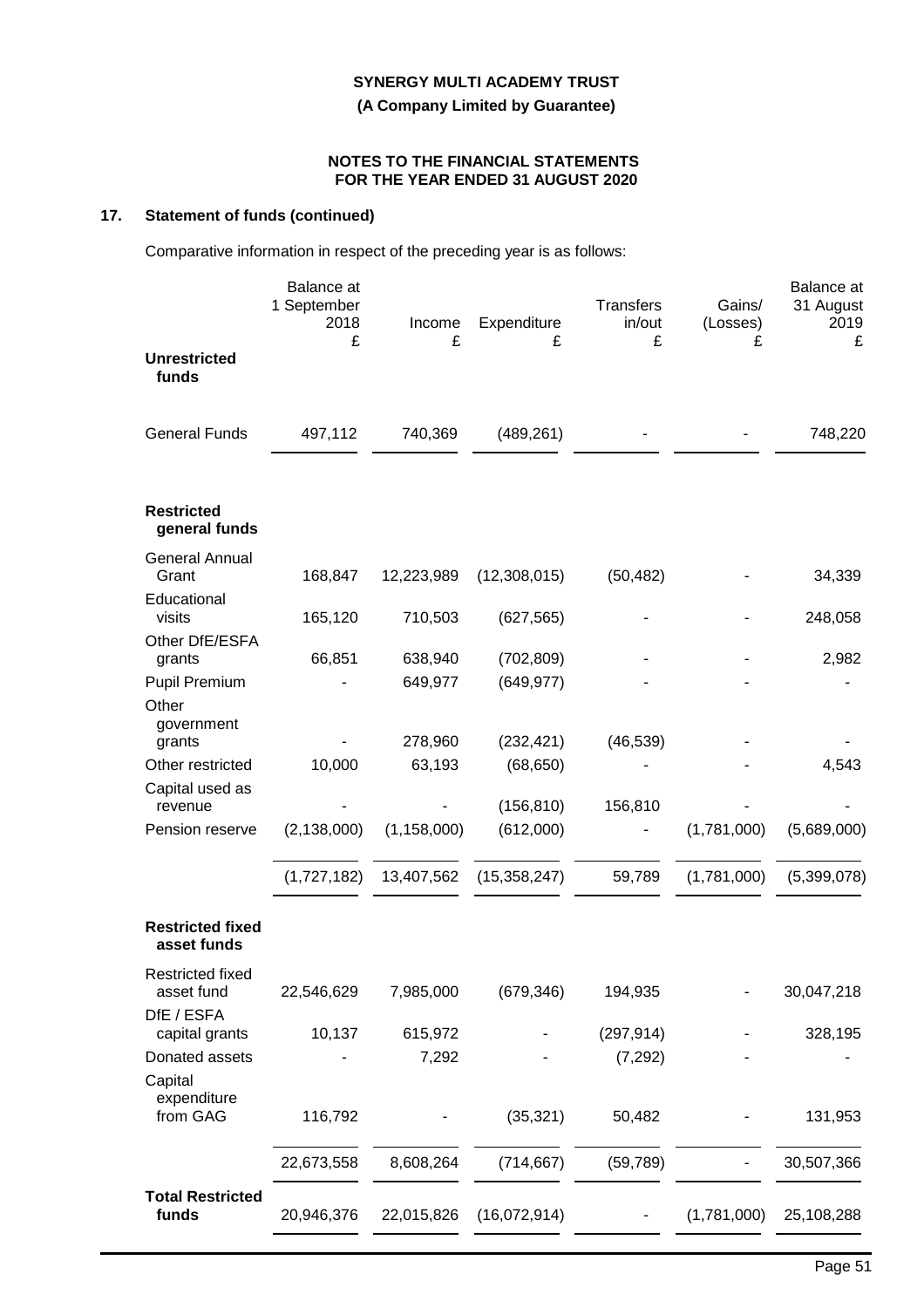**(A Company Limited by Guarantee)**

### **NOTES TO THE FINANCIAL STATEMENTS FOR THE YEAR ENDED 31 AUGUST 2020**

# **17. Statement of funds (continued)**

|                    | Balance at<br>1 September<br>2018 | Income     | Expenditure    | Transfers<br>in/out | Gains/<br>(Losses) | Balance at<br>31 August<br>2019<br>£ |
|--------------------|-----------------------------------|------------|----------------|---------------------|--------------------|--------------------------------------|
| <b>Total funds</b> | 21,443,488                        | 22,756,195 | (16, 562, 175) |                     | (1,781,000)        | 25,856,508                           |

# **18. Analysis of net assets between funds**

# **Analysis of net assets between funds - current period**

|                                        |              |               | Restricted               |               |
|----------------------------------------|--------------|---------------|--------------------------|---------------|
|                                        | Unrestricted | Restricted    | fixed asset              | Total         |
|                                        | funds        | funds         | funds                    | funds         |
|                                        | 2020         | 2020          | 2020                     | 2020          |
|                                        | £            | £             | £                        | £             |
| Tangible fixed assets                  |              | -             | 29,581,668               | 29,581,668    |
| <b>Current assets</b>                  | 776,204      | 1,531,959     | 452,181                  | 2,760,344     |
| Creditors due within one year          | (8,368)      | (951,066)     | (4, 393)                 | (963, 827)    |
| Provisions for liabilities and charges |              | (7, 131, 000) | $\overline{\phantom{a}}$ | (7, 131, 000) |
| <b>Total</b>                           | 767,836      | (6,550,107)   | 30,029,456               | 24.247.185    |
|                                        |              |               |                          |               |

# **Analysis of net assets between funds - prior period**

|                                        |              |             | Restricted  |               |
|----------------------------------------|--------------|-------------|-------------|---------------|
|                                        | Unrestricted | Restricted  | fixed asset | Total         |
|                                        | funds        | funds       | funds       | funds         |
|                                        | 2019         | 2019        | 2019        | 2019          |
|                                        | £            | £           | £           | £             |
| Tangible fixed assets                  |              |             | 30,179,169  | 30,179,169    |
| <b>Current assets</b>                  | 783,082      | 1,370,516   | 328,197     | 2,481,795     |
| Creditors due within one year          | (34,862)     | (1,080,594) | ۰           | (1, 115, 456) |
| Provisions for liabilities and charges |              | (5,689,000) | ٠           | (5,689,000)   |
|                                        |              |             |             |               |
| Total                                  | 748,220      | (5,399,078) | 30,507,366  | 25,856,508    |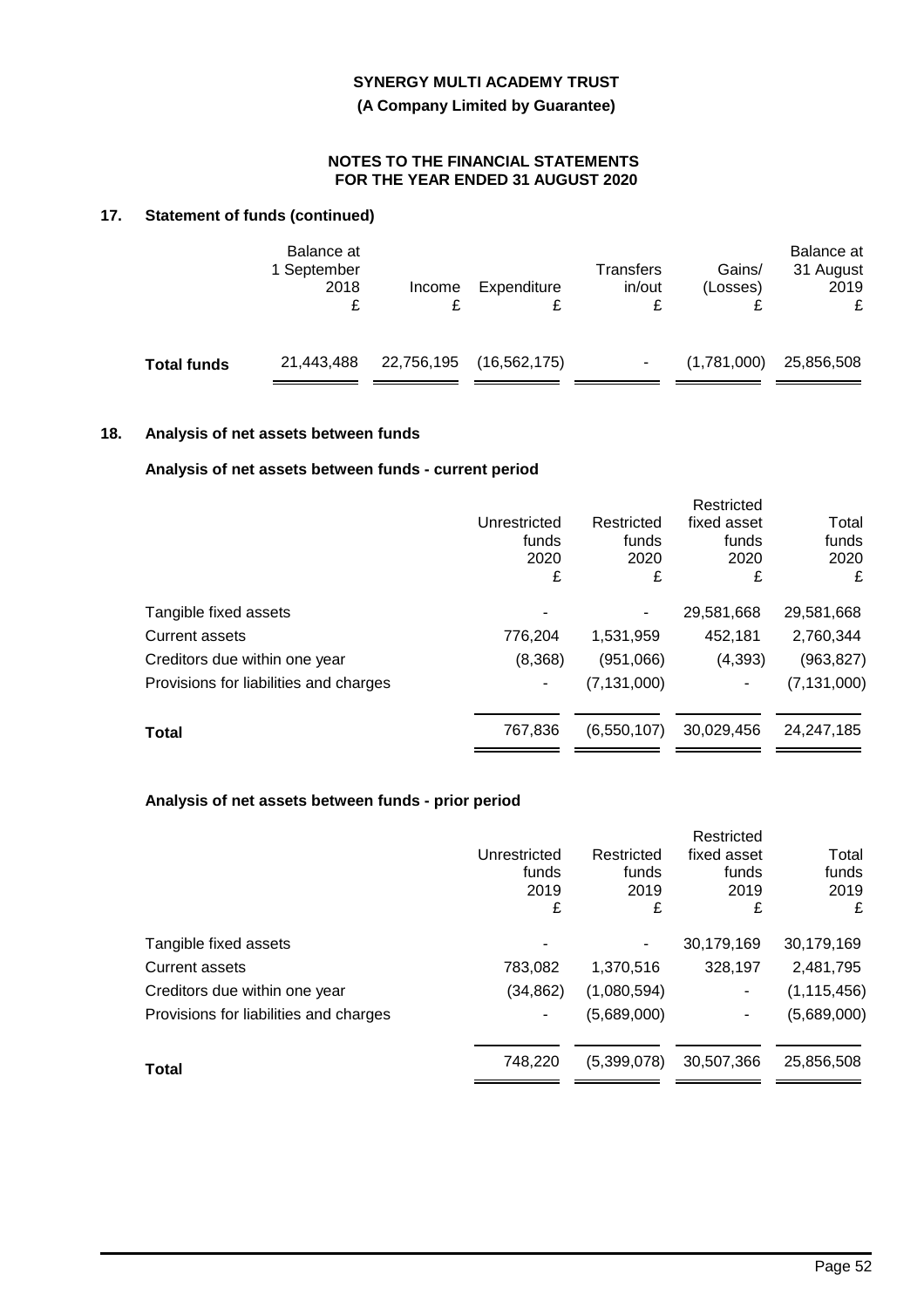**(A Company Limited by Guarantee)**

### **NOTES TO THE FINANCIAL STATEMENTS FOR THE YEAR ENDED 31 AUGUST 2020**

# **19. Reconciliation of net (expenditure)/income to net cash flow from operating activities**

|     |                                                                                       | 2020<br>£     | 2019<br>£   |
|-----|---------------------------------------------------------------------------------------|---------------|-------------|
|     | Net (expenditure)/income for the period (as per Statement of Financial<br>Activities) | (1, 125, 323) | 6,194,020   |
|     | <b>Adjustments for:</b>                                                               |               |             |
|     | Depreciation                                                                          | 752,570       | 714,667     |
|     | Capital grants from DfE and other capital income                                      | (729, 788)    | (623, 264)  |
|     | Decrease/(increase) in debtors                                                        | 347,005       | (207, 964)  |
|     | (Decrease)/increase in creditors                                                      | (2, 122)      | 257,063     |
|     | Income on conversion                                                                  | (25, 254)     | (7,053,025) |
|     | Pension adjustment                                                                    | 958,000       | 612,000     |
|     | Net cash provided by/(used in) operating activities                                   | 175,088       | (106, 503)  |
| 20. | Cash flows from investing activities                                                  |               |             |
|     |                                                                                       | 2020<br>£     | 2019<br>£   |
|     | Purchase of tangible assets                                                           | (304, 576)    | (91, 516)   |
|     | Capital grants from DfE Group                                                         | 823,651       | 374,405     |
|     | Capital income on conversion                                                          |               | 50,404      |
|     | Cash received on conversion                                                           | 25,254        | 226,025     |
|     | Net cash provided by investing activities                                             | 544,329       | 559,318     |
| 21. | Analysis of cash and cash equivalents                                                 |               |             |
|     |                                                                                       | 2020<br>£     | 2019<br>£   |
|     | Cash in hand                                                                          | 2,275,490     | 1,556,073   |
|     | <b>Total cash and cash equivalents</b>                                                | 2,275,490     | 1,556,073   |

. .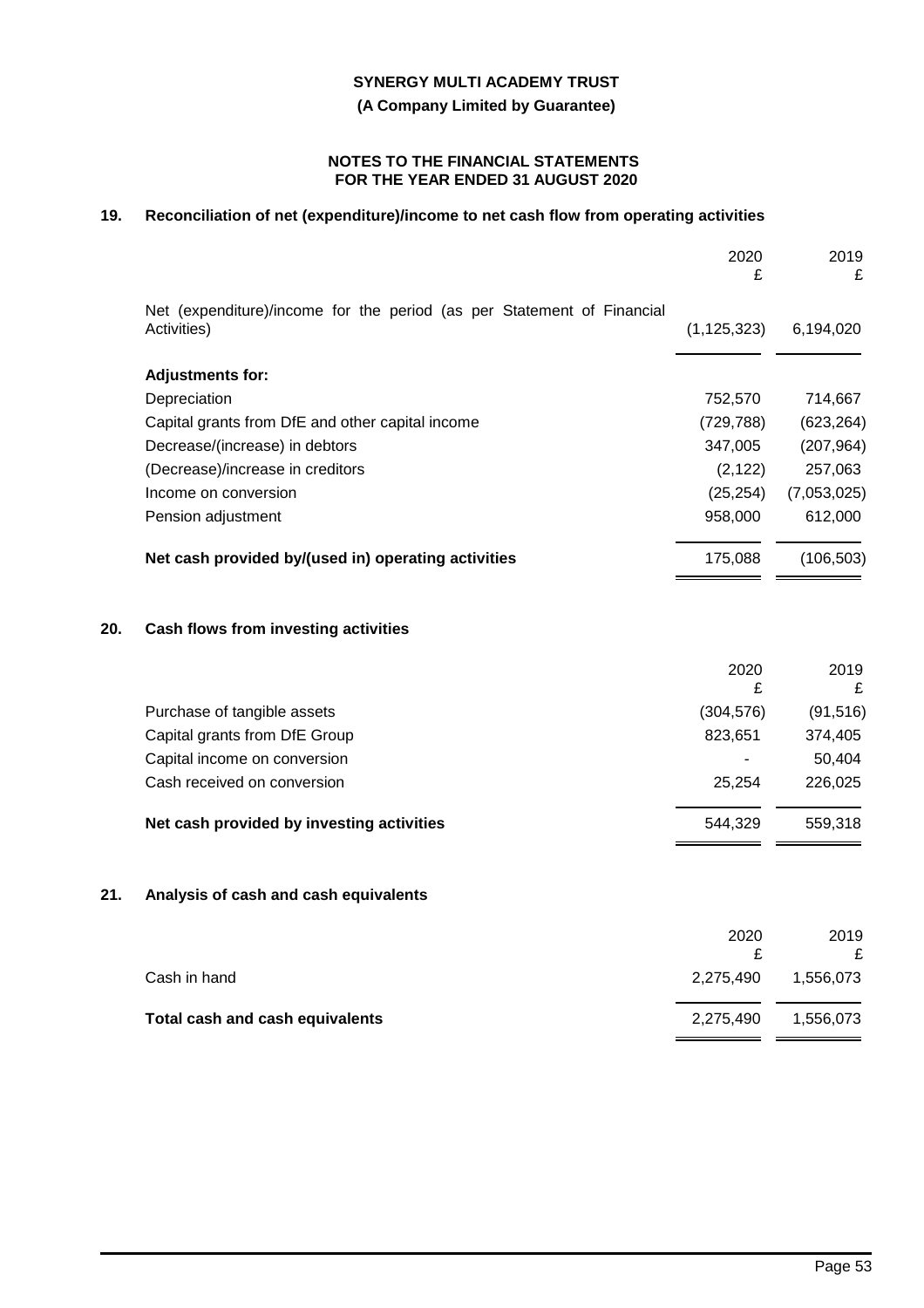**(A Company Limited by Guarantee)**

#### **NOTES TO THE FINANCIAL STATEMENTS FOR THE YEAR ENDED 31 AUGUST 2020**

# **22. Analysis of changes in net debt**

|                          | At 1<br>September<br>2019<br>£ | Cash flows<br>£ | At 31 August<br>2020<br>£ |
|--------------------------|--------------------------------|-----------------|---------------------------|
| Cash at bank and in hand | 1,556,073                      | 719,417         | 2,275,490                 |
|                          | 1,556,073                      | 719,417         | 2,275,490                 |
|                          |                                |                 |                           |

### **23. Pension commitments**

The Academy Trust's employees belong to two principal pension schemes: the Teachers' Pension Scheme England and Wales (TPS) for academic and related staff; and the Local Government Pension Scheme (LGPS) for non-teaching staff, which is managed by Norfolk County Council. Both are multiemployer defined benefit schemes.

The latest actuarial valuation of the TPS related to the period ended 31 March 2016 and of the LGPS 31 March 2019.

Contributions amounting to £253,334 were payable to the schemes at 31 August 2020 (2019 - £ -) and are included within creditors.

#### **Teachers' Pension Scheme**

The Teachers' Pension Scheme (TPS) is a statutory, contributory, defined benefit scheme, governed by the Teachers' Pension Scheme Regulations 2014. Membership is automatic for full-time teachers in academies. All teachers have the option to opt-out of the TPS following enrolment.

The TPS is an unfunded scheme to which both the member and employer makes contributions, as a percentage of salary - these contributions are credited to the Exchequer. Retirement and other pension benefits are paid by public funds provided by Parliament.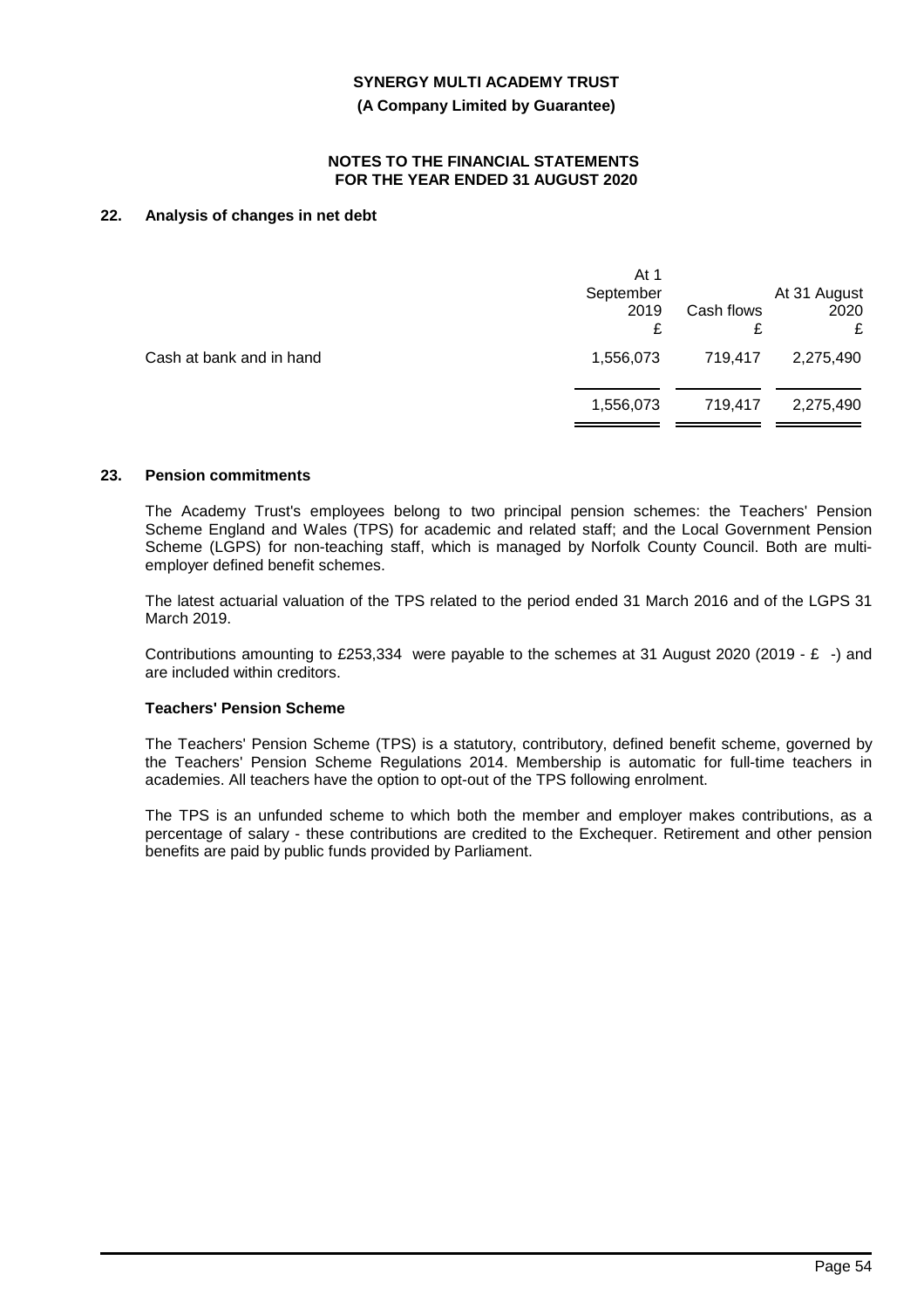**(A Company Limited by Guarantee)**

### **NOTES TO THE FINANCIAL STATEMENTS FOR THE YEAR ENDED 31 AUGUST 2020**

#### **23. Pension commitments (continued)**

### **Valuation of the Teachers' Pension Scheme**

The Government Actuary, using normal actuarial principles, conducts a formal actuarial review of the TPS in accordance with the Public Service Pensions (Valuations and Employer Cost Cap) Directions 2014 published by HM Treasury every 4 years. The aim of the review is to specify the level of future contributions. Actuarial scheme valuations are dependent on assumptions about the value of future costs, design of benefits and many other factors. The latest actuarial valuation of the TPS was carried out as at 31 March 2016. The valuation report was published by the Department for Education on 5 March 2019. The key elements of the valuation and subsequent consultation are:

- employer contribution rates set at 23.68% of pensionable pay (including a 0.08% administration levy)
- total scheme liabilities (pensions currently in payment and the estimated cost of future benefits) for service to the effective date of £218,100 million and notional assets (estimated future contributions together with the notional investments held at the valuation date) of £196,100 million, giving a notional past service deficit of £22,000 million
- the SCAPE rate, set by HMT, is used to determine the notional investment return. The current SCAPE rate is 2.4% above the rate of CPI, assumed real rate of return is 2.4% in excess of prices and 2% in excess of earnings. The rate of real earnings growth is assumed to be 2.2%. The assumed nominal rate of return including earnings growth is 4.45%.

The next valuation result is due to be implemented from 1 April 2023.

The employer's pension costs paid to TPS in the year amounted to £1,616,832 (2019 - £1,010,464).

A copy of the valuation report and supporting documentation is on the Teachers' Pensions website (https://www.teacherspensions.co.uk/news/employers/2019/04/teachers-pensions-valuation-report.aspx).

Under the definitions set out in FRS 102, the TPS is an unfunded multi-employer pension scheme. The Academy Trust has accounted for its contributions to the scheme as if it were a defined contribution scheme. The Academy Trust has set out above the information available on the scheme.

#### **Local Government Pension Scheme**

The LGPS is a funded defined benefit pension scheme, with the assets held in separate trusteeadministered funds. The total contribution made for the year ended 31 August 2020 was £867,000 (2019 - £755,000), of which employer's contributions totalled £689,000 (2019 - £593,000) and employees' contributions totalled £ 178,000 (2019 - £162,000). The agreed contribution rates for future years are 16.9 per cent for employers and 5.5 - 12.5 per cent for employees.

Parliament has agreed, at the request of the Secretary of State for Education, to a guarantee that, in the event of academy closure, outstanding Local Government Pension Scheme liabilities would be met by the Department for Education. The guarantee came into force on 18 July 2013.

### **Principal actuarial assumptions**

|                                                    | 2020 | 2019 |
|----------------------------------------------------|------|------|
|                                                    | $\%$ | $\%$ |
| Rate of increase in salaries                       | 2.90 | 2.60 |
| Rate of increase for pensions in payment/inflation | 2.20 | 2.30 |
| Discount rate for scheme liabilities               | 1.70 | 1.80 |
| Commutation of pensions to lump sums               | 50   | 50   |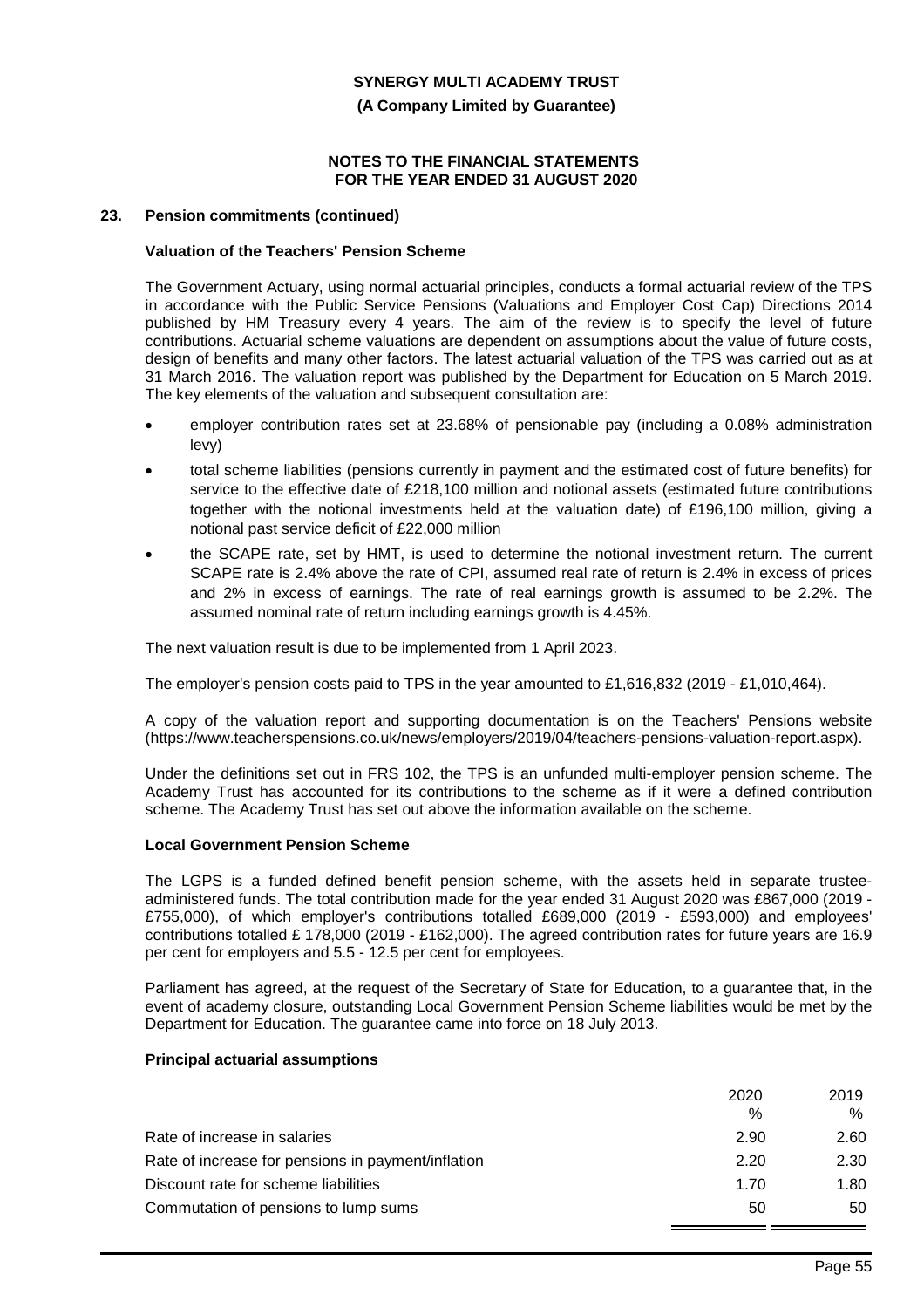**(A Company Limited by Guarantee)**

### **NOTES TO THE FINANCIAL STATEMENTS FOR THE YEAR ENDED 31 AUGUST 2020**

# **23. Pension commitments (continued)**

The commutation rate of 50% relates to pre April 2008 service and increased to 75% for post April 2008 service.

The current mortality assumptions include sufficient allowance for future improvements in mortality rates. The assumed life expectations on retirement age 65 are:

|                      | 2020<br>Years | 2019<br>Years |
|----------------------|---------------|---------------|
| Retiring today       |               |               |
| Males                | 21.7          | 21.1          |
| Females              | 23.9          | 23.5          |
| Retiring in 20 years |               |               |
| Males                | 22.8          | 22.4          |
| Females              | 25.5          | 25.0          |
|                      |               |               |

As at the 31 August 2020 the Trust had a pension liability of £7,131,000 (2019: £5,689,000). The sensitivity analysis detailed below would increase/(decrease) the closing defined obligation in the following way;

#### **Sensitivity analysis**

|                                        | 2020       | 2019       |
|----------------------------------------|------------|------------|
|                                        | £000       | £000       |
| Discount rate $+0.1\%$                 | (340, 488) | (341, 712) |
| Discount rate -0.1%                    | 340,488    | 341,712    |
| Mortality assumption - 1 year increase | 113.496    | 97,632     |
| Mortality assumption - 1 year decrease | (113, 496) | (97, 632)  |
| CPI rate $+0.1\%$                      | 312.114    | 268,488    |
| CPI rate $-0.1%$                       | (312, 114) | (268, 488) |
|                                        |            |            |

#### **Share of scheme assets**

The Academy Trust's share of the assets in the scheme was:

|                              | 2020<br>£ | 2019<br>£ |
|------------------------------|-----------|-----------|
| Equities                     | 3,528,000 | 3,192,350 |
| <b>Bonds</b>                 | 2,469,600 | 2,345,400 |
| Property                     | 776,160   | 781,800   |
| Cash                         | 282,240   | 195,450   |
| Total market value of assets | 7,056,000 | 6,515,000 |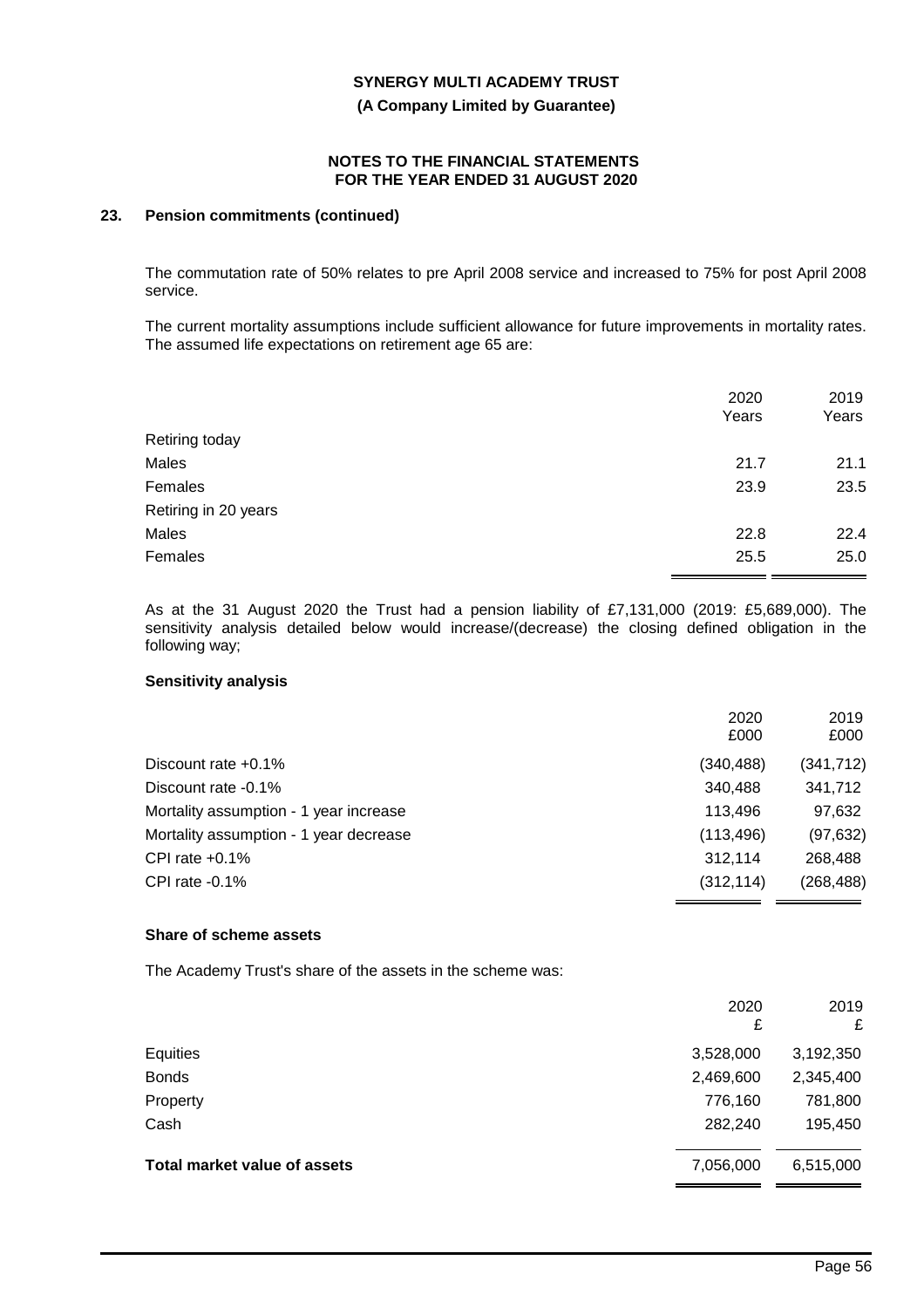**(A Company Limited by Guarantee)**

### **NOTES TO THE FINANCIAL STATEMENTS FOR THE YEAR ENDED 31 AUGUST 2020**

# **23. Pension commitments (continued)**

The actual return on scheme assets was £(222,000) (2019 - £316,000).

The amounts recognised in the Statement of Financial Activities are as follows:

|                                                                  | 2020        | 2019<br>£   |
|------------------------------------------------------------------|-------------|-------------|
| Current service cost                                             | (1,524,000) | (1,066,000) |
| Past service cost                                                | (12,000)    | (45,000)    |
| Interest income                                                  | 124.000     | 151,000     |
| Interest cost                                                    | (235,000)   | (245,000)   |
| Total amount recognised in the Statement of Financial Activities | (1,647,000) | (1,205,000) |

Changes in the present value of the defined benefit obligations were as follows:

|                              | 2020<br>£  | 2019<br>£  |
|------------------------------|------------|------------|
| At 1 September               | 12,204,000 | 5,778,000  |
| Conversion of academy trusts | ٠          | 2,996,000  |
| Current service cost         | 1,524,000  | 1,066,000  |
| Interest cost                | 235,000    | 245,000    |
| Employee contributions       | 178,000    | 162,000    |
| <b>Actuarial losses</b>      | 138,000    | 1,946,000  |
| Benefits paid                | (104,000)  | (34,000)   |
| Past service costs           | 12,000     | 45,000     |
| At 31 August                 | 14,187,000 | 12,204,000 |

Changes in the fair value of the Academy Trust's share of scheme assets were as follows:

|                               | 2020<br>£ | 2019<br>£ |
|-------------------------------|-----------|-----------|
| At 1 September                | 6,515,000 | 3,640,000 |
| Conversion of academy trusts  | ٠         | 1,838,000 |
| Interest income               | 124,000   | 151,000   |
| Actuarial (losses)/gains      | (346,000) | 165,000   |
| <b>Employer contributions</b> | 689,000   | 593,000   |
| Employee contributions        | 178,000   | 162,000   |
| Benefits paid                 | (104,000) | (34,000)  |
| At 31 August                  | 7,056,000 | 6,515,000 |